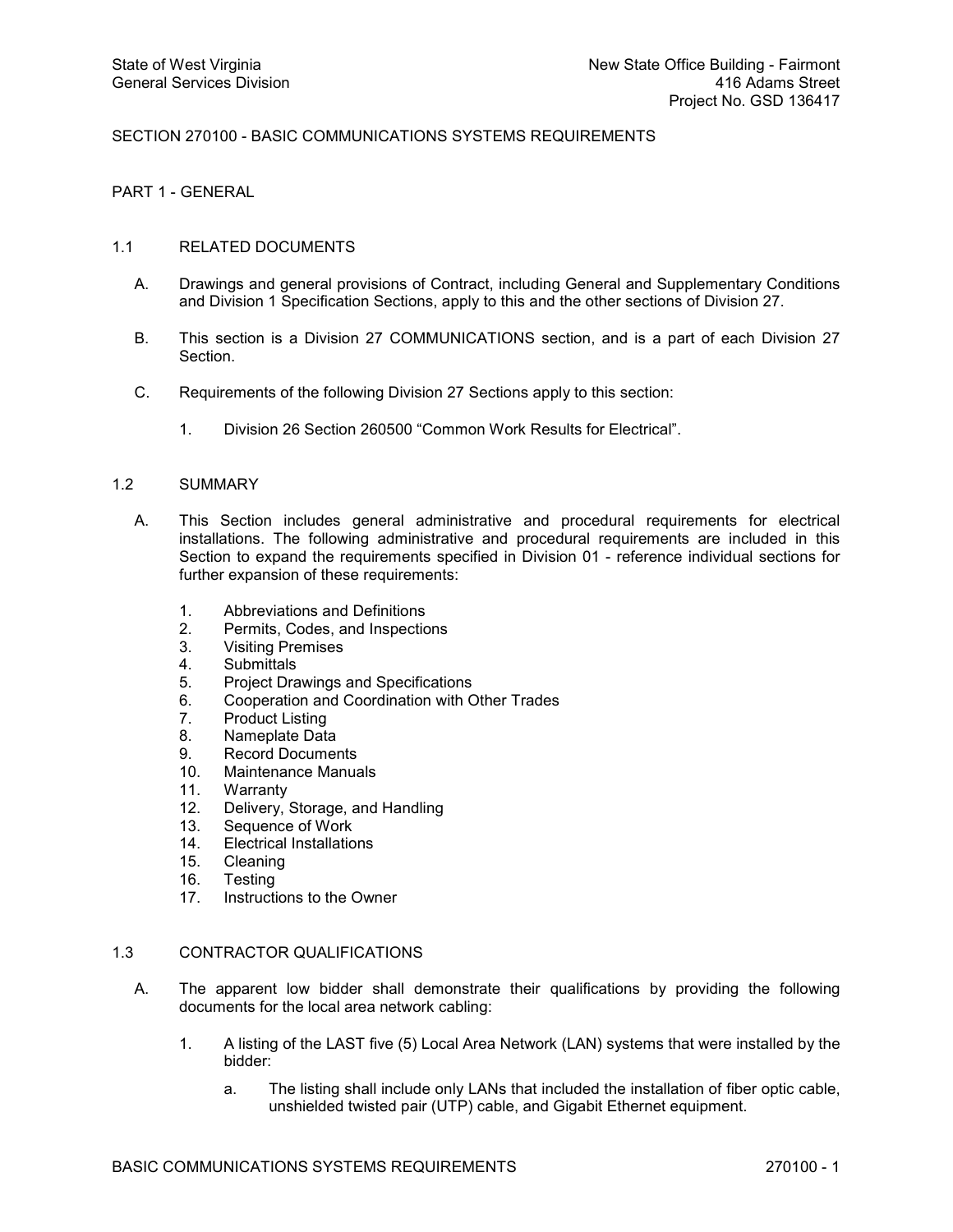- b. The listing shall be for the last five projects, regardless of size or location, which are operational and have been turned over to the Owner.
- c. The listing shall include a brief description of the project, type of LAN, size of the system, Owner's name and address and representative, date started, and date of completion.
- d. The listing shall include a letter from the Owner of each of the 5 projects. The letter shall be on the Owner's letterhead and shall be signed by an officer or authorized agent of the Owner. The letter shall state the overall satisfaction or dissatisfaction with the performance of the Contractor, and the quality of workmanship in regards to installation of the cabling, hardware, and software.
- 2. The bidder shall furnish a list of the names of all full-time employees that the Contractor plans to use on the project.
	- a. The listing shall include each person's title, length of current employment with the company, training, and certification.
	- b. The listing shall also include a resume for the Project Manager.
	- c. The listing shall also include registration number and a copy of the current BICSI certificate for each RCDD.
- B. All bidders shall be certified and registered by the applicable cable/connector manufacturer and submit certifications of training in the installation and maintenance of the specified systems.
- C. The bidder shall furnish a list of all test equipment that will be used in the installation and testing of the fiber optics cable and the twisted pair cable.
- D. All of the above documents shall be submitted within 48 hours (excluding weekends and holidays) following the Bid due date/time.

# 1.4 ABBREVIATIONS

- A. General: Utilize the following abbreviations and definitions for discernment within the Drawings and Specifications.
	- 1. Abbreviations:

| a. | ANSI         | American National Standards Institute                      |
|----|--------------|------------------------------------------------------------|
| b. | ASA          | American Standards Association                             |
| C. | <b>ASTM</b>  | American Society of Testing Materials                      |
| d. | <b>BICSI</b> | <b>Building Industry Consulting Services International</b> |
| е. | <b>CBM</b>   | <b>Certified Ballast Manufacturers</b>                     |
| f. | EC.          | Electrical Contractor                                      |
| g. | EIA.         | Electronic Industries Association                          |
| h. | ETL.         | Electrical Testing Laboratories, Inc.                      |
| Τ. | GC.          | General Contractor                                         |
| J. | <b>HVAC</b>  | Heating, Ventilating, Air Conditioning Contractor          |
| k. | <b>ICEA</b>  | <b>International Cable Engineers Association</b>           |
| L. | <b>IEEE</b>  | Institute of Electrical and Electronics Engineers          |
| m. | МC           | Mechanical Contractor                                      |
| n. | <b>NEC</b>   | National Electrical Code                                   |
| 0. | <b>NEMA</b>  | <b>National Electrical Manufacturers Association</b>       |
| p. | <b>NFPA</b>  | <b>National Fire Protection Association</b>                |
| q. | <b>OEM</b>   | Original Equipment Manufacturer                            |
| r. | <b>OSHA</b>  | Occupational Safety and Health Act                         |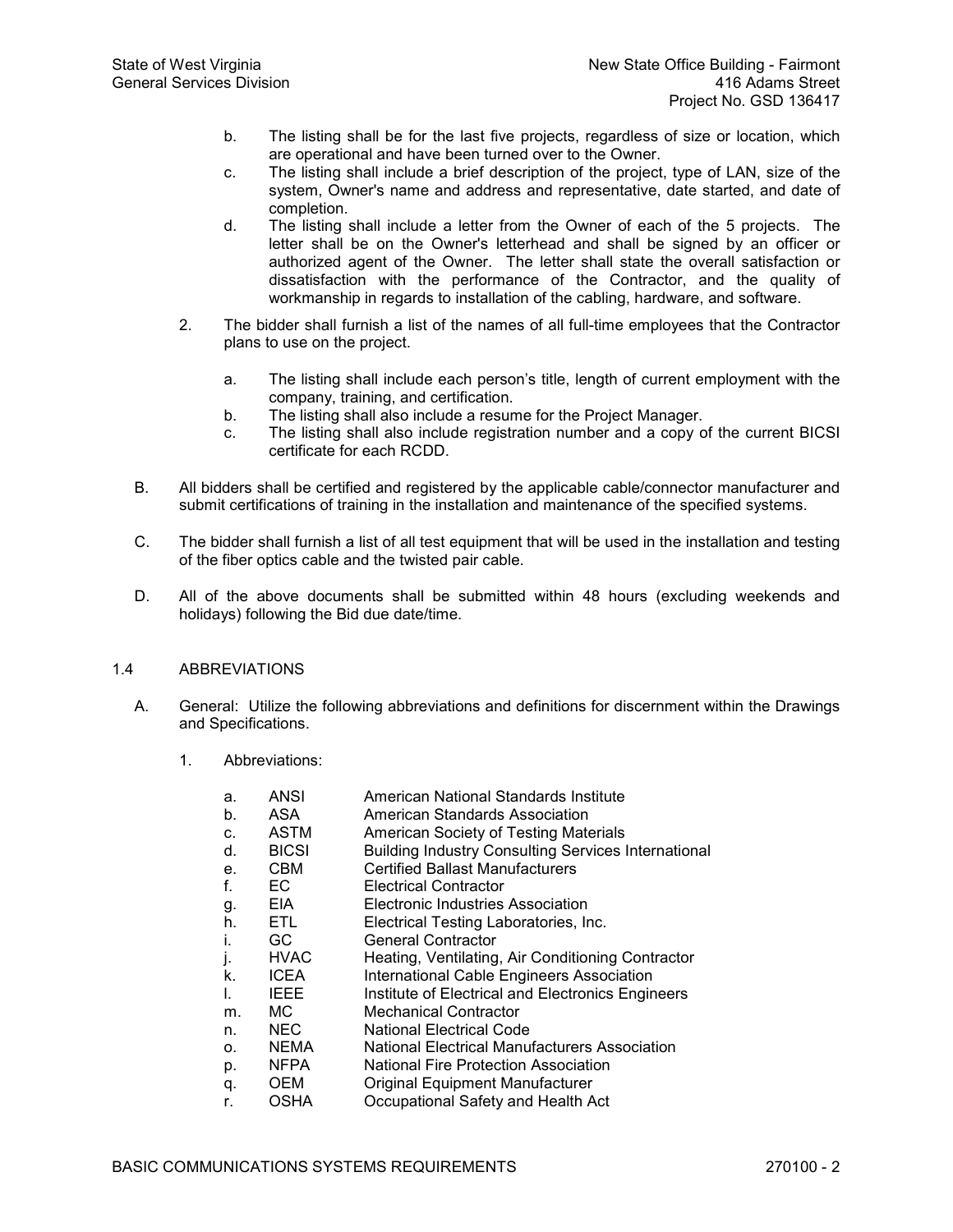- s. PC Plumbing Contractor<br>t. TIA/EIA Telecommunications
- t. TIA/EIA Telecommunications Industry Association/Electronic Industries Association
- u. UL Underwriters' Laboratories, Inc.

# 1.5 DEFINITIONS

- A. PROVIDE means to furnish, place, erect, connect, test, and turn over to Owner, complete and ready for the regular operation, the particular work referred to.
- B. INSTALL means to join, unite, fasten, link, attach, set up or otherwise connect together before testing and turning over to Owner, complete and ready for regular operation, the particular work referred to.
- C. FURNISH means to supply all materials, labor, equipment, testing apparatus, controls, tests, accessories, and all other items customarily required for the proper and complete application for the particular work referred to.
- D. WIRING means the inclusion of all raceways, fittings, conductors, connectors, tape, junction and outlet boxes, connections, splices, and all other items necessary and/or required in connection with such work.
- E. CONDUIT means the inclusion of all fittings, hangers, supports, sleeves, etc.
- F. AS DIRECTED means as directed by the Architect or their representative.
- G. CONCEALED means embedded in masonry or other construction, installed behind wall furring or within double partitions or installed within hung ceilings.
- H. ACCEPTED means as accepted by the Architect or their representative.
- I. APPROVED means as approved by the Architect or their representative.
- J. EQUAL means equivalent as approved by the Architect or their representative.
- K. CONTRACTOR as stated herein shall mean Communication Contractor.

# 1.6 PERMITS, CODES, AND INSPECTIONS

- A. General: Contractor shall obtain and pay for all permits and inspections required by laws, ordinances, rules, and regulations having jurisdiction for work included under this Contract, and shall submit approval certificates to the Architect.
- B. Codes: The installation shall comply fully with all local, county, and state laws, ordinances and regulations applicable to local area network and related communication installations.
- C. The installation shall be in compliance with the requirements of the latest revisions of:
	- 1. Building Communication International (BISCI)<br>2. Telecommunications Industry Association/Elec
	- 2. Telecommunications Industry Association/Electronic Industries Association (TIA/EIA)
	- 3. Occupational Safety and Health Act (OSHA)
	- 4. Institution of Electrical and Electronic Engineers (IEEE)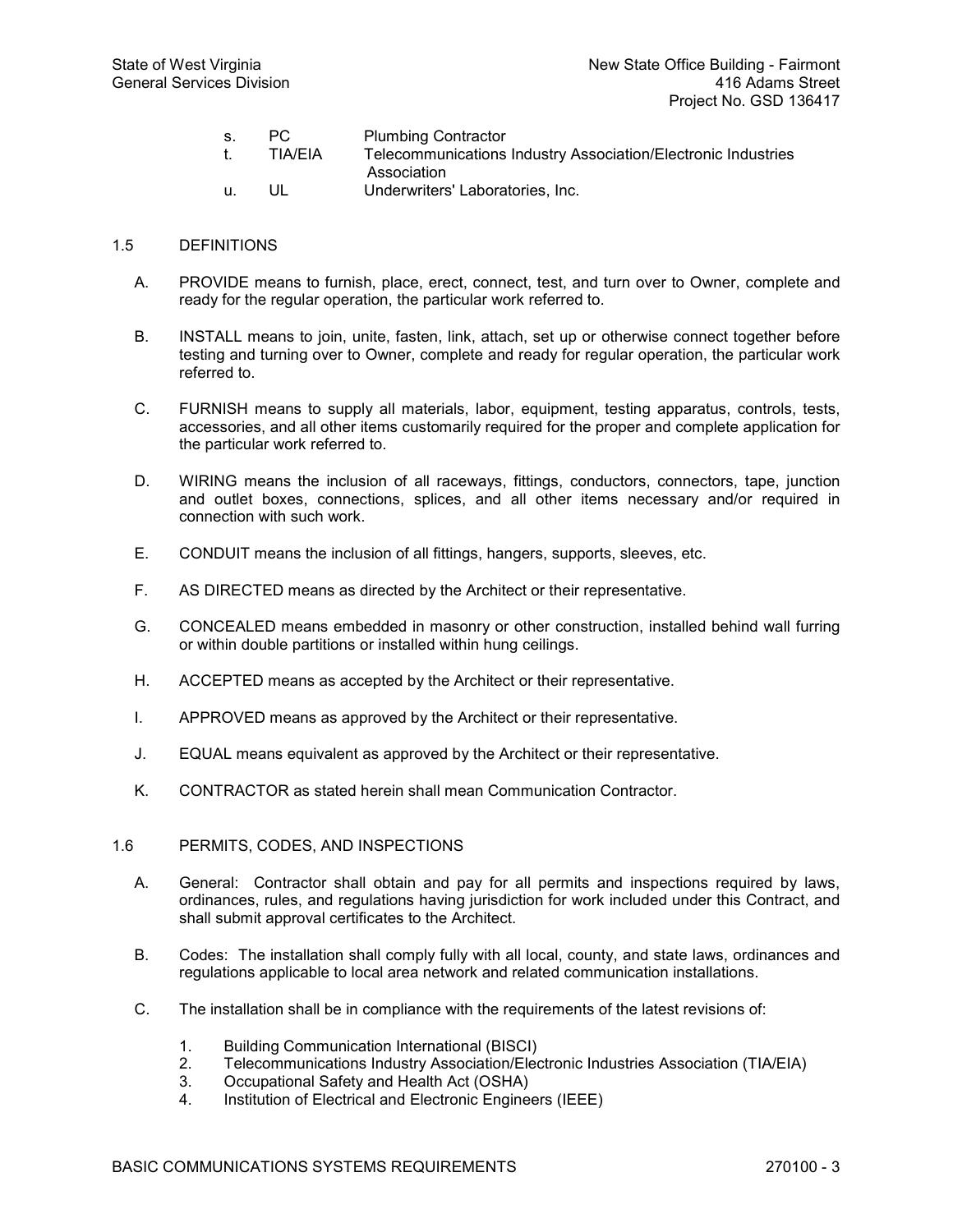- 5. National Electric Code (NEC)<br>6. Underwriter's Laboratories, Inc
- 6. Underwriter's Laboratories, Inc. (UL)<br>7. National Electrical Manufacturer's As
- 7. National Electrical Manufacturer's Association (NEMA)
- 8. National Electrical Contractor's Association (NECA)
- 9. National Safety Code
- 10. Legislative Act 235 (1965) Handicapped
- 11. Legislative Act 287 (1974) Excavation
- 12. International Building Code (IBC) 2003
- 13. Americans with Disabilities Act (ADA)
- 14. All approved published instructions set forth by equipment manufacturers.
- D. The installation shall be in compliance with the requirements of:
	- 1. Middle Department Inspection Agency (MDIA)
		- a. Exception: Where the regulations of the local municipality require inspection services by an agency other than MDIA.
	- 2. All local codes and ordinances in effect and having jurisdiction.
	- 3. All requirements of electrical power utility companies.
	- 4. All requirements of telephone utility companies.<br>5. All requirements of cable television utility companies
	- All requirements of cable television utility companies.
- E. Submit certificates issued by approved authorized agencies to indicate conformance of all work with the above requirements, as well as any additional certificates as may be required for the performance of this contract work.
- F. Should any change in Drawings or Specifications be required to comply with governmental regulations, the Contractor shall notify Architect prior to execution of the work. The work shall be carried out according to the requirements of such code in accordance with the instructions of the Architect and at no additional cost to the Owner.
- G. Certificate of Inspection: The Contractor shall procure and pay for the Certificate of Inspection from MIDA, or other required inspection agency, and deliver it to the Architect before final payment is made.

# 1.7 VISITING PREMISES

- A. General: The Bidder shall visit the project site before submitting his/her bid, in order to familiarize him/herself with existing conditions that may affect the work. It is the Contractor's responsibility to analyze existing conditions. Sufficient allowances shall be provided in the Contractor's bid to cover work, due to existing conditions, that will be required to complete this contract work.
- B. By submission of a bid the Contractor is attesting that responsible personnel did, in fact, visit the site during the bidding period and verified all existing pertinent conditions.
- C. Contractor shall verify all measurements and dimensions at the site prior to submitting a bid.

# 1.8 SUBMITTALS

A. General: Follow the procedures specified in Division 1 and as stated below.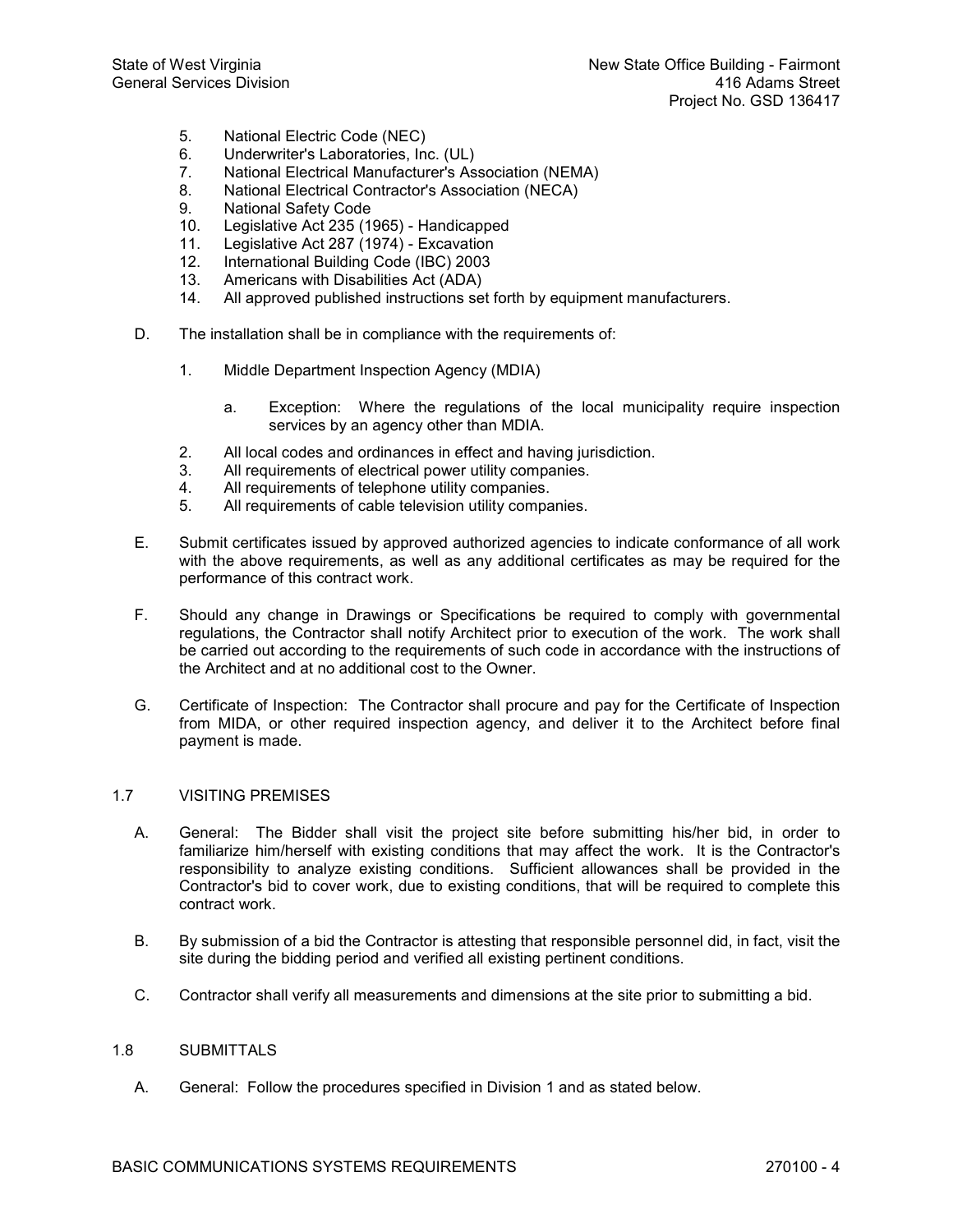- B. The Contractor shall submit a complete set of Project Documents and complete product data for the proposed system to the system vender for review prior to submission to the Architect/Engineer. The System Vender shall review the complete system package and provide documentation attesting to the system compliance with the extended system product and performance warranty. This documentation must accompany all submittals to the Architect/Engineer. Submittals will not be reviewed by the Architect/Engineer without the System Vender approval documentation.
- C. Submit for approval a complete Material Source of Supply and Subcontractor list for all work required under this project. Shop drawing submittals will not be reviewed until a complete Material Source of Supply and Subcontractor list is received.
- D. Submittal of shop drawings, product data, and samples will be accepted only when submitted by the Contractor. Data submitted from subcontractors and material suppliers directly to the Architect, will not be processed.
- E. Prepare and submit detailed shop drawings for materials, systems, and equipment as listed herein, including locations and sizes of all required openings in floor decks, walls and floors.
- F. The work described in any shop drawing submission shall be carefully checked for all clearances (including those required for maintenance and servicing), field conditions, maintenance of architectural conditions and proper coordination with all trades on the job. Each submitted shop drawing shall include a certification that all related job conditions have been checked and that no conflict exists.
- G. All shop drawings shall be stamped by the Contractor, indicating approval, and space shall be provided for the Engineer's stamp and the Architect's stamp.
- H. All drawings shall be submitted sufficiently in advance of field requirements to allow ample time for checking and re-submittal as may be required. All submittals shall be complete and contain all required and detailed information.
- I. Acceptance of any submitted data or shop drawings for material, equipment apparatus, devices, arrangement and layout shall not relieve the Contractor from responsibility of furnishing all items of proper dimensions, weight, capacities, sizes, quantity and quality as intended by the Contract. Such acceptance shall not relieve the Contractor from responsibility for errors, omissions, or inadequacies of any sort on submitted data or shop drawings.
- J. Each shop drawing shall contain job title and reference to the applicable drawing and specification article, including the Contractor's drawings, specifications, and verification of compatibility with the systems involved.
- K. Individual shop drawing submittals shall be provided for each specific material, system or equipment as identified herein. Submittals provided in other than this manner will be return without review.
- L. All nameplate data shall be complete at time of equipment submittals refer to other sections for identification requirements.
- M. For each room or area of the building containing sound system cabinets, telephone backboards, consoles, etc., coordination drawings are required to be submitted for review and acceptance at the time of the equipment submittal.
- N. Equipment shall not be purchased until the shop drawing approval is received.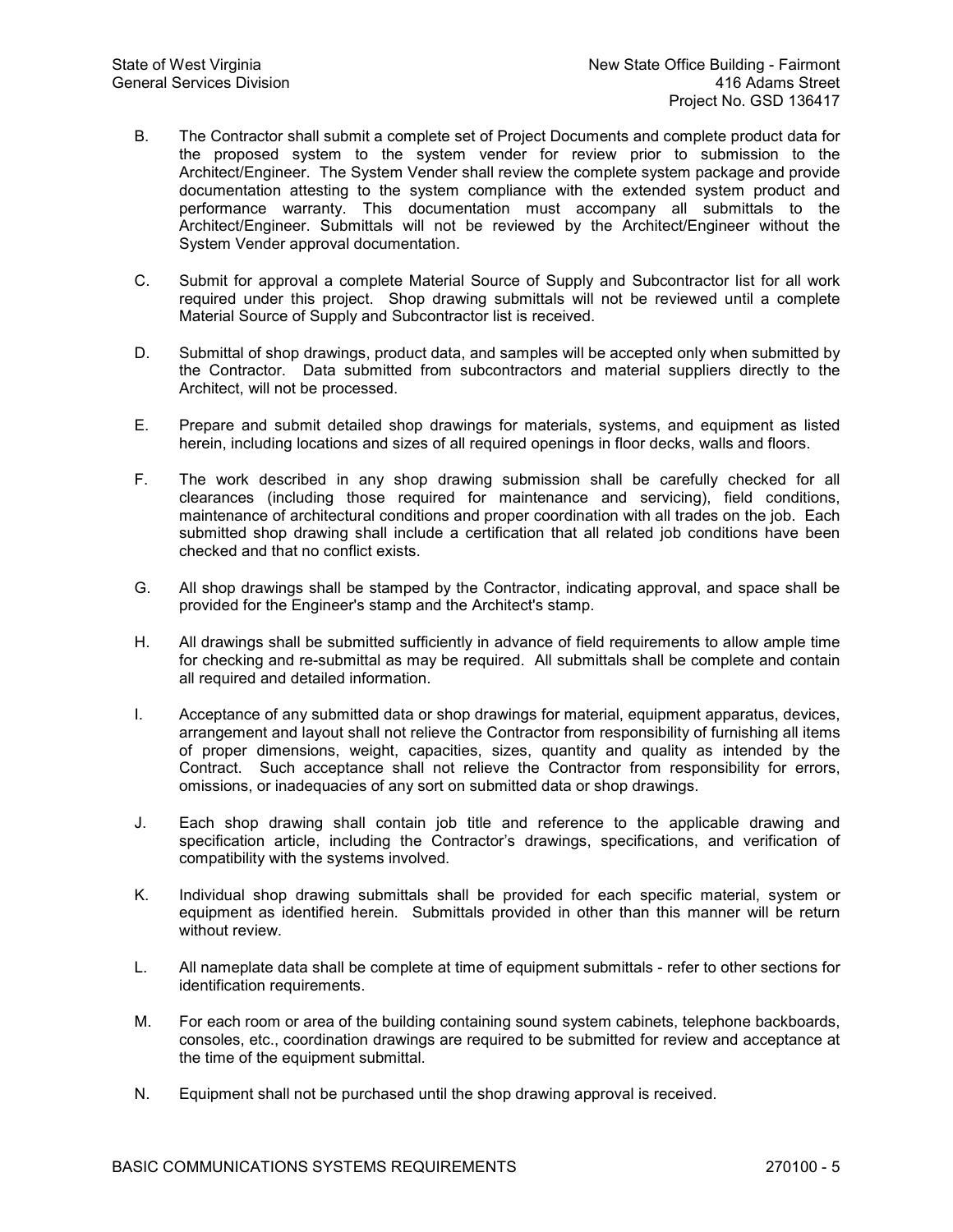- O. Shop Drawings shall show conformance with specified equipment characteristics, or Contractor shall assume responsibility for all deviations including all additional costs involved for the deviations.
- P. The following is a list of some important material, equipment and systems that require shop drawing approval, refer to each section of this specification for additional submittal requirements:

| Sound System            | Intercom/Paging System        |
|-------------------------|-------------------------------|
| Data Networking Systems | <b>TV Distribution System</b> |
| Wiring/Cables           | <b>Audio Visual Equipment</b> |

- Q. Submittals shall include plan, riser and wiring diagrams complete with all wiring and required equipment.
- R. Product Options:
	- 1. The product manufacturers listed in each section are either the product the design is based on or a product that the Engineer feels would be an acceptable substitution if that product can meet the intent of the written specifications and the scheduled capacities. The Communication Contractor is responsible for ensuring that the substituted product complies with the intent of the specifications, the scheduled capacities and the drawings. Substitutions of manufacturers not listed are not permitted unless prior approval is obtained from the Engineer as required by Part 2.2, SUBSTITUTIONS, of this specification section.
	- 2. It will be the responsibility of the Communication Contractor to pay any and all costs associated with any approved substitutions that impact the architectural layout, structure, electrical system(s), mechanical systems, and/or the plumbing systems, due to an increase in physical dimensions, weight, electrical requirements, connection sizes, etc., between the approved substitution item and the equipment item scheduled and/or indicated as the basis of design.
- S. In order for the manufacturer to certify this local area network cabling system, the system components must meet the requirements of the manufacturer. Review the system with the manufacturer in accordance with their system certification program and provide a letter from the manufacturer documenting the following;
	- 1. That the Contractor is a manufacturer certified installer.
	- 2. That all the materials in the submittal are in accordance with the manufacturer's certification program.
	- 3. That the manufacturer has reviewed the entire system in accordance with their certification program and the system is in compliance.
- T. A system that does not have a manufacturer's certification will not be accepted.

# 1.9 PROJECT DRAWINGS AND SPECIFICATIONS

- A. Contractor shall carefully examine the Drawings and Specifications of all trades and report all discrepancies to the Architect in writing to obtain corrective action. No departures from the Contract Documents will be made without prior written approval from the Architect.
- B. Questions or disputes regarding the intent or meaning of Contract Documents shall be resolved by the interpretation of the Architect. The Architect's interpretation is final and binding.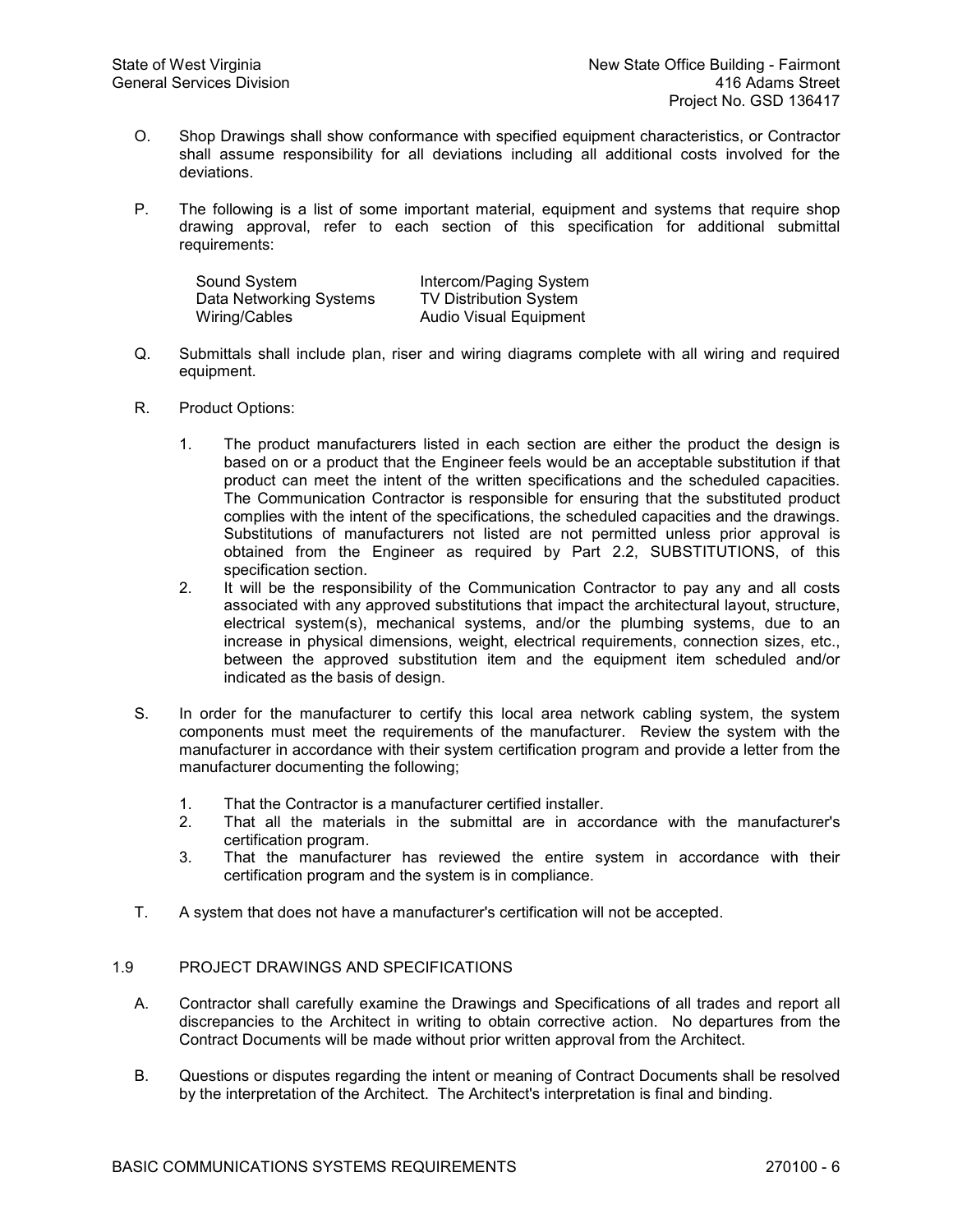- C. The Drawings and Specifications are not intended to define all details, finish materials, and special construction that may be required or necessary. The Contractor shall provide all installations complete and adequate as implied by the project documents.
- D. Drawings are diagrammatic only and do not show exact routes of cabling and locations of equipment. The Contractor shall verify the work of all other trades and shall arrange his work to avoid conflicts. In the event of a conflict, the Contractor shall obtain corrective action from the Architect.
- E. All work shall be considered new, unless noted otherwise.

# 1.10 COOPERATION AND COORDINATION WITH OTHER TRADES

- A. This Contractor shall cooperate completely and coordinate work with the contractors of other trades. Due to the Project Schedule this Contractor will be required to phase the installation in accordance with the Electrical Contractor's work.
- B. Prepare floor plans, elevations, sections, and details to conclusively coordinate and integrate all installations. Indicate locations where space is limited, and where sequencing and coordination of installations are of importance to the efficient flow of the Work, including (but not necessarily limited to) the following:
	- 1. Specific equipment installations, including, but not limited to racks for LAN equipment, racks for sound system equipment, cable television equipment, etc.
	- 2. Where additional conduit sleeves are required in order to limit UTP cable length to 90 meters.
	- 3. Wiring diagrams: Indicating field installed communication wiring and cabling layouts, equipment, and equipment connections.

# 1.11 PRODUCT LISTING

- A. Prepare a listing of equipment and materials for the project.
- B. Submit this listing as a part of the submittal requirement specified in Division 1.
- C. When two or more items of same material or equipment are required, they shall be of the same manufacturer. Product manufacturer uniformity does not apply to raw materials, bulk materials, fasteners, and similar items used in work, except as otherwise indicated.
- D. Provide products that are compatible within systems and other connected items.

# 1.12 NAMEPLATE DATA

A. Provide permanent operational data nameplate on each item of power operated equipment, indicating manufacturer, product name, model number, serial number, capacity, operating and power characteristics, labels of tested compliances, and similar essential data. Locate nameplate in an accessible location.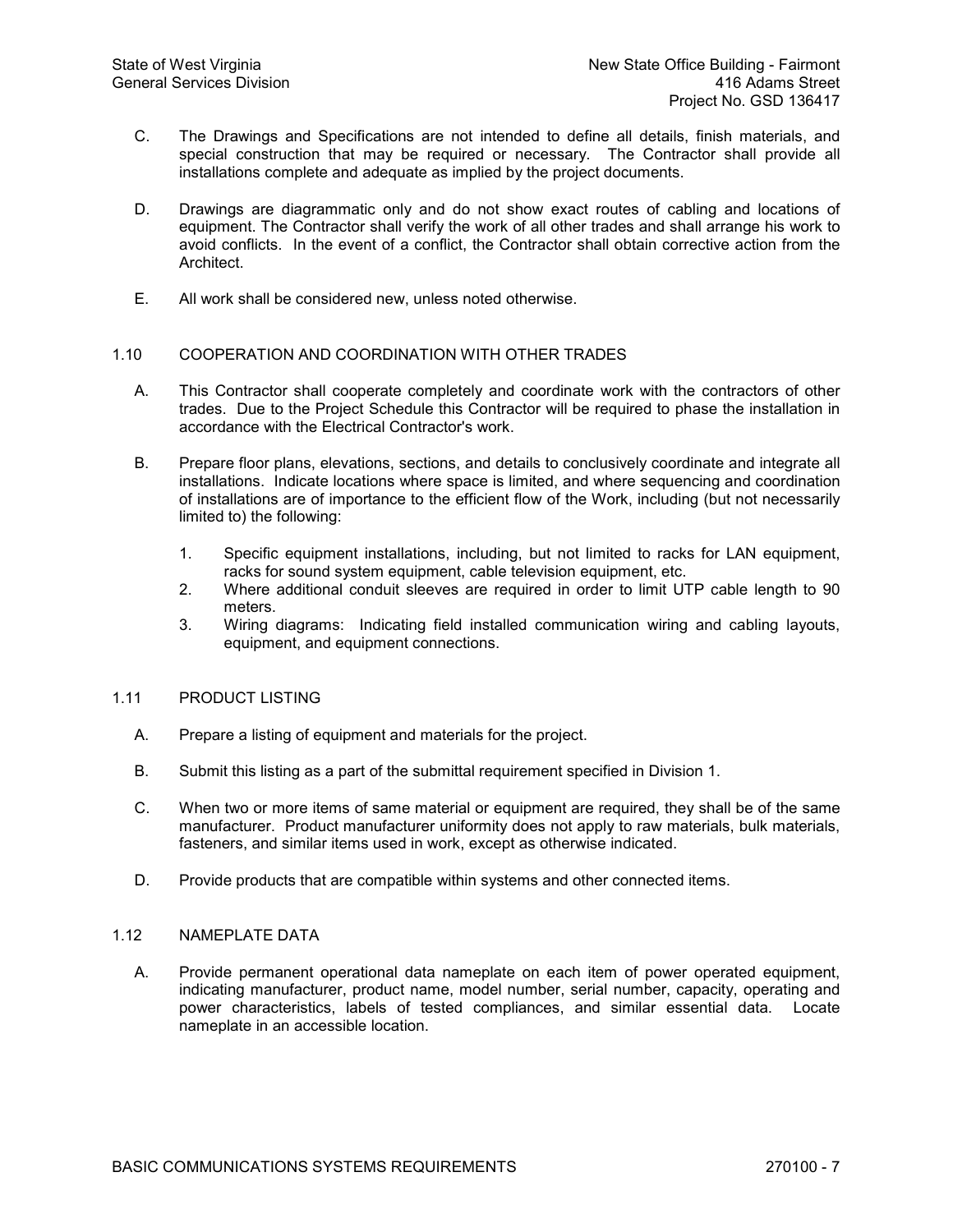# 1.13 RECORD DOCUMENTS

- A. Prepare record documents in accordance with the requirements in Division 1.
- B. When all work has been completed and before final acceptance, the Contractor shall furnish to the Architect a complete set of reproducible contract drawings clearly showing all contract work "as-built". Prior to delivery each drawing shall be signed and dated by the Contractor's project manager attesting to the accuracy of the as-built drawing.
- C. In additional to the above referenced reproducible contract drawings, the Communication Contractor shall furnish to the Architect a CD-Rom containing all of the floor plans. The floor plans shall be in AutoCAD 2000 format, and shall indicate the "as-built" conditions. A CD-Rom shall be provided to the Communication Contractor prior the completion of the project, with the drawing files from the bid set of documents. The Communication Contractor shall make changes to these files, indicating all changes made during construction, including tagging and room names. The Communication Contractor shall make these changes or retain the services of a third party to make the changes.
- D. Mark up a clean set of Specifications to indicate approved substitutions, change orders and actual equipment and materials used.

# 1.14 OPERATION MANUALS

- A. Prepare operation manuals in accordance with Division 1. In addition to the requirements specified in Division 1, include the following information for equipment items:
	- 1. Description of function, normal operating characteristics and limitations, engineering data and tests, and complete nomenclature and commercial numbers of replacement parts.
	- 2. Manufacturer's data of each piece of equipment including:
		- a. Installation instructions.
		- b. Drawings and Specifications.
		- c. Parts list, including recommended items to be stocked.
		- d. Complete wiring diagrams.<br>e. Marked or changed prints
		- Marked or changed prints locating all concealed parts and all variations from the original system design.
		- f. Test and inspection certificates.
- B. Format:
	- 1. Provide five (5) copies of each manual.
	- 2. Manuals to be 8-1/2 inches x 11 inches size in hard back 3-ring loose-leaf binders. Use more than one volume if required. Do not overfill binders.
	- 3. Submit one (1) copy to Architect. After review and acceptance, assemble other copies.
	- 4. Manuals to be completed and in Owner's hands prior to turning building over to Owner and at least 10 days prior to instruction to operating personnel.

#### 1.15 WARRANTIES

A. Refer to the Division 1 for procedures and submittal requirements for warranties and to individual equipment specifications for additional warranty requirements. If a contradiction exists, the most demanding requirements shall prevail.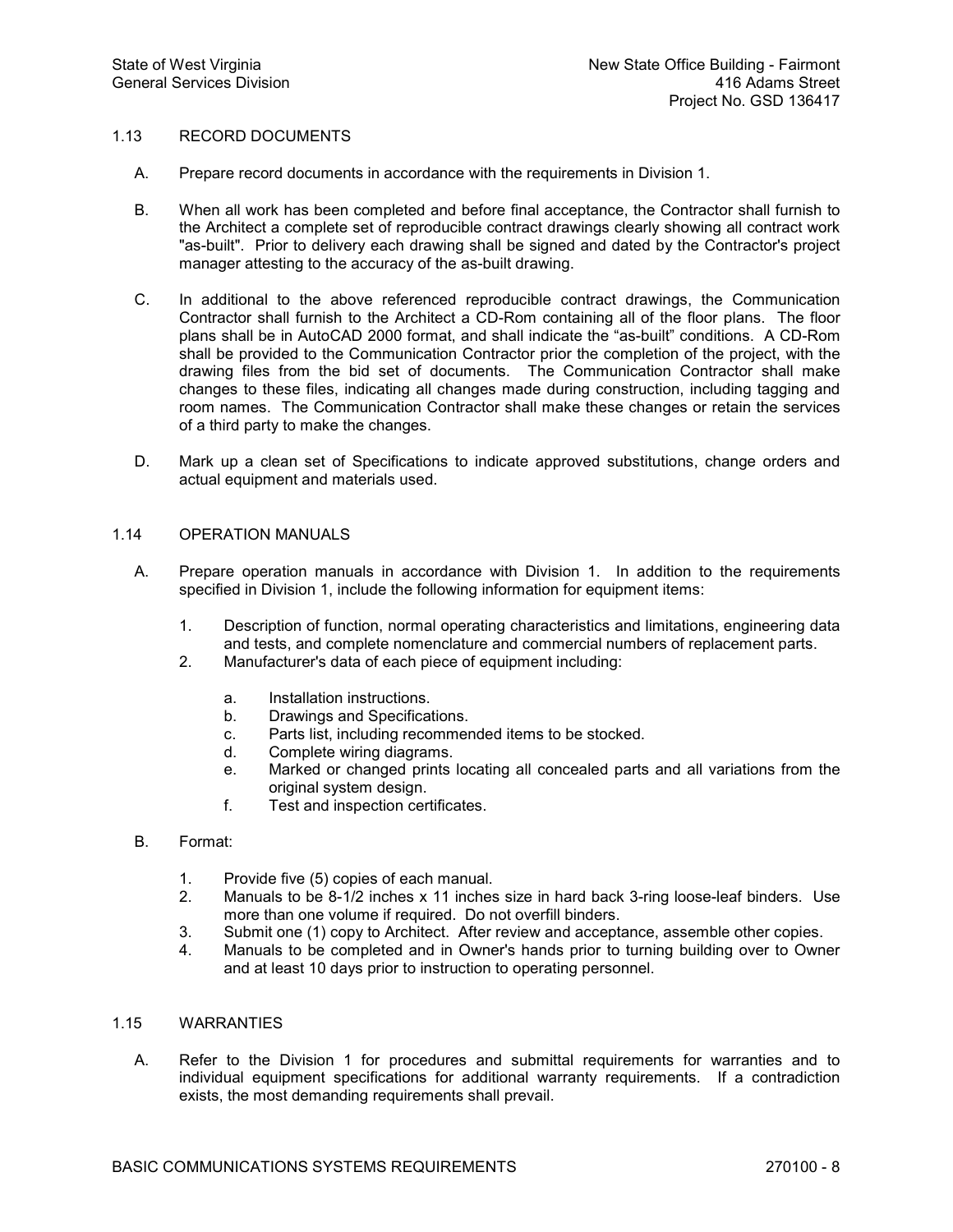- B. Compile and assemble the warranties specified in Division 27 into a separated set of vinyl covered, three-ring binders, tabulated and indexed for easy reference.
- C. Provide complete warranty information for each item to include date of beginning of warranty or bond; duration of warranty or bond; and names, address, and telephone numbers and procedures for filing a claim and obtaining warranty services.
- D. Warranty and Certification of the Data Network Wiring and connectors:
	- 1. The Contractor shall provide a minimum 20-year performance and product warranty that all cable, connectors, and connecting hardware shall be free from defects in material, workmanship, and fabrication.
	- 2. The system shall be certified by the cable/connector manufacturer and warranted for the specified performance for a minimum of 20 years. The Contractor shall conform to the manufacturer's certification program including testing and the submittal of all required documentation to the manufacturer.
	- 3. The Contractor shall obtain from the manufacturer, a "systems application assurance" warranty for a minimum of 20 years.
	- 4. The Contractor shall obtain, from the manufacturer, a Registration Document and Certificate for the specific installation. Upon receipt of the Registration Document and Certificate the Contractor shall forward a copy to the Engineer and deliver the original to the Owner.
	- 5. The certification shall be equivalent to the Hubbell Premise Wiring "Clear Bit Mission Critical" 25-year warranty Program.
- E. Submit a single warranty stating that all portions of the work are in accordance with Contract requirements. Warrant all work against faulty and improper material and workmanship for a period of one (1) year from date of final acceptance by the Owner, except that where guarantees or warranties for longer terms are specified herein, such longer term shall apply. Within 24 hours after notification, correct any deficiencies that occur during the warranty period at no additional cost to Owner, all to the satisfaction of the Owner. Obtain similar warranties from subcontractors, manufacturers, suppliers, and sub-trade specialists.
- F. Any material, equipment or appurtenance whose operation or performance does not comply with the requirements of the Contract Documents or which are damaged prior to acceptance will be held as defective and shall be removed and properly replaced at no additional cost to the Owner.

# PART 2 - PRODUCTS

- A. Major items of equipment shall have manufacturer's name, address and catalog number on a plate securely attached in a convenient place. All equipment or apparatus of any one system must be the product of one manufacturer, or approved equivalent products of a number of manufacturer's that are suitable for use in a unified system.
- B. All materials and equipment for which Underwriter's Laboratories have established standards shall bear a UL label of approval.
- C. In all cases where a device, function or item of equipment is herein referred to in the singular, such reference shall apply to as many such items as are required to complete the installation.
- D. All listed materials and equipment shown on drawings and/or specified herein, are indicative of complete and whole units and shall be furnished as such.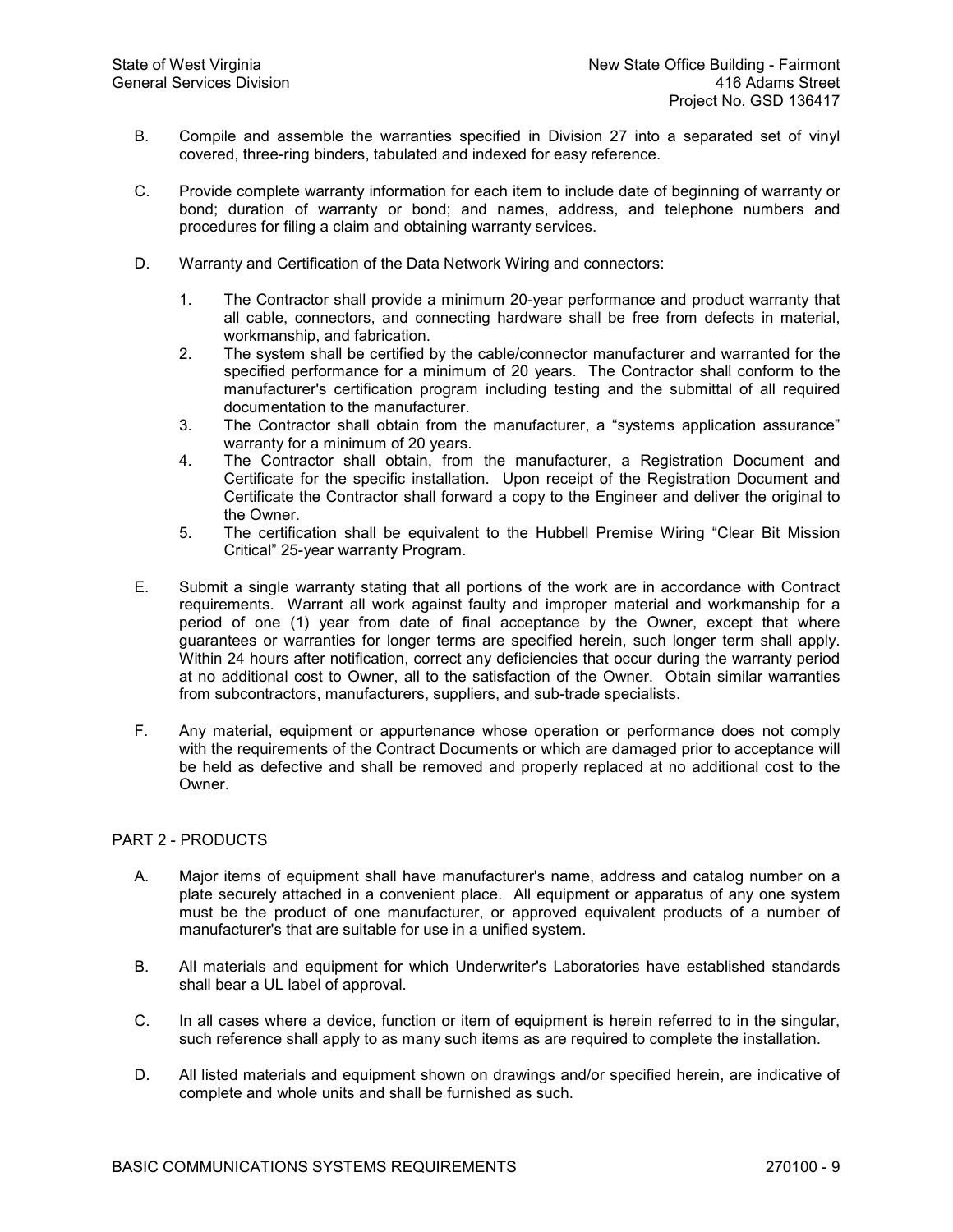- E. In certain instances specific manufacturer/model/type and catalog numbers are set out herein or on the drawings for the purpose of indicating required criteria for quality, function, and acceptable physical size. Specifications, performance data, and descriptive data published by the designated manufacturer shall be taken as minimum requirements for the item to be provided.
- F. Comply with manufacturer's printed instructions and recommendations as minimum criteria for the installation of equipment.
- G. Where proprietary names are used, whether or not followed by the words "or as approved", they shall be subject to substitution only as approved by the Architect.
- H. Where the contractor proposes substitute equipment he shall submit acceptable evidence to indicate compliance with all requirements of the documents, including performance rating, equivalent to the specified item. In instances where substituted equipment requires additional material or work beyond that shown or required by the specified item, said additional material, or work shall be the responsibility of this Contractor, regardless of the trade involved.
- I. All materials and equipment provided under this Contract shall be completely satisfactory and acceptable in operation, performance and capacity. No approval, either verbal or written, of any drawing, descriptive data, or samples of such materials, equipment, and/or appurtenances, shall relieve this Contractor of his responsibility to turn over all items in perfect working order at completion of the work.

# PART 3 - EXECUTION

# 3.1 DELIVERY, STORAGE, AND HANDLING

- A. Deliver products to the project properly identified with names, model numbers, types, grades, compliance labels, and other information needed for distinct identification; adequately packaged and protected to prevent damage during shipment, storage, and handling.
- B. Store equipment and materials at the site, unless off-site storage is authorized in writing. Protect stored equipment and materials from damage.
- C. Coordinate deliveries of materials and equipment to minimize construction site congestion. Limit each shipment of materials and equipment to the items and quantities needed for the smooth and efficient flow of installations.

# 3.2 SEQUENCE OF WORK

- A. Construct work in a sequence in accordance with Division 01.
- B. Due to current Project Schedule the Contractor will be required to phase the installation in accordance with the Electrical Contractor's work.

# 3.3 INSTALLATIONS

A. General: Sequence, coordinate, and integrate the various elements of electrical systems, materials, and equipment. Comply with the following requirements: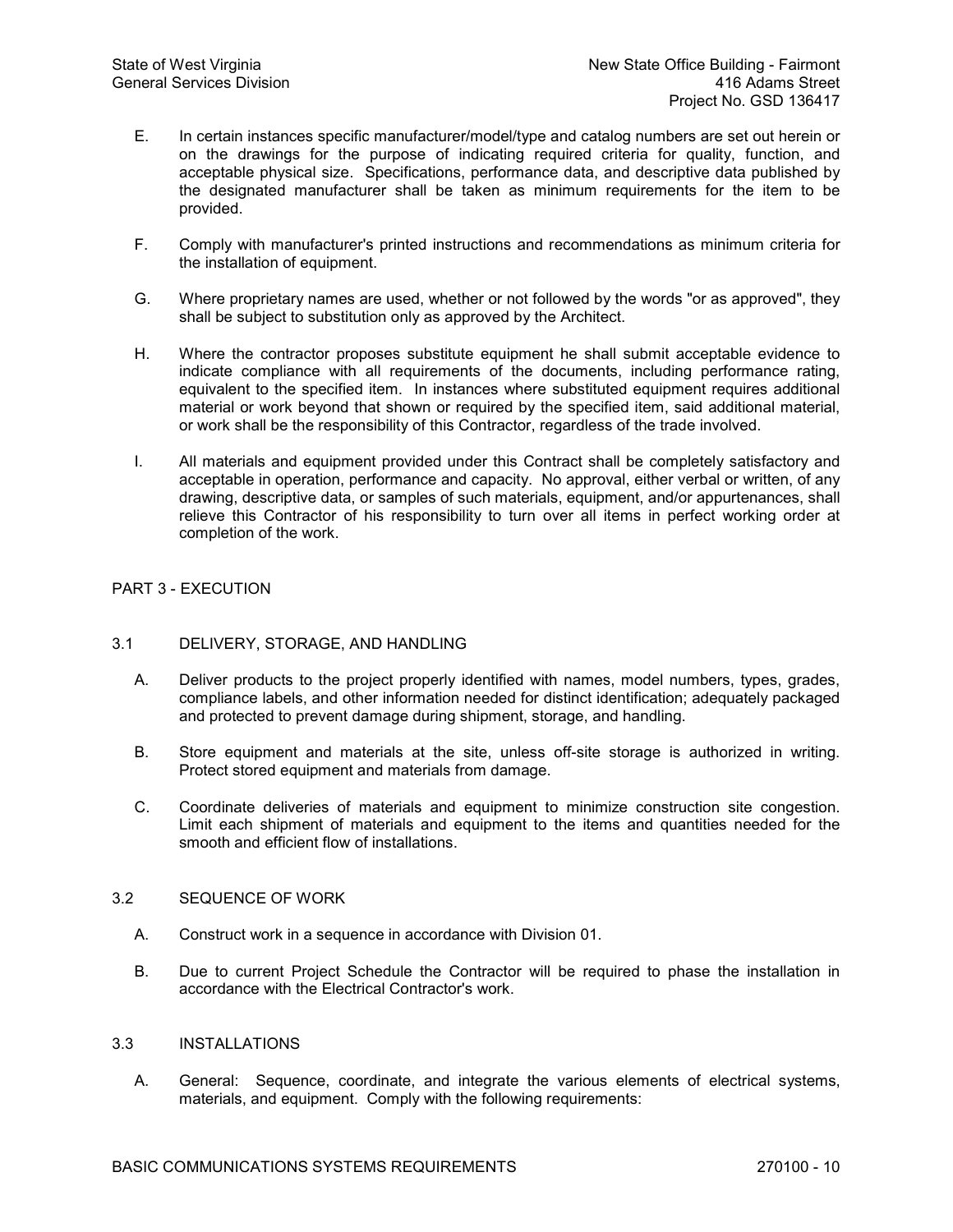- 1. Coordinate electrical systems, equipment, and materials installation with other building components.
- 2. Verify all dimensions by field measurements.
- 3. Arrange for chases, slots, and openings in other building components during progress of construction, to allow for installations of cabling. Arrange such chases, slots and openings such that UTP cable does not exceed 90 meters.
- 4. Coordinate the installation of required supporting devices and sleeves to be set in poured-in-place concrete and other structural components, as they are constructed.
- 5. Sequence, coordinate, and integrate installations of electrical materials and equipment for efficient flow of the Work. Give particular attention to large equipment requiring positioning prior to closing in the building.
- 6. Where mounting heights are not detailed or dimensioned, install systems, materials, and equipment to provide the maximum headroom possible.
- 7. Install systems, materials, and equipment to conform with approved submittal data, including coordination drawings, to greatest extent possible. Conform to arrangements indicated by the Contract Documents, recognizing that portions of the Work are shown only in diagrammatic form. Where coordination requirements conflict with individual system requirements, refer conflict to the Architect.
- 8. Install systems, materials, and equipment level and plumb, parallel and perpendicular to other building systems and components.
- 9. Coordinate the cutting and patching of building components to accommodate installation of equipment and materials.
- 10. Coordinate the installation of materials and equipment above ceilings with suspension system, mechanical equipment and systems, and structural components.
- 11. Install equipment to facilitate servicing, maintenance, and repair or replacement of equipment components. Connect equipment for ease of disconnecting, with minimum of interference with other installations.

# 3.4 CLEANING

A. Refer to the Division 1 Section for general requirements for final cleaning.

# 3.5 TESTING

- A. Contractor, at his own expense, shall make any and all tests directed by an inspection authority, or connector manufacturer, or the Architect, and shall provide all equipment, instruments and materials to make such tests.
- B. Unless otherwise approved, all terminations shall be made and all components shall be in place, complete and operational, at time of final inspection and tests.
- C. Time of such tests, the manner in which they are made and the results of the tests, shall be subject to approval.
- D. Upon completion of work, all component parts, both singularly and as a whole, shall be set, calibrated, adjusted, and left in satisfactory operating condition to suit load conditions, by means of instruments furnished by the Contractor.
- E. Complete testing of equipment and systems shall be provided throughout this project.
- F. Industry standards shall apply except as otherwise specified.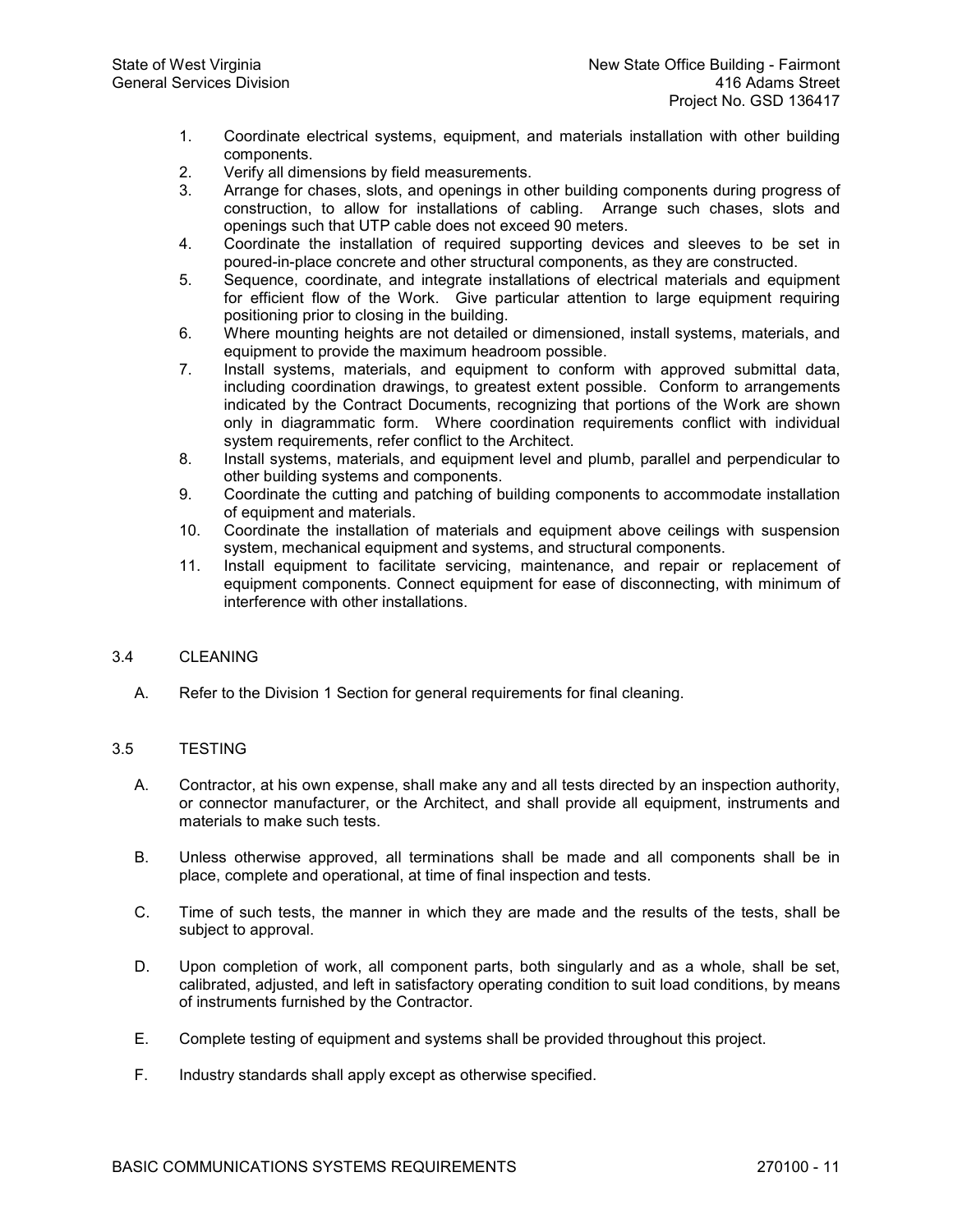- G. Provide all labor, premium labor, and materials required by field-testing as specified in the Contract Documents and as required.
- H. Notify the Architect seven (7) days prior to the testing dates. Upon completion of a test, a statement of certification shall be forwarded to the Architect for his approval.
- I. Conduct tests at a time agreeable to the Architect. Provide premium labor as necessary.
- J. Products that are found defective or do not pass such tests shall be removed and replaced at the Contractor's expense. Tests shall be repeated.

#### 3.6 INSTRUCTIONS TO THE OWNER

- A. After the tests and adjustments have been made, approved factory-authorized system representatives and the Contractor shall fully instruct Owner in all details of operation and maintenance of equipment installed under this Contract. Dates and times of such instructions shall be as directed by Owner, including any necessary weekend or after-hours instruction.
- B. Additional instruction requirements are included in each section of the Specifications.
- C. The Contractor shall video tape all instruction sessions. Prepare a separate video tape for each system as shown on the schedule below. Clearly label the tape with the title "INSTRUCTIONS FOR THE USE OF ...", on both the face and the spine, in typewritten letters. Two (2) copies of each video tape shall be given to the Owner at the completion of the Contract; one (1) set for the maintenance staff and one (1) set for the administrative staff.
- D. Prepare an instructional training form indicating the topic of instruction, the date, the time, the purpose of instruction and lines for signatures of attendees. Each person attending the instruction shall print their name and sign the form. Provide a copy of the completed form to the Owner in the O&M manual as proof of instructional training. The Contractor shall keep the original in the Contractor's project file.
- E. The attached schedule indicates the extent of training.

| Minimum Instructions to Owner Requirements                                |  |  |     |                 |             |  |                         |           |     |                |
|---------------------------------------------------------------------------|--|--|-----|-----------------|-------------|--|-------------------------|-----------|-----|----------------|
| Spec. Sec. <sup>(4)</sup><br>Session 3<br>Session 1<br>Session 2          |  |  |     |                 |             |  |                         |           |     |                |
| Topic                                                                     |  |  | (2) | $\Lambda^{(3)}$ | <b>C(1)</b> |  | $\mathbf{\Delta}^{(3)}$ | $E^{(1)}$ | (2) | $\Delta^{(3)}$ |
|                                                                           |  |  |     |                 |             |  |                         |           |     |                |
| 1F<br>27 1100<br>A/R<br>A/R<br>Cabling/Rack/Cabinets<br>M<br>M            |  |  |     |                 |             |  |                         |           |     |                |
| Other Systems not listed above: Refer to individual Specification Section |  |  |     |                 |             |  |                         |           |     |                |

#### Notes:

Format: Provide training in the following format:

- I = Initial meeting to discuss system operation, safety issues, maintenance issues.
- 1 F = Followup session, 1 month from initial session.
- 2 F = Followup session, 2 months from initial session.

Length: Provide the length of instruction as follows:

1, 2, 3, etc. indicates the number of hours of training; does not include travel time, setup time,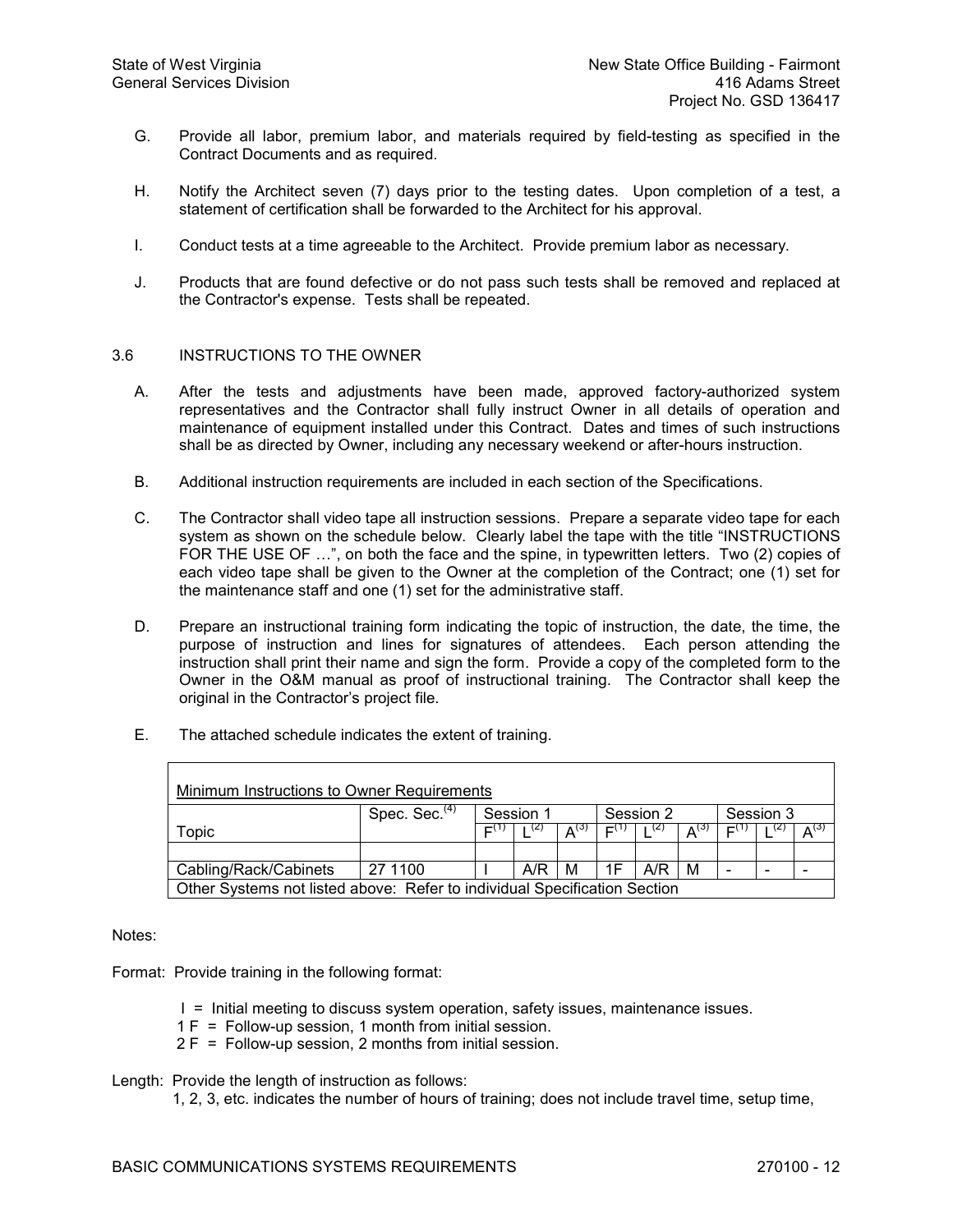question/answer time.

 $\overline{A/R}$  = as required by Owner or the number of attendees.

# Attendees:

- A = Administrative Staff, as determined by Owner's representative.
- M = Maintenance Staff, as determined by Owner's representative.
- T = Teaching Staff, schedule multiple sessions to limit instructional session size to 15 people.

Specification Section:

Refer to the individual specification sections for additional training requirements.

END OF SECTION 270100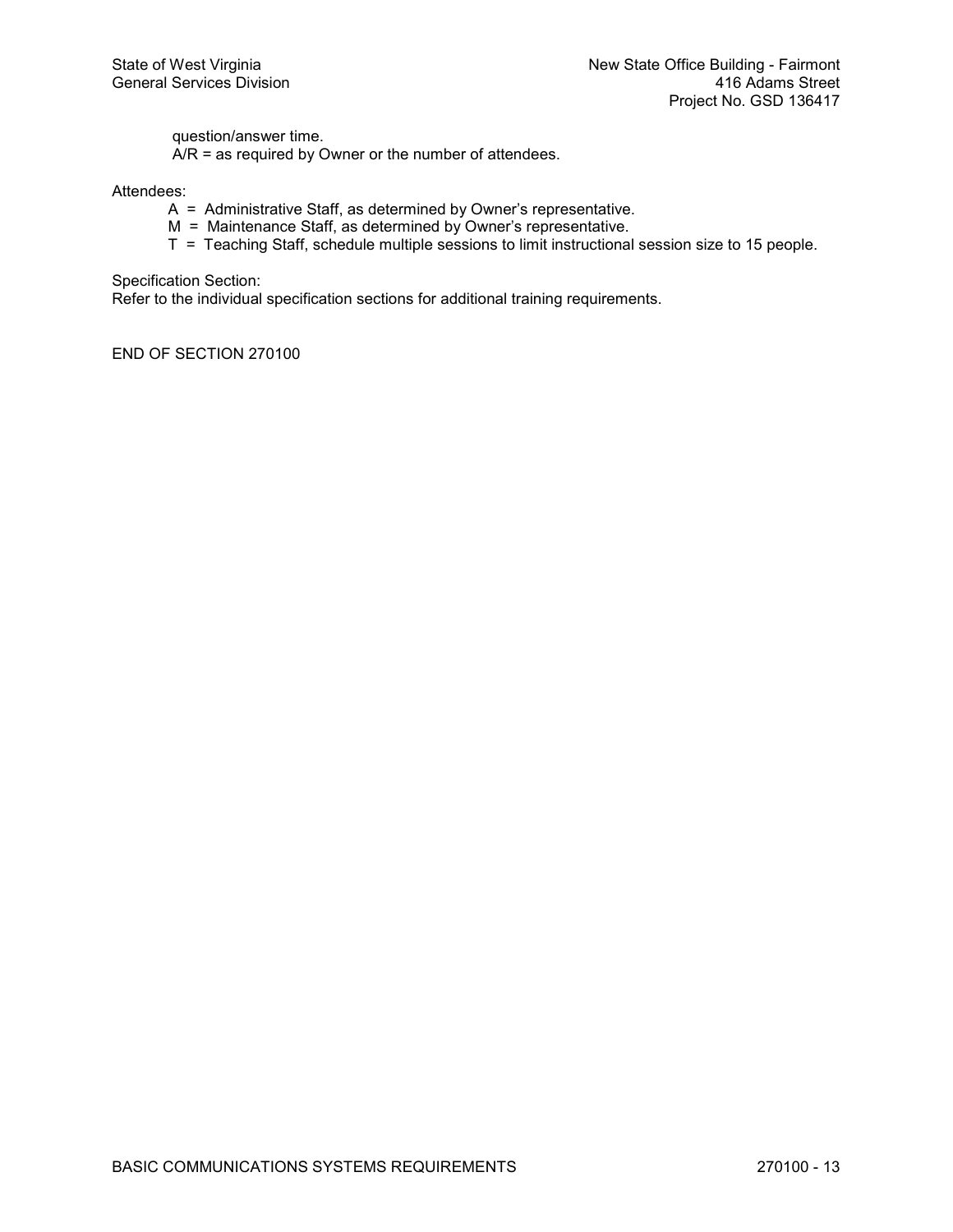This page left blank intentionally.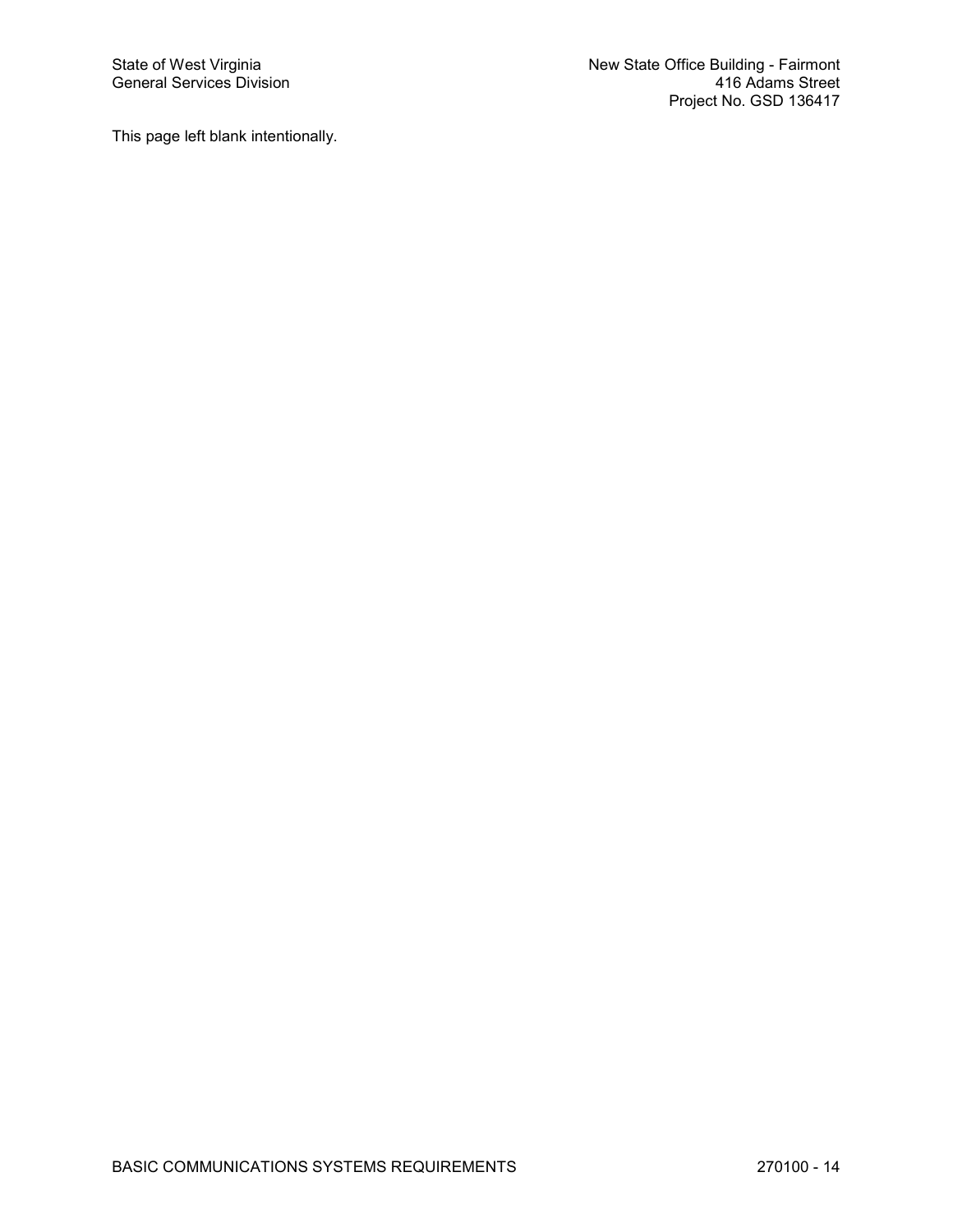# SECTION 270800 - COMMISSIONING OF COMMUNICATIONS

PART 1 GENERAL

# 1.1 SCOPE OF WORK

- A. Section Includes: Testing of Telecommunications Backbone and Horizontal Cabling subsystems.
- B. Related Sections
	- 1. Consult all other Sections and Divisions, determine the extent and character of related work and properly coordinate work specified herein with that specified elsewhere to completely test a complete and operable system.
	- 2. Section 270100: Basic Telecommunications Requirements
	- 3. Section 271300: Communications Backbone Cabling<br>4. Section 271500: Copper Cabling Systems
	- Section 271500: Copper Cabling Systems
- C. Products Furnished and Installed Under Other Sections:
	- 1. Telecommunications Cabling

# 1.2 REFERENCES

- A. Comply with Section 270100 References requirements.
- B. Additional references to those listed in Section 27 01 00.
	- 1. TIA/EIA-526-14 ("OFSTP-14") Optical Power Loss Measurements of Installed Multimode Fiber Cable Plant.
	- 2. TIA/EIA-526-7 ("OFSTP-7") Measurement of Optical Power Loss of Installed Single mode Fiber Cable Plant
	- 3. TIA/EIA-455-171 Attenuation By Substitution Measurement For Short-Length Multimode Graded-Index And Single-Mode Optical Fiber Cable Assemblies (a.k.a., FOTP-171)

# 1.3 DEFINITIONS

- A. Refer to Definitions of Sections 270100, 271300 and 271500.
- B. In addition, the following list of terms as used in this specification shall be defined as follows:
	- 1. "Adapter" (associated with fiber connectivity): Shall mean a connecting device joining 2 fiber connectors, either like or unlike.
	- 2. "Channel": Shall mean a testing configuration which includes the Permanent Link and the line cord (at the workstation), the equipment cord, and, if a full cross connection is implemented, a patch cord and the cross connect termination/connecting apparatus.
	- 3. "Connect": Shall mean install all required patch cords, equipment cords, crossconnect wire, etc. to complete an electrical or optical circuit.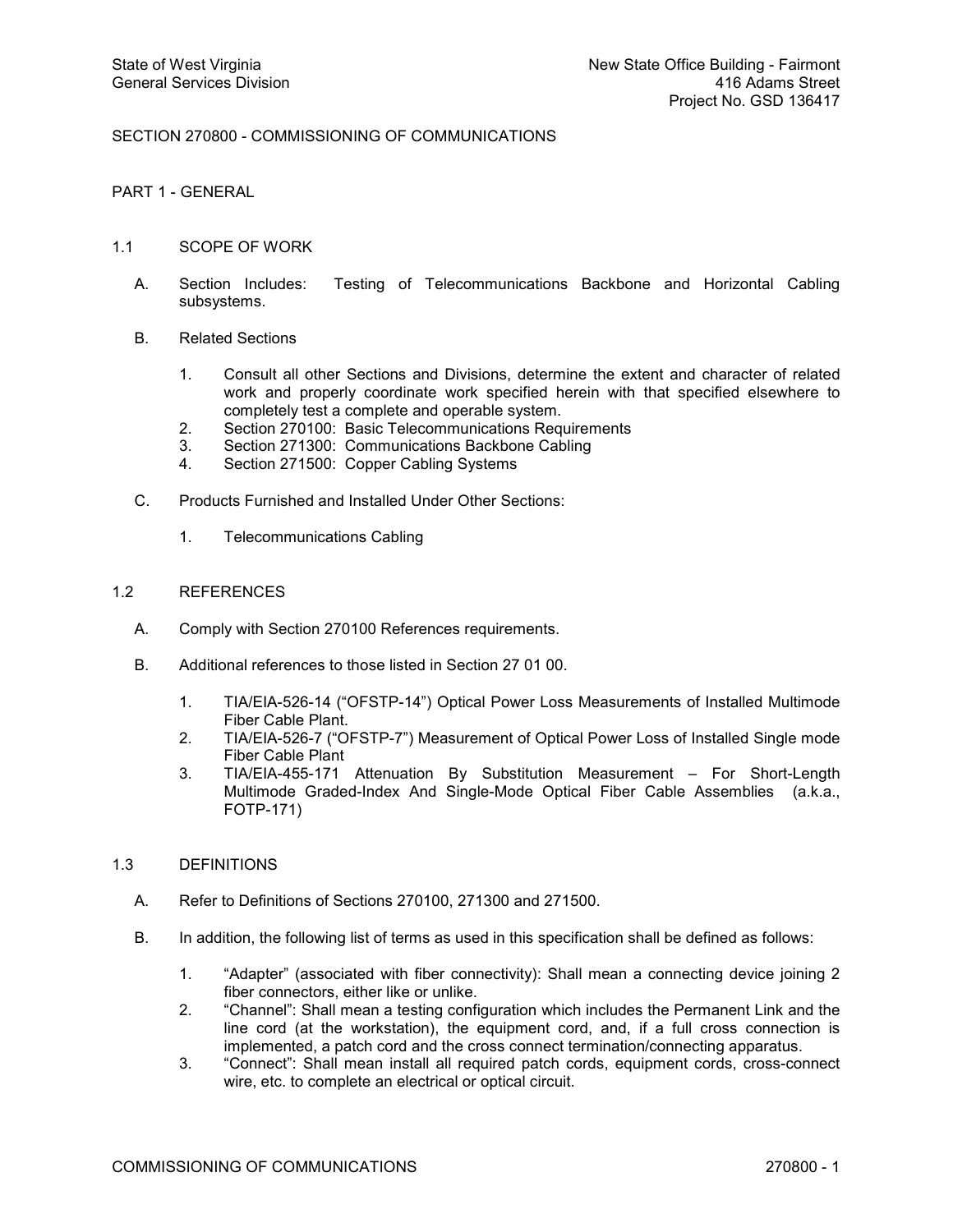- 4. "Cord": Shall mean a length of cordage having connectors at each end. The term "Cord" shall be synonymous with the term "Jumper". The cord may be:
	- a. Unshielded twisted pair
	- b. Fiber (multimode or single mode), jacketed & buffered
- 5. "Launch Cord": Shall mean the cord certified for use in fiber optic characterization testing, as described in this section.
- 6. "OTDR": Shall mean Optical Time Domain Reflectometer.
- 7. "Passive Link Segment": Shall mean the cable, connectors, couplings, and splices between two fiber optic termination units.
- 8. "Permanent Link": Shall mean the 'permanent' portion of the Horizontal cabling to each outlet with the test cords de-embedded from the measurements; this includes cable, consolidation point (if used), termination/connecting apparatus in the IDF and the connector at the outlet.
- 9. "System Cord": Shall mean the cord used in the operating electrical or optical circuit.<br>10. "Test Cord": Shall mean the cord certified for use in testing as described in this secti
- 10. "Test Cord": Shall mean the cord certified for use in testing, as described in this section.

# 1.4 SYSTEM DESCRIPTION

- A. Work Provided Under Other Sections
	- 1. Refer to Section 27 13 00 for a more complete System Description.
	- 2. Backbone Cabling
		- a. The Backbone Cabling includes twisted pair and fiber cabling.
	- 3. Horizontal Cabling
		- a. The Horizontal Cabling, in general, consists of multiple 4-pair Category 6 UTP cables to each outlet. Refer to the Drawings for specific requirements.
- B. Base Bid Work
	- 1. Testing of a completed Telecommunications Cabling System, including:
		- a. Procedures Submittals.
		- b. Equipment Submittals.
	- 2. Testing Requirements:
		- a. Fiber optic passive link segment(s):

|                 |           | $1000$ $\sigma$ $1.1$ . Toolo I of Tibol Optio I doolve Ellin Ocymento |             |                    |
|-----------------|-----------|------------------------------------------------------------------------|-------------|--------------------|
| Subsystem       | Type      | Test                                                                   | Direc-      | Wavelength         |
|                 |           |                                                                        | tion        |                    |
| <b>Backbone</b> | Multimode | Characterization                                                       | <b>Both</b> | 850nm and          |
|                 |           |                                                                        |             | 1300nm             |
| <b>Backbone</b> | Single    | Characterization                                                       | <b>Both</b> | 1310nm and         |
|                 | mode      |                                                                        |             | 1550 <sub>nm</sub> |
| <b>Backbone</b> | Multimode | Passive Link Ins.                                                      | One         | 850nm and          |
|                 |           | Loss                                                                   |             | 1300nm             |

Table 270800-1-1: Tests For Fiber Optic Passive Link Segments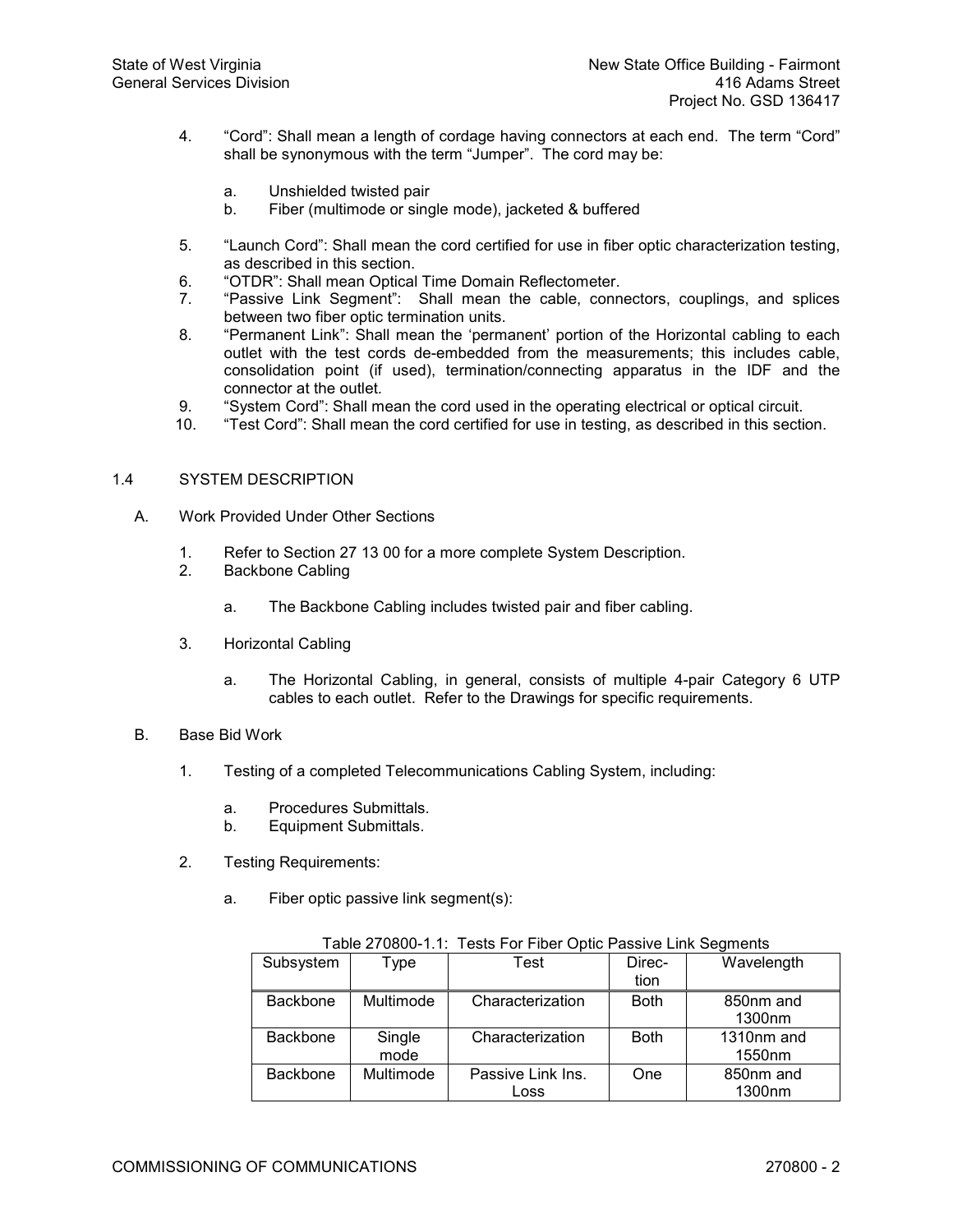| Backbone | Single | Passive Link Ins. | .<br>Jne | 1310nm and |
|----------|--------|-------------------|----------|------------|
|          | mode   | _oss              |          | 1550nm     |

b. Multi-pair/UTP cabling:

|  | Table 270800-1.2: Tests For Multi-pair/UTP Cabling |
|--|----------------------------------------------------|
|--|----------------------------------------------------|

| Subsystem  | $^{\mathsf{\tau}}$ vpe | Test                 | Configuration     | <b>Notes</b>          |
|------------|------------------------|----------------------|-------------------|-----------------------|
| Backbone   | Riser                  | Wire map &<br>length |                   |                       |
| Horizontal | CAT6                   | Category 6           | Permanent<br>∟ink | Per TIA/EIA-568-B.2-1 |

c. Record Documents, including test reports.

# 1.5 SUBMITTALS

- A. Refer to Submittals of to Section 27 01 00 for procedural, quantity, and format requirements.
- B. Preconstruction Submittal Requirements:
	- 1. Testing Procedures Submittal, describing stepbystep procedures used by the field technicians.
	- 2. Product Submittal, including cut sheets of testing equipment to be used (note all software/firmware versions as applicable) and certificate of last calibration.
	- 3. Schedule Submittal, consisting of proposed schedule of work. This schedule may be combined with the schedule developed for 27 XX XX series Sections.
- C. Submittal Requirements at Closeout:
	- 1. Record Documents.
- D. Submittal Description: Record Documents
	- 1. Test Reports: Record documents submittal shall include test reports showing the following information:
		- a. A title page which includes:
			- 1) Client Name<br>2) Project Name
			- Project Name
			- 3) Project Address
			- 4) General Contractor name / Telecommunications Installer name
			- 5) Date of Submittal
		- b. Individual tabs which break down the test results by building, and then by telecommunications room.
		- c. All Backbone Fiber Optic "Post Installation" Passive Link Attenuation test results (utilize the forms provided in Part 4 of this specification for documentation of test results if the tester used does not have data storage capabilities) and Fiber Optic OTDR test results.
		- d. All Backbone UTP test results.
		- e. All Horizontal cable test results, per cable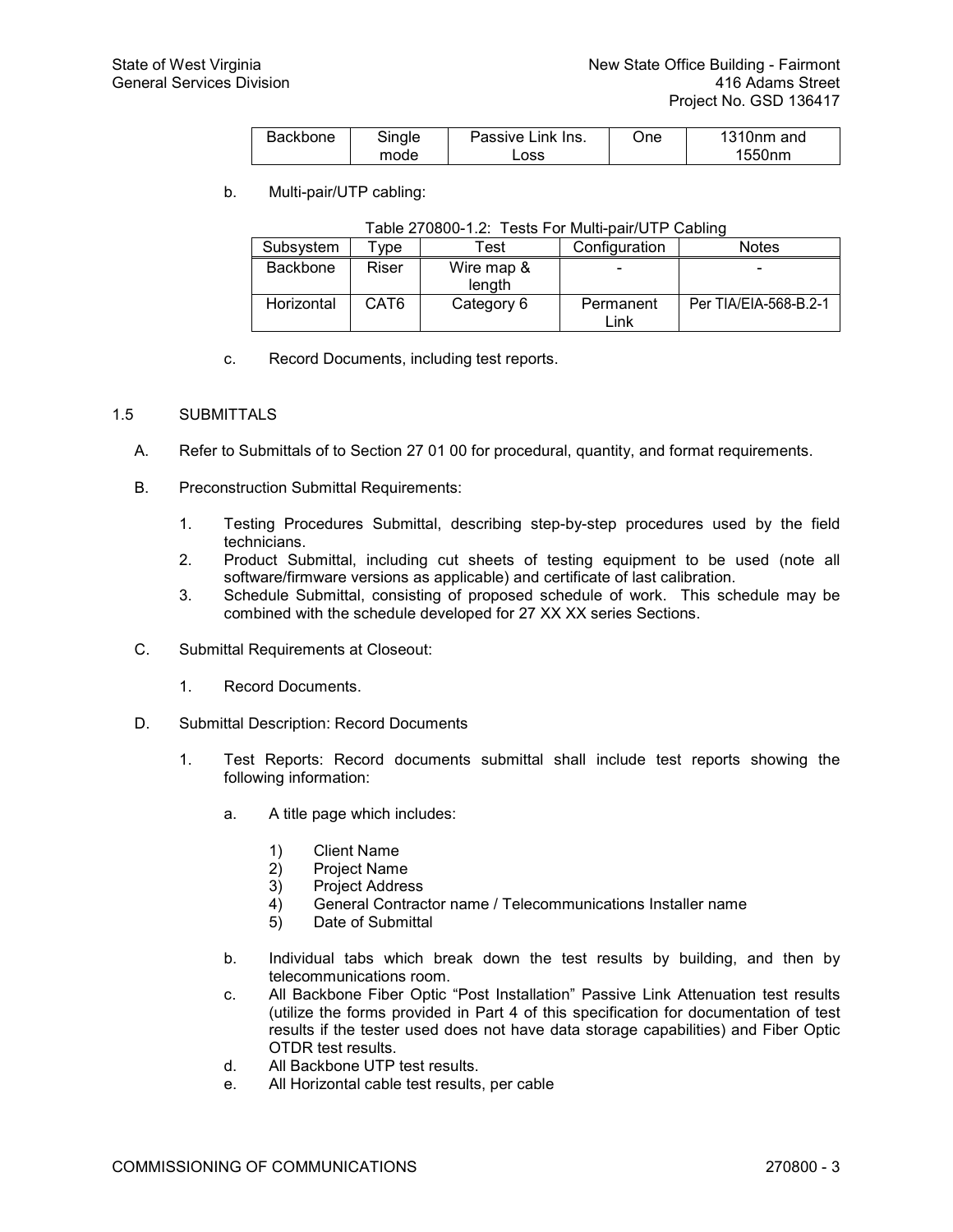- 2. Furnish all test results on CD-ROM in their native data format and an exported Microsoft Excel compatible format.
	- a. Include all necessary software to allow viewing and printing of individual test results.
	- b. CD shall be labeled with the project name, contractor name, and date of submission.

# 1.6 QUALITY ASSURANCE

A. Comply with the Quality Assurance requirements of Section 27 01 00.

#### 1.7 WARRANTY

A. Warrant the validity of the test results. Under no circumstances shall any cable's test results be substituted for another's. If a single instance of falsification is confirmed, the Contractor shall be liable for a complete retest of the cabling system at no additional cost to the Owner. This includes the retaining the services of a neutral party to observe all retesting.

# PART 2 - PRODUCTS

- 2.1 GENERAL
	- A. The manufacturer may change the product numbers listed in this Section at any time, as well as software and firmware versions. In the event this Section contains an invalid product number or conflicts with the written description, or specifies an out-of-date software and/or firmware version, notify the Engineer in writing prior to issuing submittals or field testing.

## 2.2 FIBER OPTIC LIGHT SOURCE

- A. All connection interfaces shall be factory installed. No field-configurable adapters will be allowed at the light source.
- B. Wavelengths output shall be continuous.
- C. LED-based light source for multimode fiber testing shall have a:
	- 1. Center wavelength of 850nm  $\pm$  30nm and 1300n  $\pm$  20nm.<br>2. Spectral width (FWHM) 30nm 60nm at 850nm and 100n
	- Spectral width (FWHM) 30nm 60nm at 850nm and 100nm 140nm at 1300nm.
	- 3. Minimum output power level of ≥14dBm.
- D. VCSEL-based light source for multimode fiber testing shall have a:
	- 1. Center wavelength of 850nm  $\pm$  30nm and 1300n  $\pm$  20nm.<br>2. Spectral width (FWHM) 30nm 60nm at 850nm and 100nm
	- Spectral width (FWHM) 30nm 60nm at 850nm and 100nm 140nm at 1300nm.
	- 3. Minimum output power level of ≥14dBm.
- E. LASER-based light source for single mode fiber testing shall have a: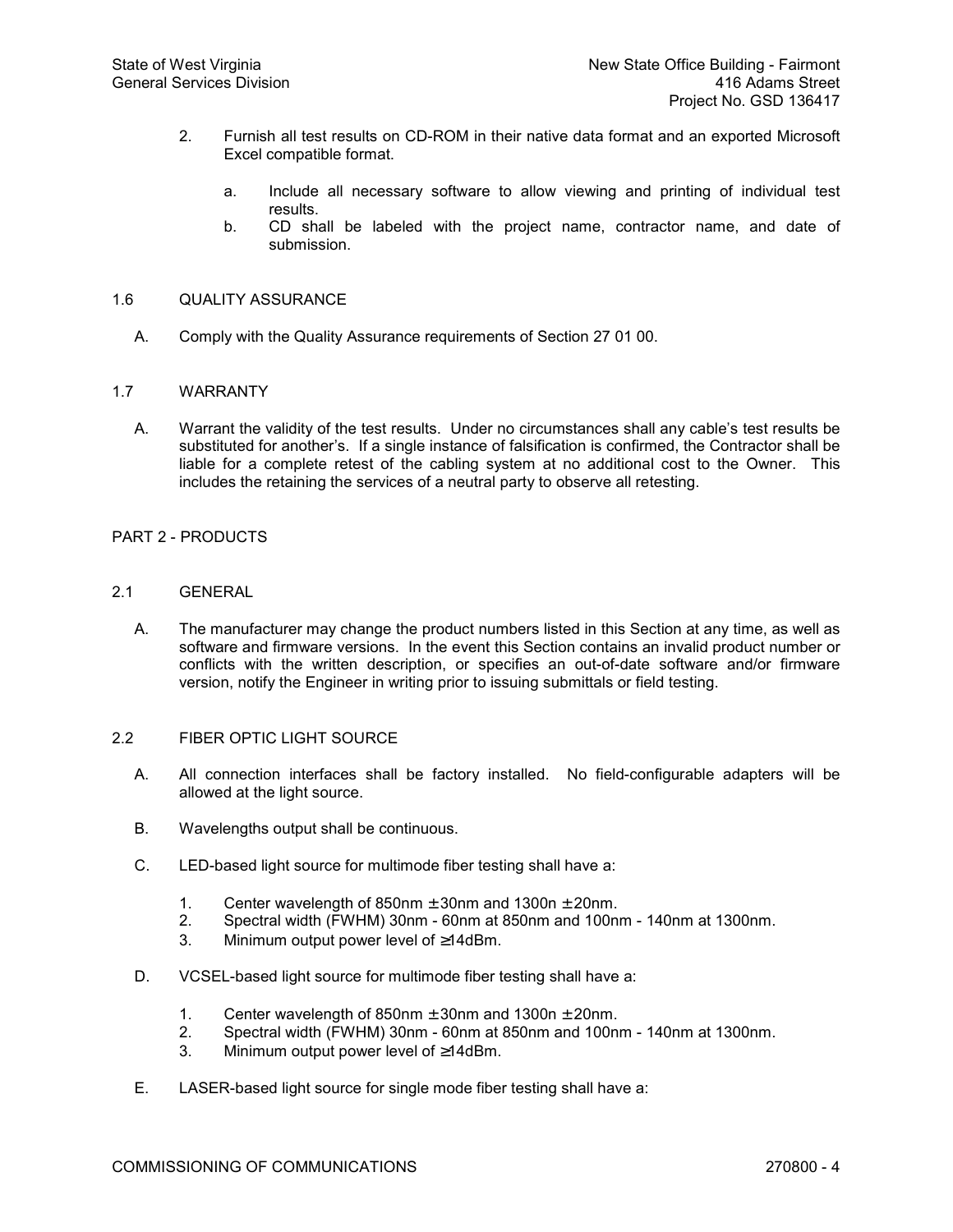- 1. Center wavelength of  $1310n \pm 20$ nm and  $1550n \pm 20$ nm.
- 2. Spectral width (FWHM) of ≤5nm at 1310nm and ≤5nm at 1550nm.
- 3. Minimum output power level of ≥3dBm.
- F. The light sources may contain internal lenses, pigtails, and modal conditioners, provided they meet the launch conditions as described in "Post-Installation" Passive Link Attenuation Testing Procedures (ref. PART 3 - EXECUTION).
- G. Equipment shall be factory-calibrated within 12 months of testing date.
- H. Equipment:
	- 1. Agilent Technologies' WireScope 350 test set
		- a. #450-1070 Fiber SmartProbe testing adapter, multimode 850nm.<br>b. #450-1080 Fiber SmartProbe testing adapter, multimode 1300nm
		- #450-1080 Fiber SmartProbe testing adapter, multimode 1300nm.
		- c. #4502020 Fiber SmartProbe testing adapter, single mode 1300nm.
		- d. ScopeData management software (version 5.20 or higher).
	- 2. Corning Cable Systems
		- a. #OS-301 light source
		- b. #OS-302 light source
		- c. #OS-100D light source
	- 3. Fluke Networks' DSP4300 test set
		- a. #DSP4300; "CableAnalyzer" test kit, loaded with firmware version 3.0.4.
		- b. #DSP-FTA420S; 'Multimode' fiber testing adapter, LED-based (850nm, 1300nm).
		- c. #DSP-FTA430S; 'Single mode' fiber testing adapter, LASER-based (1310nm, 1550nm).
		- d. #DSP-FTA440S; 'Gigabit' fiber testing adapter, VCSEL-based (multimode @ 850nm and single mode @ 1310nm).
		- e. LinkWare; "LinkWare" management software (latest version).
	- 4. Laser Precision #5150 test set

# 2.3 FIBER OPTIC POWER METER

- A. The power meter for both multimode and single mode testing must be capable of measuring relative or absolute power, and must be independent of modal distributions.
- B. All power meters used must be calibrated and traceable to the National Bureau of Standards.
- C. All power meters used shall have the following performance:
	- 1. Dynamic range of 0dBm to -40dBm, minimum.<br>2. Accuracy of  $\pm 0.2$ dB.
	- Accuracy of  $\pm$ 0.2dB.
- D. Equipment shall be factory-calibrated within 12 months of testing date.
- E. Equipment: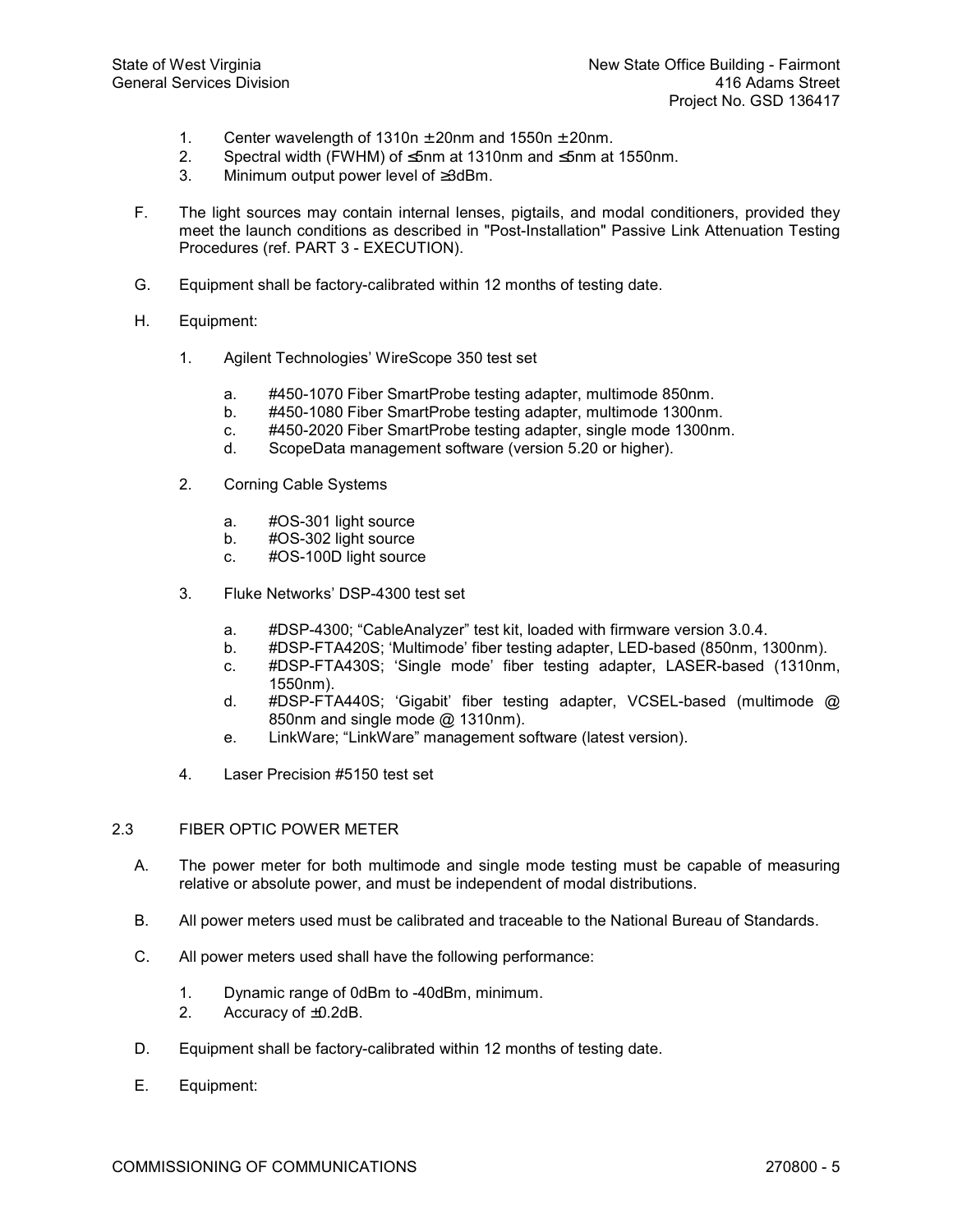- 1. Agilent Technologies' WireScope 350 test set
	- a. #450-1070 Fiber SmartProbe testing adapter, multimode 850nm.<br>b. #450-1080 Fiber SmartProbe testing adapter, multimode 1300nm
	- #450-1080 Fiber SmartProbe testing adapter, multimode 1300nm.
	- c. #450-2020 Fiber SmartProbe testing adapter, single mode 1310nm.<br>d. ScopeData management software (version 5.20).
	- ScopeData management software (version 5.20).
- 2. Corning Cable Systems,
	- a. #OTS-210 power meter, with data storage capacity.<br>b. #OTS-310 power meter, with data storage capacity.
	- #OTS-310 power meter, with data storage capacity.
- 3. Laser Precision #5025 test set

# 2.4 FIBER OPTIC MANDREL

- A. For jacketed (3.0 mm) fiber, mandrel diameter shall be 22 mm for 50/125 um fiber. For unjacketed buffered (0.9 mm) fiber, mandrel diameter shall be 25 mm for 50/125 um fiber.
- B. Equipment: Fluke Networks
- C. #NF-MANDREL-50; red mandrel for jacketed 50/125 um fiber

#### 2.5 FIBER OPTIC OTDR

A. Multimode Source Module:

| Wavelength | Dvnamic | Attenuation | Reflective | Loss Resolu- | Distance Ac- |
|------------|---------|-------------|------------|--------------|--------------|
|            | Range   | Deadzone    | Deadzone   | tion         | curacy       |
| 850nm      | 24dR    | 6.5mt       | 3 Omt      | 0.001dB      | 1mt          |
| 1300nm     | 27dR    | 7 Nmt       | 3 Omt      | 0.001dB      | ∣mt          |

B. Single mode Source Module:

| Wavelength | Dvnamic | Attenuation   | Reflective | Loss Resolu- | Distance Ac- |
|------------|---------|---------------|------------|--------------|--------------|
|            | Range   | Deadzone      | Deadzone   | tion         | curacy       |
| 1310nm     | 40dR    | 6 Omt         | 3 5mt      | 0.001dB      | mt           |
| +550nm     | 28dB    | <u>ግን በmt</u> | 3.5mt      | 001dB        |              |

- C. Equipment, including main unit and source modules, shall be factorycalibrated within 12 months of testing date.
- D. Equipment:
	- 1. Agilent Technologies #8147, for multimode & single mode systems<br>2. Corning Cable Systems
	- Corning Cable Systems
		- a. 2001HR, for multimode & single mode systems
		- 340 OTDR Plus Multitester II
		- c. MiniOTDR+, for multimode & single mode systems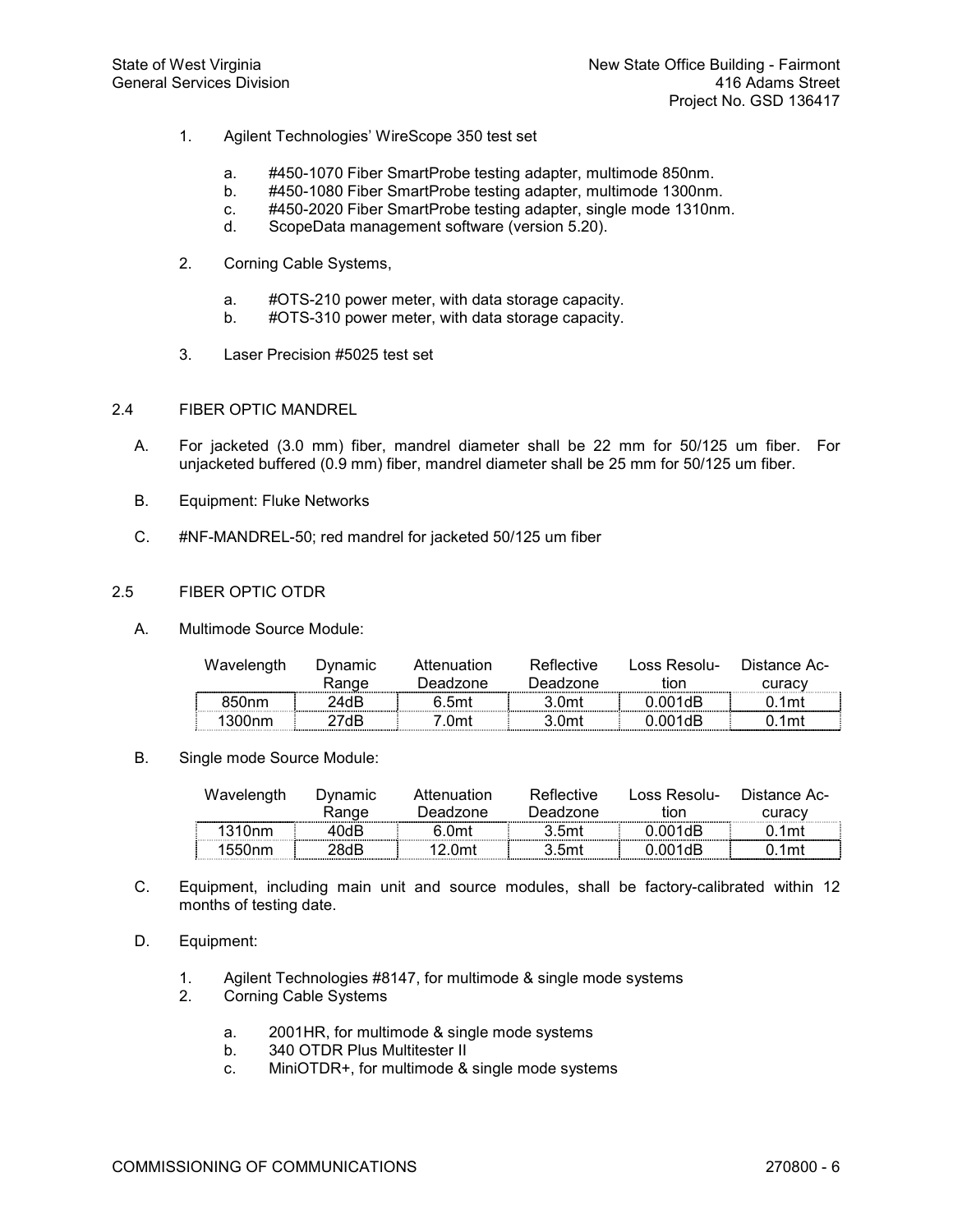- 3. Tektronix
	- a. TFP2A FiberMaster<br>b. TFS3031 TekRange
	- b. TFS3031 TekRanger2

# 2.6 FIBER OPTIC TEST CORDS

- A. Multimode Fiber Optic Test Cord:
	- 1. The fiber of the multimode test cord(s) shall have the core diameter and numerical aperture nominally equal to that of the multimode fiber optic passive link.
	- 2. The length of test cords used for insertion loss testing shall be between 1m and 5m.
	- 3. The connectors of the test cords shall be compatible with the connector types of the light source and the power meter.
		- a. The connector of the test cords shall be that which the light source accepts.
	- 4. The connectors shall exhibit <= 0.5dB loss per connection @ both 850nm and 1300nm, as measured per FOTP-171 D2.
- B. Single mode Fiber Optic Test Cord:
	- 1. The fiber of the single mode test cord(s) shall have the mode field diameter nominally equal to that of the single mode fiber optic passive link.
	- 2. The length of test cords used for insertion loss testing shall be between 1m and 5m.<br>3. The connectors of the test cords shall be compatible with the connector types of the
	- The connectors of the test cords shall be compatible with the connector types of the light source and the power meter.
		- a. The connector of the test cords shall be that which the light source accepts.
	- 4. The connectors shall exhibit <= 0.5dB loss per connection @ both 1300nm and 1550nm, as measured per FOTP-171 D3.
	- 5. All single mode connectors shall inhibit Fresnel reflections (i.e., have a "PC" finish).

# 2.7 CATEGORY 6 HORIZONTAL CABLE TESTER

- A. Equipment shall meet TIA/EIA-568B.2 Addendum 1 requirements for Level III accuracy.
- B. Test Standards (minimum): TIA Category 6 (per TIA/EIA-568B.2 Addendum 1); ISO/IEC 11801 Class C and D; ISO/IEC 11801-2000 Class C and D, 1000Base-T, 100Base-TX; IEEE 802.3 10Base-T; ANSI TP-PMD; IEEE 802.5
- C. Areas of Test Measurement (minimum): Wire Map; Length; Insertion Loss; Near End Crosstalk (NEXT) loss, at both master unit and remote unit; Power Sum NEXT (PSNEXT) loss, at both master unit and remote unit; Equal Level Far End Crosstalk (ELFEXT), at both master unit and remote unit; Power Sum ELFEXT, at both master unit and remote unit; Return Loss (RL), at both master unit and remote unit; Propagation Delay and Delay Skew; Attenuation-to-Crosstalk Ratio (ACR), at both master unit and remote unit; Power Sum ACR (PSACR), at both master unit and remote unit; Characteristic Impedance; DC Loop Resistance.
- D. Equipment: Agilent Technologies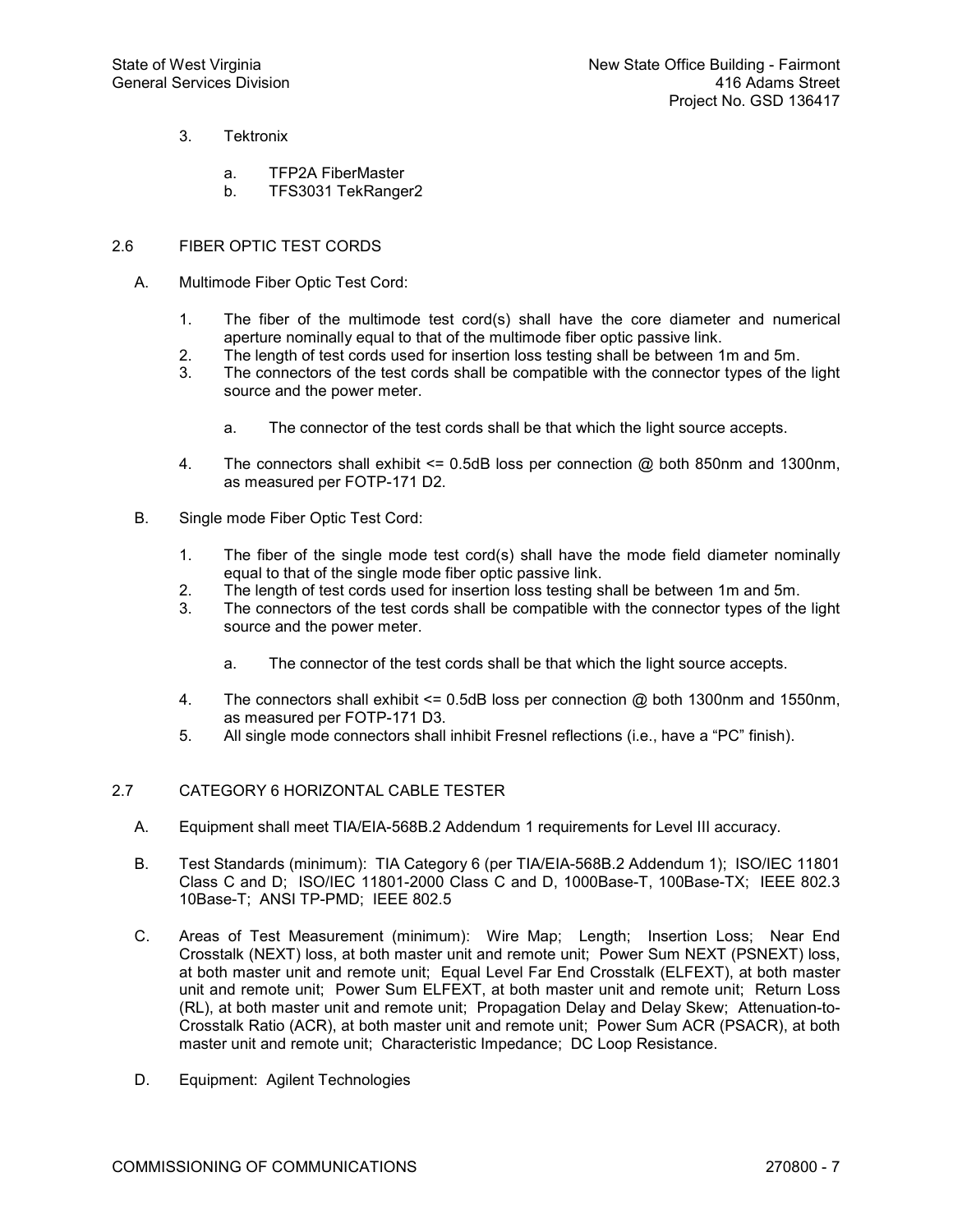- 1. #N2600A-100; "WireScope 350" test kit (main unit, remote unit, CAT6 permanent link probe, CAT6 channel probe, accessories), loaded with firmware version 3.1.1.
- 2. "ScopeData Pro" reporting and documentation software latest version.
- E. Equipment: Fluke Networks
	- 1. #DTX-1200 or #DTX-1800; "DTX CableAnalyzer" test kit (main unit, remote unit, CAT6 permanent link adapters, CAT6 channel adapters, accessories), loaded with latest version of firmware.
	- 2. #DSP-4300; "CableAnalyzer" test kit (main unit, remote unit, CAT6 permanent link adapters, CAT6 channel adapters, accessories), loaded with firmware version 3.0.4.
	- 3. "LinkWare" reporting and documentation software (version 1.1, or higher)

# 2.8 BACKBONE UTP CABLING TESTERS

- A. Wire Map (continuity, opens, shorts, crossed pairs, split pairs) tester, or equal:
	- 1. Siemon #MT-5000 test unit, with 25-pair adapter.
- B. Length tester, or equal:
	- 1. Harris #TS-90 test unit

# PART 3 - EXECUTION

#### 3.1 SCHEDULING

A. Schedule both the Engineer of Record and a representative of the test equipment manufacturer for a demonstration of testing methods. Execute a demonstration of testing methods with aforementioned parties prior to 'production' testing activities. Test reports and acceptance testing will not be accepted without proof of methods demonstration.

# 3.2 FIELD QUALITY CONTROL

- A. Complete testing as delineated below prior to system acceptance.
- B. Permanently record all test results and presented in a format acceptable to the Owner or Engineer before system acceptance.
- C. Remove and replace with new, at no cost to the Owner, any cables or conductors (copper or glass) failing to meet the indicated standards. The Owner will not accept the installation until testing has indicated a 100% availability of all cables and conductors or the Owner has approved any deviation from this requirement.
- D. Calibrate test sets and associated equipment per the manufacturers printed instructions at the beginning of each day's testing and after each battery charge. Fully charge the test sets prior to each day's testing to ensure proper operation.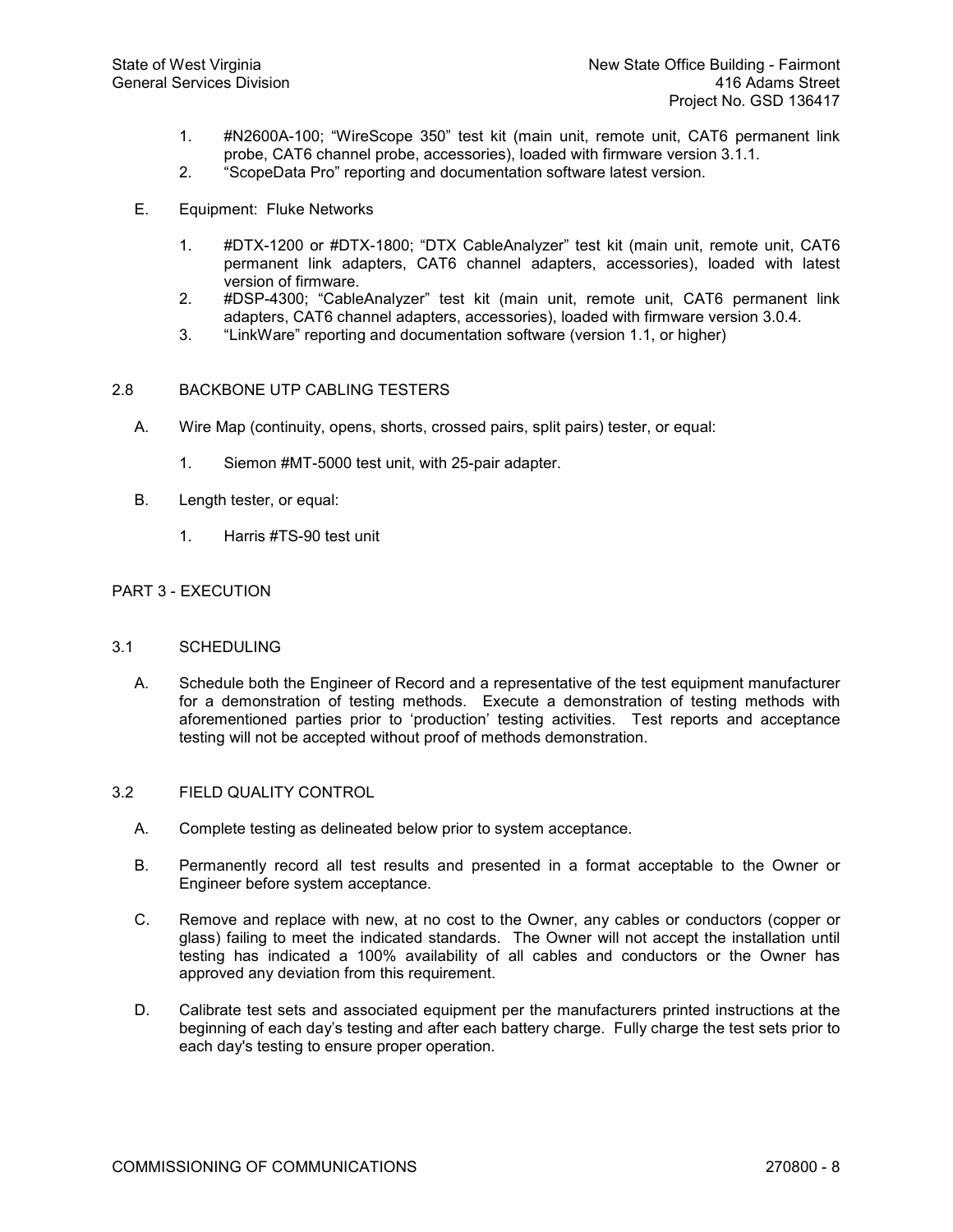# 3.3 "PREINSTALLATION" CONTINUITY TESTING PROCEDURES

- A. Ensure fiber continuity of all fiber strands of all cables prior to installation.
- B. Reports from "pre-installation" continuity testing are not required to be submitted at project close out.

# 3.4 BACKBONE FIBER OPTIC CHARACTERIZATION TESTING

- A. Test fiber optic passive links per "Base Bid Requirements" in Part 1 of this Section.
- B. Precautions:
	- 1. Adhere to the equipment manufacturer's instructions during testing activities.<br>2. Prior to any testing activity or any measurements taken, complete the following
	- Prior to any testing activity or any measurements taken, complete the following activities:
		- a. Ensure the test equipment is at room temperature approximately 70 degrees F (e.g., if necessary, bring the test equipment in from outdoors and let it set for however long it takes to bring the test equipment to reach room temp).
		- b. Clean all launch cords and system cords (if applicable) connectors and all adapters with a lint-free wipe and 90% (or higher) isopropyl alcohol.
	- 3. Do not power off OTDR's light source during testing activity.
	- 4. Do not remove launch cord from the OTDR's light source at any time (unless the testing is complete or the equipment is being put away for the evening, or during trouble shooting).
	- 5. Do not bend the launch cord smaller than 20 times the cord diameter during testing activities (this may induce loss into the cord reducing the accuracy of the measurement).
	- 6. Fully charge power source before each day's testing activity, if applicable.
- C. "Post-Installation" Characterization Testing Procedures
	- 1. Equipment settings / measurement parameters:
		- a. Index of Refraction: match cable-under-test fiber parameters; default settings as follows:

| Multimode      | Corning 50/125 Infinicor<br>SYSTIMAX 50/125 | $1.483$ @ 850nm<br>1.483 @ 850nm | 1.483 @ 1300nm<br>1.478 @ 1300nm |
|----------------|---------------------------------------------|----------------------------------|----------------------------------|
| Single<br>mode | <b>SYSTIMAX</b>                             | 1.466 @ 1310nm                   | 1.467 @ 1550nm                   |
|                | Corning SMF-28                              | 1.4675 $@$<br>1310nm             | 1.4681 @ 1550nm                  |

b. Pulse Width: multimode: 20ns; single mode: 50 ns.

| Multimode 50/125 | 4 ns for cable lengths up to 500 meters<br>20 ns for cable lengths from 250 meters to 2,000 me-<br>ters       |
|------------------|---------------------------------------------------------------------------------------------------------------|
| Single mode      | 10 ns for cable lengths up to 2,000 meters<br>50 ns for cable lengths from 2,000 meters to 20 kilome-<br>ters |

c. Backscatter: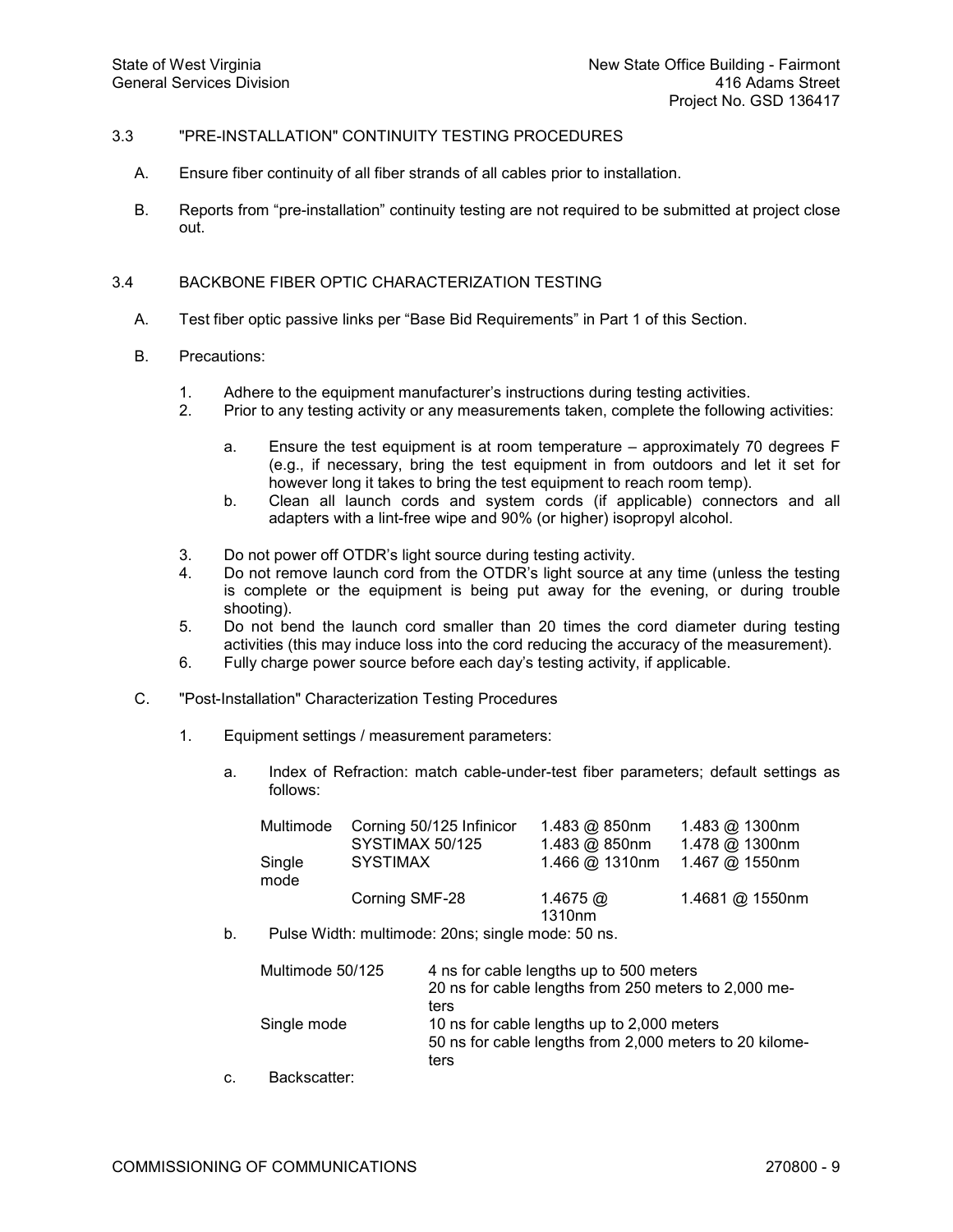- 1) Multimode: -67dB @ 850nm, -74dB @ 1300nm;<br>2) Single mode: -74dB @ 1310nm and 1550nm
- 2) Single mode: 74dB @ 1310nm and 1550nm
- d. Event Threshold: 0.05dB for both multimode and single mode
- e. Reflection Threshold:
	- 1) Multimode: -45dB<br>2) Single mode: -60d
	- Single mode: -60dB
		- a) Fiber Break/End-Of-Fiber: 3dB for both multimode and single mode
- 2. Waveform: The waveform shall be real-time/normal density.<br>3. Obtain measurements using a 'launch' cord connected to
- 3. Obtain measurements using a 'launch' cord connected to the test instrument and the cable-under-test.
	- a. The fiber of the launch cord shall match the fiber of the cable-under-test in physical and performance parameters (such as type, core/cladding size, index of refraction, refractive profile). The fiber of the launch cord should match the fiber of the cable under-test in manufacturer and product.
	- b. The length of the launch cord shall be between 25 meters and 100 meters.
- 4. Review the results of each test and bring to the attention of the Engineer all fibers that do not meet the manufacturer's allowed loss for splices and connectors, or fibers that do not meet the length of the overall cable length.
- D. Record Documents:
	- 1. Test reports shall match the cable and fiber IDs as labeled in the field i.e., the ID on the cable label/fiber port label shall be the same as what is associated with the electronic and printed test record.
	- 2. The units for distance measurements (i.e., the "X" axis of the graph) shown on the print of the test measurements shall be feet.
	- 3. For the traces, the x- and y-axis scales of a given cabling link shall be identical. Preferably, all reports shall be printed with identical scales on both x- and y-axis.
	- 4. The launch cord must be shown in the trace of the printed test report.
	- 5. Measurements shall carry a precision through one significant decimal place (minimum).
	- 6. Each test report shall contain the following information (not necessarily in this order):
		- a. Project name,
		- b. General Contractor name / Telecommunications Installer name
		- c. Cable identifier, fiber number, and fiber type (e.g., "multimode")<br>d. Measurement direction.
		- Measurement direction.
		- e. Date measurement was obtained,
		- f. Operator (name an company),
		- g. Test equipment model and serial number(s),
		- h. Set up parameters (minimum pulse width, refractive index, event threshold.) i. Wavelength,
		-
		- i. Wavelength,<br>i. OTDR trace, OTDR trace,
		- k. Length of fiber,
		- l. Overall link loss.
	- 7. For each passive cabling link, include either a schematic graphic or narrative accurately describing the test set up as a preface to the test reports. In other words, show the launch cord with length, expected events with distances, etc. This information will eliminate many questions the Engineer will have while reviewing the reports.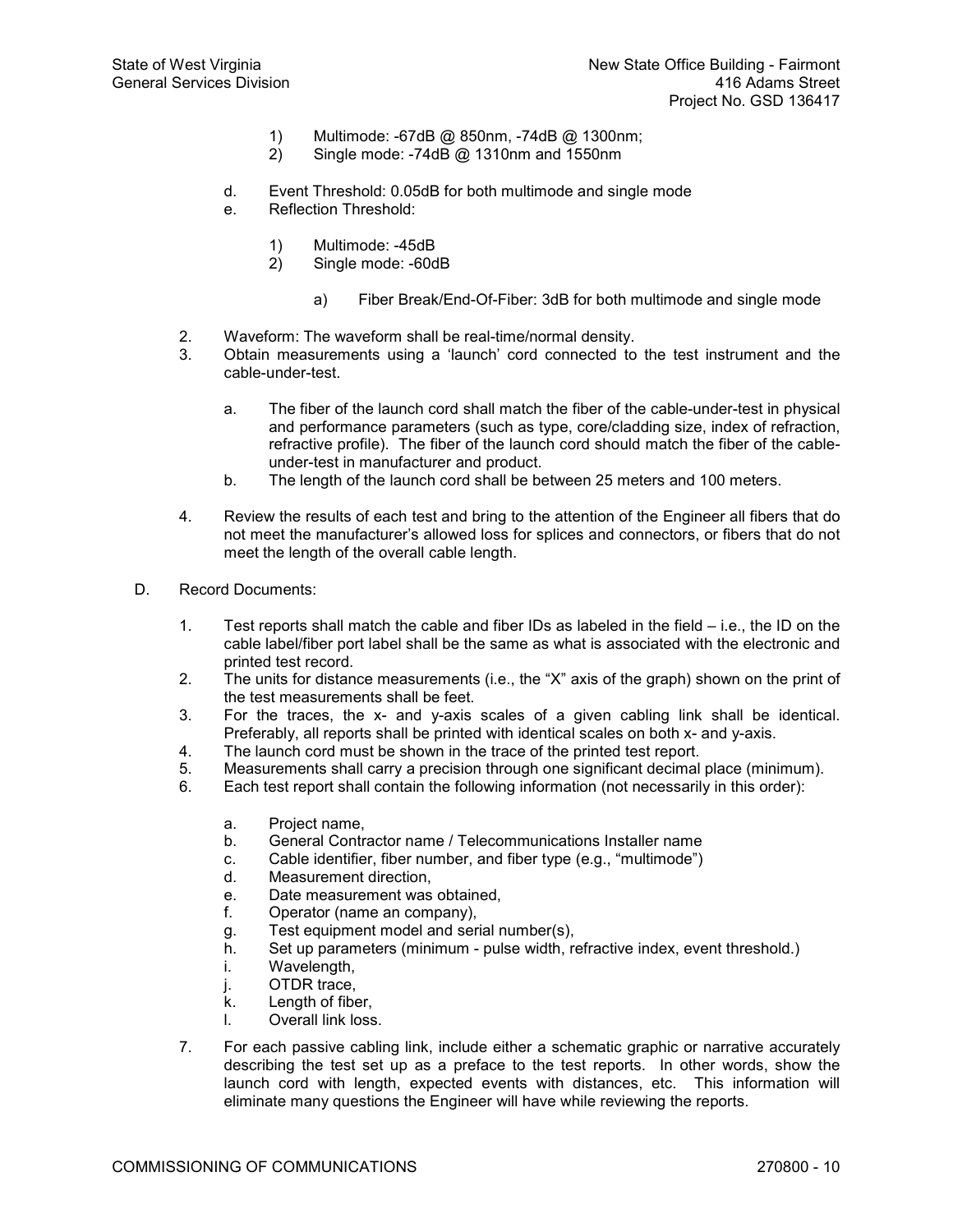- 3.5 Backbone fiber optic passive link Insertion Loss TESTING
	- A. Test fiber optic passive links per "Base Bid Requirements" in Part 1 of this Section.
	- B. Launch Conditions:
		- 1. For passive link insertion loss testing for multimode fibers, the modal launch condition from the light source shall be characterized as Category 1 per OFSTP-14.
		- 2. For passive link insertion loss testing of single mode fibers:
			- a. Use the launch conditions, as described in FOTP-78.
			- b. Employ a method to remove high-order propagating modes, as described in  $F$ OTP-77
	- C. Test Methods:
		- 1. The passive link insertion loss testing of multimode fibers shall be performed according to "Test Method B: One Jumper Reference", per OFSTP14, for 'permanent' links, and shall be performed according to "Test Method C: Three Jumper Reference", per OFSTP-14, for 'channel' links.
		- 2. The passive link insertion loss testing of single mode fibers shall be performed according to "Test Method A.1: One Jumper Measurement", per OFSTP-7.
	- D. Precautions:
		- 1. Adhere to the equipment manufacturer's instructions during testing activities.<br>2. Prior to any testing activity or any measurements taken:
		- Prior to any testing activity or any measurements taken:
			- a. Ensure the test equipment is at room temperature approximately 70 degrees F (e.g., if necessary, bring the test equipment in from outdoors and let it set for about 15 minutes or for however long it takes to bring the test equipment to reach room temp).
			- b. Power on the light source and power meter for at least 5 minutes.
			- c. Clean all test cords & system cords (if applicable) connectors and all adapters with a lint-free wipe and 90% (or higher) isopropyl alcohol.
		- 3. Do not power off light source or the power meter during testing activity.
		- 4. Do not remove Test Cord #1 from the light source at any time (unless the testing is complete or the equipment is being put away for the evening).
		- 5. Do not bend the test cords smaller than 20 times the cord diameter (this may induce loss into the cord reducing the accuracy of the measurement).
		- 6. Fully charge power sources before each day's testing activity.
	- E. Passive Link Insertion Loss Testing Procedures:
		- 1. Test Equipment Set Up
			- a. Follow the test equipment manufacturer's initial adjustment and set up instructions.
			- b. If the power meter has a Relative Power Measurement Mode, select this mode.
			- c. If the meter can display power levels in dBm, select this unit of measurement to simplify subsequent calculations.
			- d. Set the light source and power meter to the same wavelength.
		- 2. Test Cord Performance Verification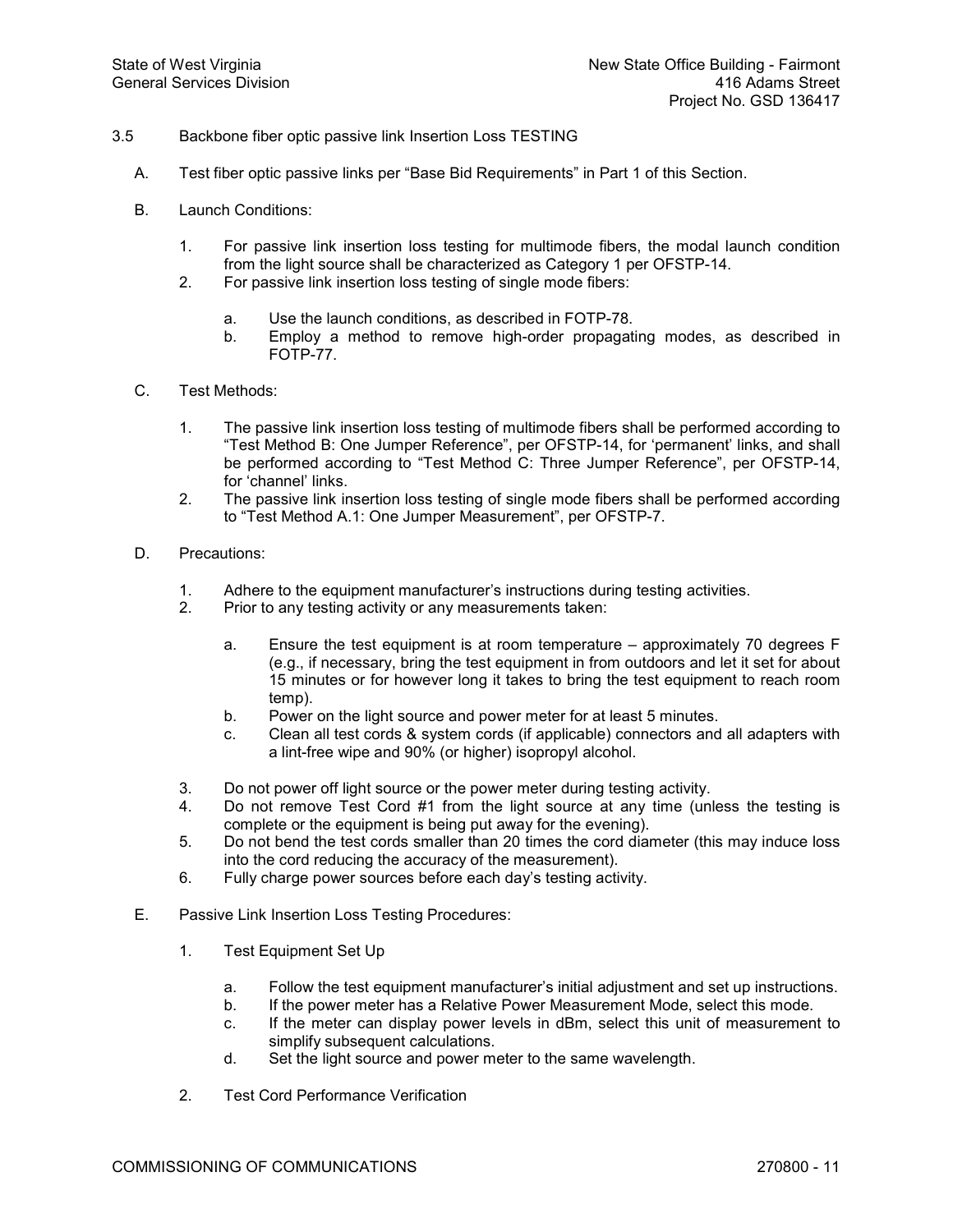- a. Connect Test Cord #1 between the light source and the power meter.<br>b. The value displayed on the power meter is the reference
- The value displayed on the power meter is the reference power ( $P_{ref}$ ) measurement. If the power meter has a relative power measurement mode, enter this reference power measurement ( $P_{ref}$ ) value into the meter. If it does not, handwrite P<sub>ref</sub> onto the record documents for future reference.
- c. Disconnect Test Cord #1 from the power meter. Do not disconnect Test Cord #1 from the light source.
- d. Connect the 'open' end of Test Cord #1 to an adapter (of matching connector type). Connect one end of Test Cord #2 to the adapter and the other end of Test Cord #2 to the power meter.
- e. The value displayed on the power meter is the power measurement  $(P_{\text{sum}})$ . If the power meter is in Relative Power Measurement Mode, the meter reading represents the test cord #2 connection attenuation. If the meter does not have a Relative Power Measurement Mode, perform the following calculation to determine the connection attenuation:
	- 1) If  $P_{sum}$  and  $P_{ref}$  are in the same logarithmic units (dBm, dBu, etc): Connection Attenuation (dB) =  $|P_{sum} - P_{ref}|$
	- 2) If  $P_{sum}$  and  $P_{ref}$  are in watts: Connection Attenuation (dB) =  $\vert$  10 x log<sub>10</sub>  $[P_{sum}/P_{ref}]$  |.
	- 3) The measured connection attenuation must be less than or equal to the value found in Table 3 (below).
- f. Flip the ends of Test Cord #2 so that the end connected to the power meter is now connected to the adapter, and the end connected to the adapter is now connected to the power meter.
- g. The meter reading is the reversed Power Measurement  $(P_{sum})$ . Perform the proper calculations if not using Relative Power Measurement Mode.
- h. Verify that both connection attenuation measurements are less than or equal to the value found in the following table:

|                    | ST or SC Cord | Mini-Connector Cord |
|--------------------|---------------|---------------------|
| Multimode (50/125) | $0.50$ dB Max | $0.20$ dB Max       |
| Single mode        | $0.55$ dB Max | $0.30$ dB Max       |

- i. If both measurements are found to be less than or equal to the values found in Table 1, test cord #1 is acceptable for testing purposes. Unacceptable attenuation measurements may be attributable to test cord # or test cord #2. Examine each cord with a portable microscope and clean, polish, or replace if necessary.
- j. Repeat this test procedure from the beginning reversing the test cords in order to verify the performance of test cord #2.
- 3. Determine the Launch Category of the Light Source
	- a. The launch category of a light source can be determined by measuring its Coupled Power Ratio (CPR). The CPR is a measurement of the modal power distribution launched into a multimode fiber. A light source that launches a higher percentage of its power into the higher order modes of a multimode fiber produces a more over-filled condition and is classified as a lower Category than a light source that launches more of its power into just the lower order modes producing an under filled condition. Under-filled conditions result in lower link attenuation, while overfilled conditions produce higher attenuation. Therefore, adjusting the acceptable link attenuation to compensate for a light source's launch characteristics increases the accuracy of the test procedure.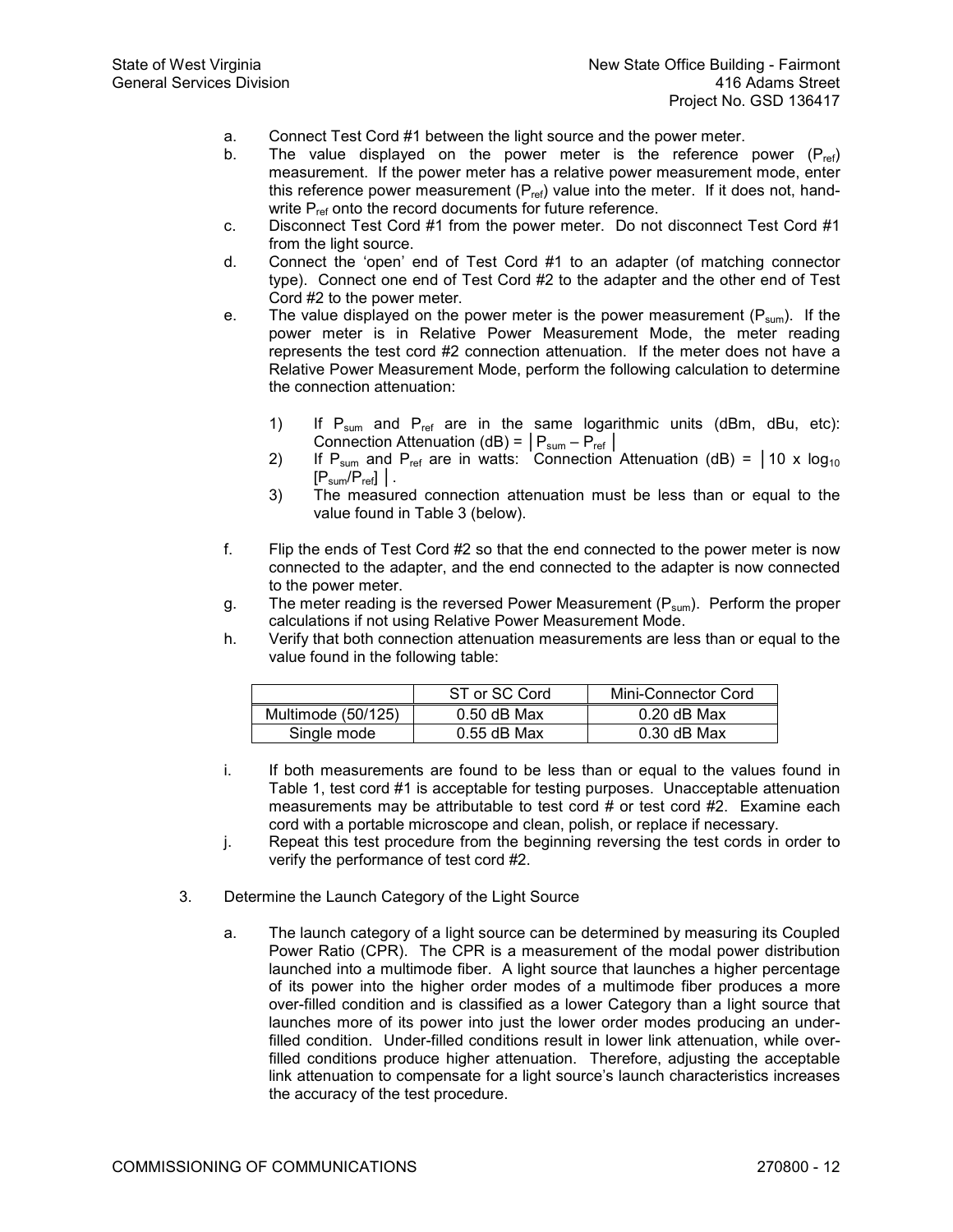- b. Provide two test cords, one multimode (Test Cord #1) and one single mode (Test Cord #2). Both cords shall be directly terminated on connectors that are compatible with the light source and power meter.
	- 1) The fiber of the multimode test cord shall have the core diameter and numerical aperture nominally equal to those of the permanent link.
	- 2) The fiber of the single mode test cord shall contain Class IVa single mode fiber, with a mode field diameter of  $5.0\text{ cm} \pm 0.5\text{ cm}$  for 850nm tests and  $9.0\Box$ m  $\pm$ 1.0 $\Box$ m for 1300nm tests.
- c. Connect test cord #1 between the light source and the power meter. Avoid placing bends in the cord that are less than 4 inches in diameter.
- d. The meter reading is the Reference Power Measurement  $(P_{ref})$ . If the power meter has a Relative Power Measurement Mode, enter the Reference Power Measurement ( $P_{ref}$ ) value into the meter. If it does not, hand-write  $P_{ref}$  for future reference.
- e. Disconnect test cord #1 from the power meter. Do not disconnect test cord #1 from the light source.
- f. Connect test cord #2 between the power meter and test cord #1, using an appropriate adapter between the test cords.
	- 1) Test cord #2, the single mode cord, shall include a high order mode filter. This can be accomplished by twice wrapping the cord around a 1.2" diameter (30-mm) mandrel.
- g. The meter reading is the Power Measurement  $(P_{sum})$ . If the power meter is in Relative Power Measurement Mode, the meter reading represents the CPR. If the meter does not have a Relative Power Measurement Mode, perform the following calculation to determine the CPR:
	- 1) If  $P_{sum}$  and  $P_{ref}$  are in the same logarithmic units (dBm, dBu, etc): CPR (dB)  $= |P_{sum} - P_{ref}|$
	- 2) If  $P_{sum}$  and  $P_{ref}$  are in watts: CPR (dB) =  $|10 \times log_{10} [P_{sum}/P_{ref}]|$ Coupled Power Ratio (CPR) in dB, for  $50/125 \Box m$  Fiber:

|               | Cat-1      | Cat-2       | Cat-3       | Cat-4   | Cat-5       |
|---------------|------------|-------------|-------------|---------|-------------|
|               | Overfilled |             |             |         | Underfilled |
| 850nm source  | $20 - 24$  | $16 - 19.9$ | $11 - 15.9$ | $-10.9$ | ) – 5.9     |
| 1300nm source | $16 - 21$  | $12 - 15.9$ | $8 - 11.9$  | 4 – 7 9 | $0 - 3.9$   |

- 4. Multimode Insertion Loss Measurement
	- a. After setting up the test equipment, verifying the performance of the test cords, and determining the light source's CPR, the insertion loss of the passive link segments can be measured.
	- b. Connect test cord #1 between the light source and the power meter.
	- c. The meter reading is the Reference Power Measurement  $(P_{ref})$ . If the power meter has a Relative Power Measurement Mode, enter the Reference Power Measurement ( $P_{ref}$ ) value into the meter. If it does not, hand-write  $P_{ref}$  for future reference and to be included in the Record Documents.
	- d. Disconnect test cord #1 from the power meter. Do not disconnect test cord #1 from the light source.
	- e. Connect test cord #1 to the passive link segment 'input'.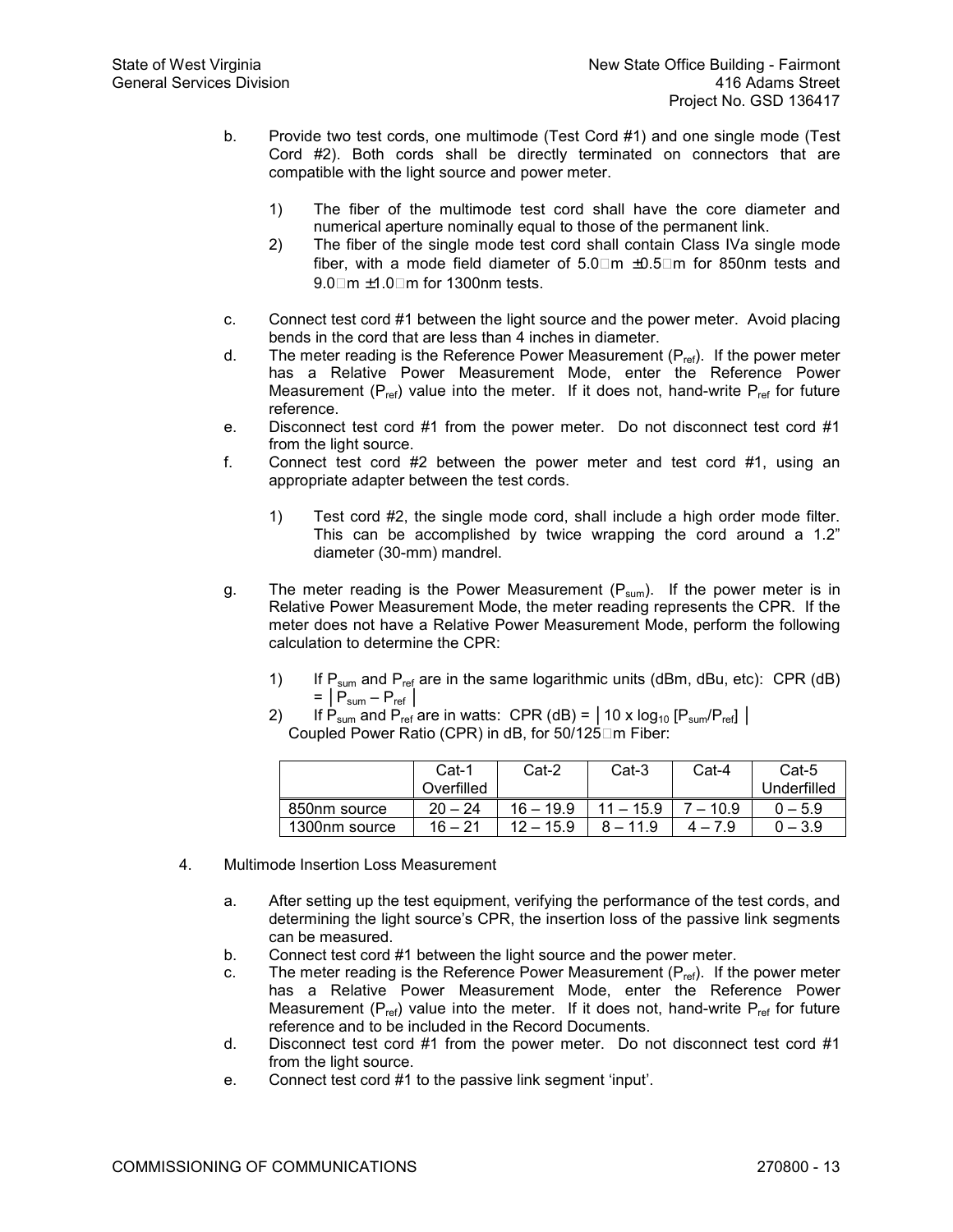- f. At the opposite end of the passive link segment, connect test cord #2 to the link segment 'input' and the power meter.
- g. The meter reading is the Power Measurement  $(P_{sum})$ . If the power meter is in Relative Power Measurement Mode, the meter reading represents the insertion loss. If the meter does not have a Relative Power Measurement Mode, perform the following calculation to determine the insertion loss:
	- 1) If  $P_{sum}$  and  $P_{ref}$  are in the same logarithmic units (dBm, dBu, etc): Link Segment Attenuation (dB) =  $|P_{sum} - P_{ref}|$
	- 2) If P<sub>sum</sub> and P<sub>ref</sub> are in watts: Link Segment Attenuation (dB) =  $\vert$  10 x log<sub>10</sub>  $[P_{sum}/P_{ref}]$
- h. Record P<sub>sum</sub> for inclusion into the Record Documents. Refer to Records (ref. PART 3: EXECUTION) for all of the information to record.
- 5. Single mode Insertion Loss Measurement
	- a. After setting up the test equipment and verifying the performance of the test cords, the insertion loss of the passive link segments can be measured.
	- b. Connect test cord #1 between the light source and the power meter.
	- c. The meter reading is the Reference Power Measurement  $(P_{ref})$ . If the power meter has a Relative Power Measurement Mode, enter the Reference Power Measurement ( $P_{ref}$ ) value into the meter. If it does not, hand-write  $P_{ref}$  for future reference and to be included in the Record Documents.
	- d. Disconnect test cord #1 from the power meter. Do not disconnect test cord #1 from the light source.
	- e. Connect test cord #1 to the passive link segment 'input'.
	- f. At the opposite end of the passive link segment, connect test cord #2 to the link segment 'input' and the power meter.
	- g. The meter reading is the Power Measurement  $(P_{sum})$ . If the power meter is in Relative Power Measurement Mode, the meter reading represents the insertion loss. If the meter does not have a Relative Power Measurement Mode, perform the following calculation to determine the insertion loss:
		- 1) If  $P_{sum}$  and  $P_{ref}$  are in the same logarithmic units (dBm, dBu, etc): Link Segment Attenuation (dB) =  $|P_{sum} - P_{ref}|$
		- 2) If P<sub>sum</sub> and P<sub>ref</sub> are in watts: Link Segment Attenuation (dB) =  $\vert$  10 x log<sub>10</sub>  $[P_{sum}/P_{ref}]$
	- h. Record P<sub>sum</sub> for inclusion into the Record Documents. Refer to Records (ref. PART 3: EXECUTION) for all of the information to record.
- 6. Acceptable Measurement Values
	- a. Any cabling links failing to meet the criteria described in this specification shall be removed and replaced, at no cost to the Owner, with cables that prove, in testing, to meet the minimum requirements.
	- b. The general insertion loss equation for any link segment is as follows:
		- 1) Insertion loss = <cable loss> + <connection loss> + <splice loss> + <CPR adiustment>.
		- 2) Note: A connection is defined as the joint made by two mating fibers terminated with remateable connectors (e.g., ST, SC, etc).
	- c. 50/125um Multimode Insertion Loss Coefficients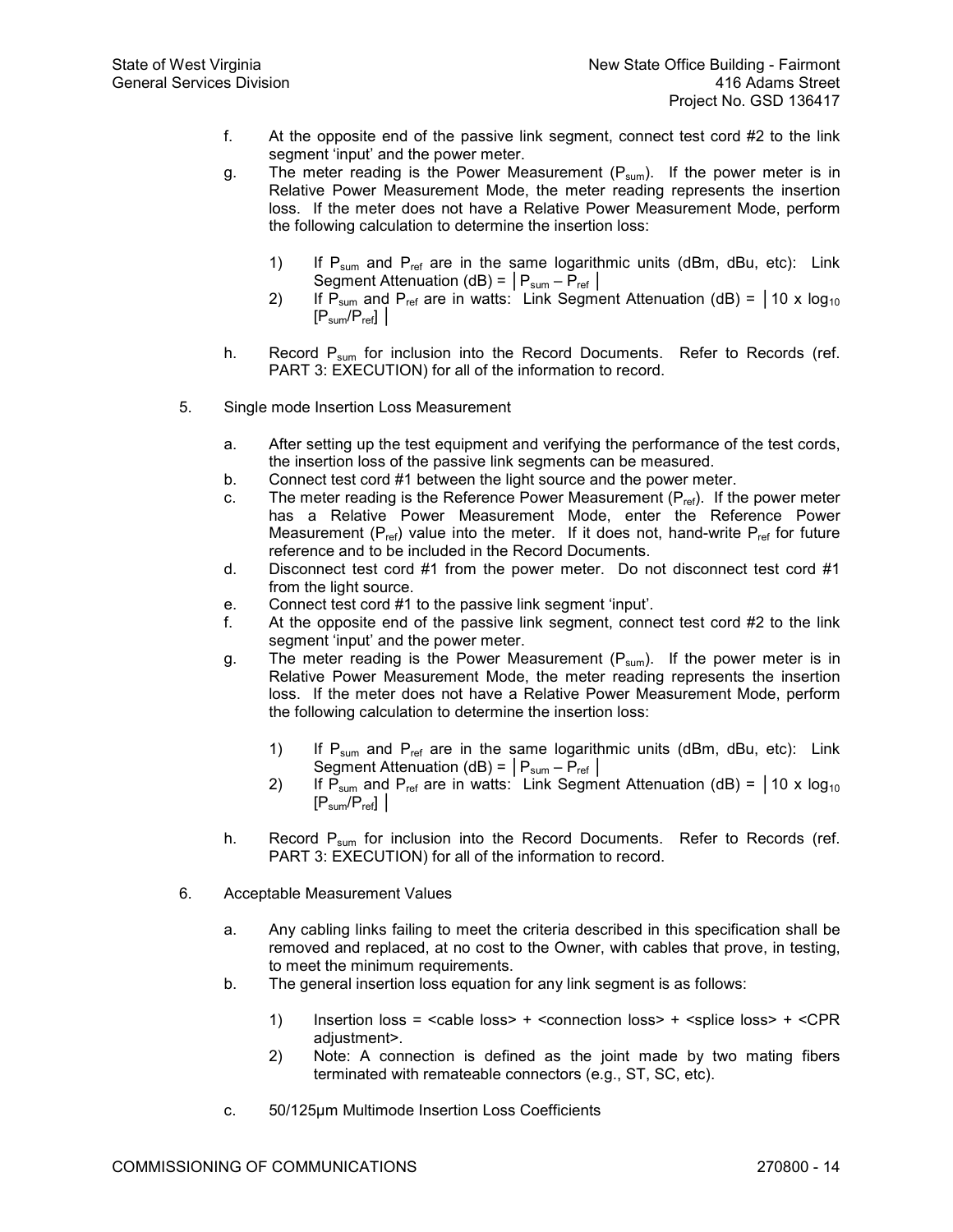- 1) Cable Loss = Cable Length (km) x  $(3.0 \text{ dB/km} \textcircled{2} 850 \text{--} \text{nm} \text{ or } 1.0 \text{B/km} \textcircled{2}$  $1300 - nm$ ).
- 2) Connection Loss (ST or SC Connectors) = (Connections x 0.4 dB) + 0.42 dB.
- 3) Connection Loss (Other mini-connectors) = (Connections  $x$  0.2 dB) + 0.24 dB
- 4) Splice Loss = Splices x (0.05 dB for fusion or 0.10 dB for mechanical).
- 5) CPR Adjustment = See following table:

|                                |         | Cat-1   Cat-2   Cat-3   Cat-4   Cat-5  |                  |         |
|--------------------------------|---------|----------------------------------------|------------------|---------|
| Links with ST or SC Connectors |         | $+0.50$   0.00   -0.25   -0.50   -0.75 |                  |         |
| Links with mini-connectors     | $+0.25$ | 0.00                                   | ⊢-0.10 I -0.20 I | $-0.30$ |

- d. Single mode Insertion Loss Coefficients
	- 1) Cable Loss = Cable Length (km) x  $(0.50 \text{ dB/km} \text{ @ } 1310 \text{--} \text{nm} \text{ or } 0.50 \text{ dB/km}$  $@.1550-nm)$
	- 2) Connection Loss (ST or SC Connectors) = (Connections  $x$  0.44 dB) + 0.42 dB
	- 3) Connection Loss (Other mini-connectors) = (Connections x  $0.24$  dB) +  $0.24$ dB
	- 4) Splice Loss = Splices x (0.07 dB for fusion or 0.15 dB for mechanical)
	- 5) CPR Adjustment = Not applicable for single mode.
- F. Record Documents:
	- 1. All cable and fiber IDs of the test reports shall match the IDs as labeled in the field i.e., the ID on the cable label/fiber port label shall be the same as what is entered into the stored test result in the power meter.
	- 2. Measurements shall carry a precision through one significant decimal place (minimum).<br>3. Each test report shall contain the following information (not necessarily in this order):
	- Each test report shall contain the following information (not necessarily in this order):
		- a. Project name and address,
		- b. General Contractor name / Telecommunications Installer name.
		- c. Operator's name(s),
		- d. Date of measurement,<br>e. Test equipment manu
		- e. Test equipment manufacturer, model, and serial number,<br>f. Cable identifier, fiber and fiber type.
		- Cable identifier, fiber and fiber type,
		- g. Measurement direction,
		- h. Wavelength, and<br>i. Measured loss va
		- Measured loss values.

# 3.6 BACKBONE TWISTED PAIR CABLING TESTING REQUIREMENTS AND PROCEDURES

- A. Testing Requirements:
	- 1. Test backbone multi-pair cabling per "Base Bid Requirements" in Part 1 of this Section.
	- 2. The installation will be accepted when testing has indicated a 100% availability of all terminated pairs or the Owner has approved any deviation from this requirement.
- B. Testing Procedures
	- 1. Test wire map and continuity for all pairs.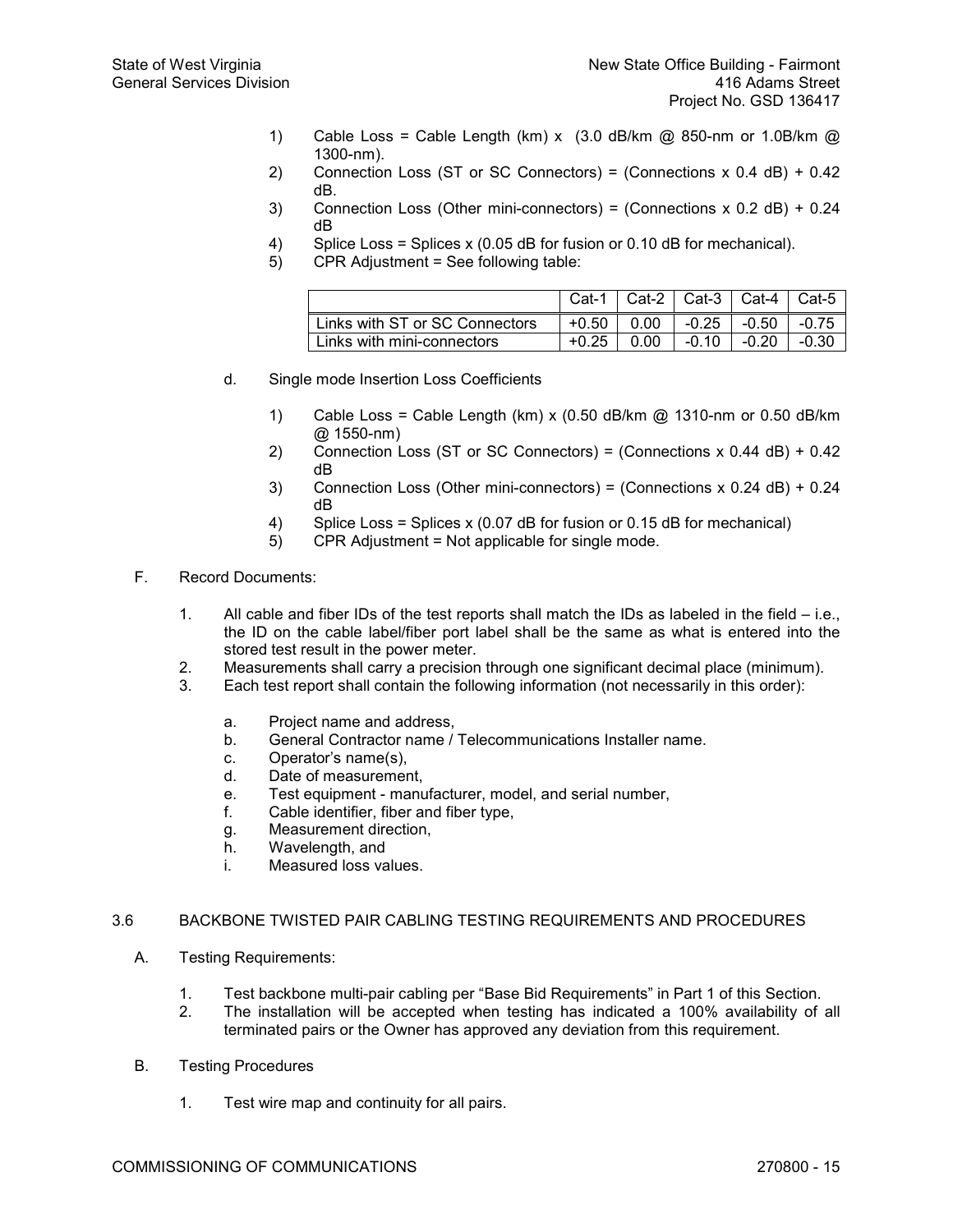- 2. Test length for 2% of pairs of each cable. None of the pairs tested for length shall be of the same 25-pair binder group.
- C. Record Documents:
	- 1. All cable and pair IDs of the test reports shall match the IDs as labeled in the field i.e., the ID on the cable label/termination label shall be the same as what appears on the test reports.
	- 2. Measurements shall carry a precision through no significant decimal place.<br>3. Each test report shall contain the following information (not necessarily in th
	- Each test report shall contain the following information (not necessarily in this order):
		- a. Project name and address,
		- b. General Contractor name / Telecommunications Installer name,
		- c. Operator's name(s),
		- d. Date of measurement,
		- e. Test equipment manufacturer, model, and serial number,
		- f. Cable identifier and pair numbers,
		- g. Overall test result, and
		- h. Measured values of minimum requirements.

# 3.7 HORIZONTAL CATEGORY 6 TESTING PROCEDURES

- A. Precautions:
	- 1. Adhere to the equipment manufacturer's instructions during all testing.<br>2. Prior to any testing activity or any measurements taken, ensure the to
	- 2. Prior to any testing activity or any measurements taken, ensure the test equipment is at room temperature - approximately 70 degrees F (e.g., if necessary, bring the test equipment in from outdoors and let it set for about 15 minutes or for however long it takes to bring the test equipment to reach room temp).
	- 3. Fully charge power sources before each day's testing activity
- B. Test Equipment Set Up:
	- 1. Set up the tester to perform a full Category 6 test, as a Permanent Link configuration.<br>2. If the tester has the capability, set the cable type as product specific setting. If not, se
	- If the tester has the capability, set the cable type as product specific setting. If not, set as generic Category 6.
	- 3. Set the tester to save the full test results (all test points, graphs, etc.).<br>4. Save the test results with the associated cable link identifier to match
	- Save the test results with the associated cable link identifier to match that as specified in Section 27 15 00.
	- 5. Calibrate the test set per the manufacturers instructions.
- C. Acceptable Test Result Measurements:
	- 1. Links which report a Fail, Fail\* or Pass\* for any of the individual tests shall result in an overall link Fail. All individual test results must result in a Pass to achieve an overall Pass.
	- 2. Any reconfiguration of link components required as a result of a test Fail, must be re tested for conformance.
	- 3. Any cabling links failing to meet the criteria described in this specification shall be removed and replaced, at no cost to the Owner, with cables that prove, in testing, to meet the minimum requirements.
	- 4. Minimum measurement requirements: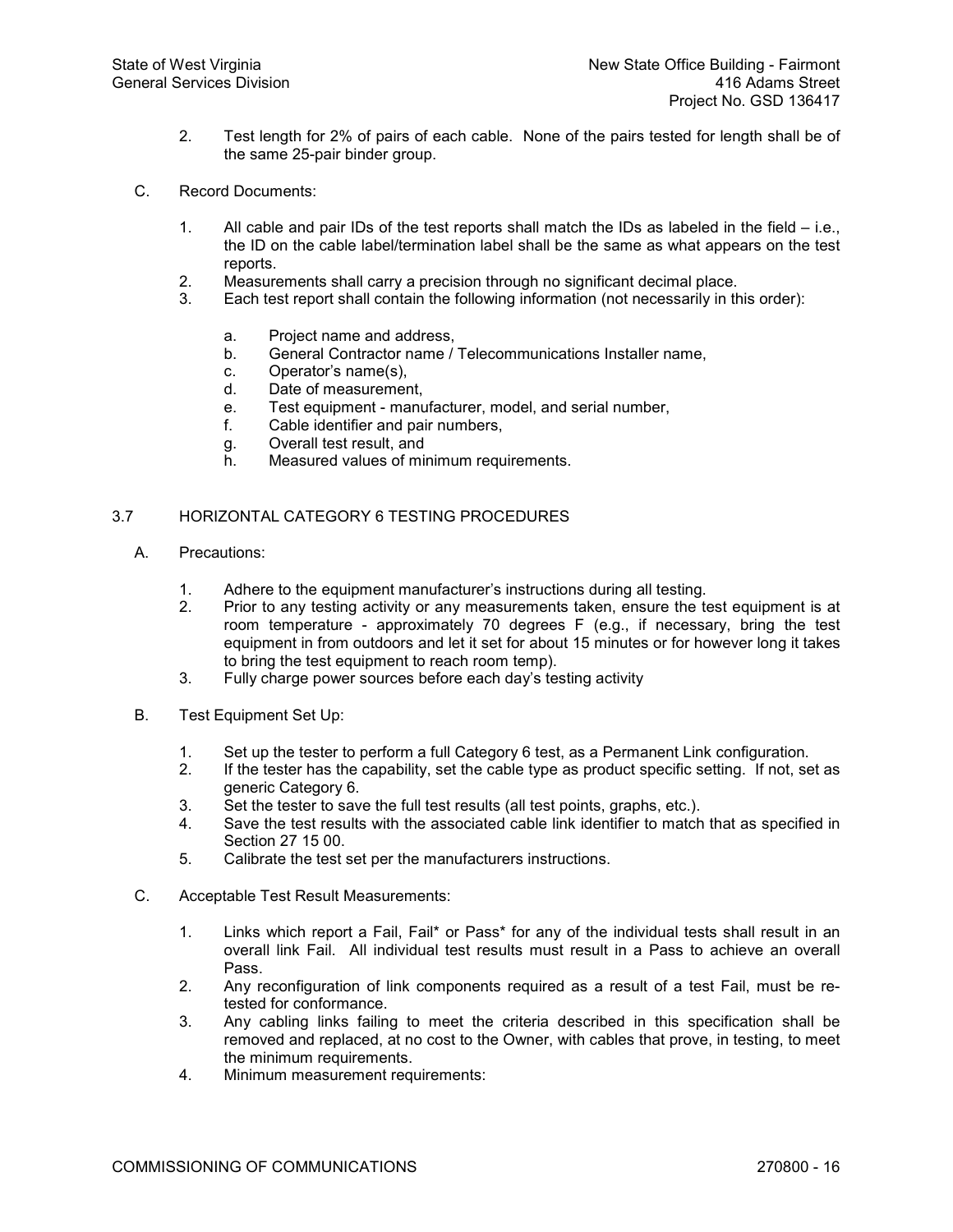| Wire Map                                             | All pairs of the cabling link shall be continuous and terminated                                                                                                         |
|------------------------------------------------------|--------------------------------------------------------------------------------------------------------------------------------------------------------------------------|
|                                                      | correctly at both ends. No exceptions shall be accepted.                                                                                                                 |
| Length                                               | The maximum acceptable electrical length measurements for any<br>cabling link measured under a Permanent Link configuration shall<br>be 94 meters, including test cords. |
| <b>Insertion Loss</b>                                | The acceptable insertion loss measurements for any Category 6<br>cabling link shall be no greater than that as listed in TIA/EIA-<br>568B.2 Addendum 1.                  |
| Worst Pair-to-Pair<br>Near End Cross-                | The acceptable worst pair-to-pair NEXT loss for any Category 6<br>cable shall be no greater than that as listed in TIA/EIA-568B.2<br>Addendum 1.                         |
| Talk (NEXT) Loss                                     |                                                                                                                                                                          |
| Power Sum NEXT                                       | The acceptable power sum PS-NEXT loss for any Category 6                                                                                                                 |
| Loss                                                 | cable shall be no greater than that as listed in TIA/EIA-568B.2<br>Addendum 1.                                                                                           |
| Worst Pair-to-Pair<br><b>ELFEXT and FEXT</b><br>Loss | The acceptable worst pair-to-pair ELFEXT and loss for any Cate-<br>gory 6 cable shall be no greater than that as listed in TIA/EIA-<br>568B.2 Addendum 1.                |
| Power Sum<br>ELFEXT and FEXT<br>Loss                 | The acceptable PS-ELFEXT and loss for any Category 6 cable<br>shall be no greater than that as listed in TIA/EIA-568B.2 Adden-<br>$d$ um 1.                              |
| <b>Return Loss</b>                                   | The acceptable return loss measurements for any Category 6<br>cable shall be no greater than that as listed in TIA/EIA-568B.2<br>Addendum 1.                             |
| <b>Propagation Delay</b><br>and Delay Skew           | The acceptable propagation delay and delay skew measurements<br>for any Category 6 cable shall be no greater than that as listed in<br>TIA/EIA-568B.2 Addendum 1.        |
|                                                      |                                                                                                                                                                          |

- D. Record Documents
	- 1. For each Horizontal Category 6 test measurement, record the following information:
		- a. Project name and address,<br>b. General Contractor name /
		- b. General Contractor name / Telecommunications Installer name,<br>c. Operator's name(s),
		- Operator's name(s),
		- d. Date of measurement,
		- e. Ambient temperature,<br>f. Test equipment manu
		- Test equipment manufacturer, model, and serial number,
		- g. Cable identifier,<br>h. Overall test resu
		- h. Overall test result, and<br>i. Measured values of mir
		- Measured values of minimum requirements.

END OF SECTION 270800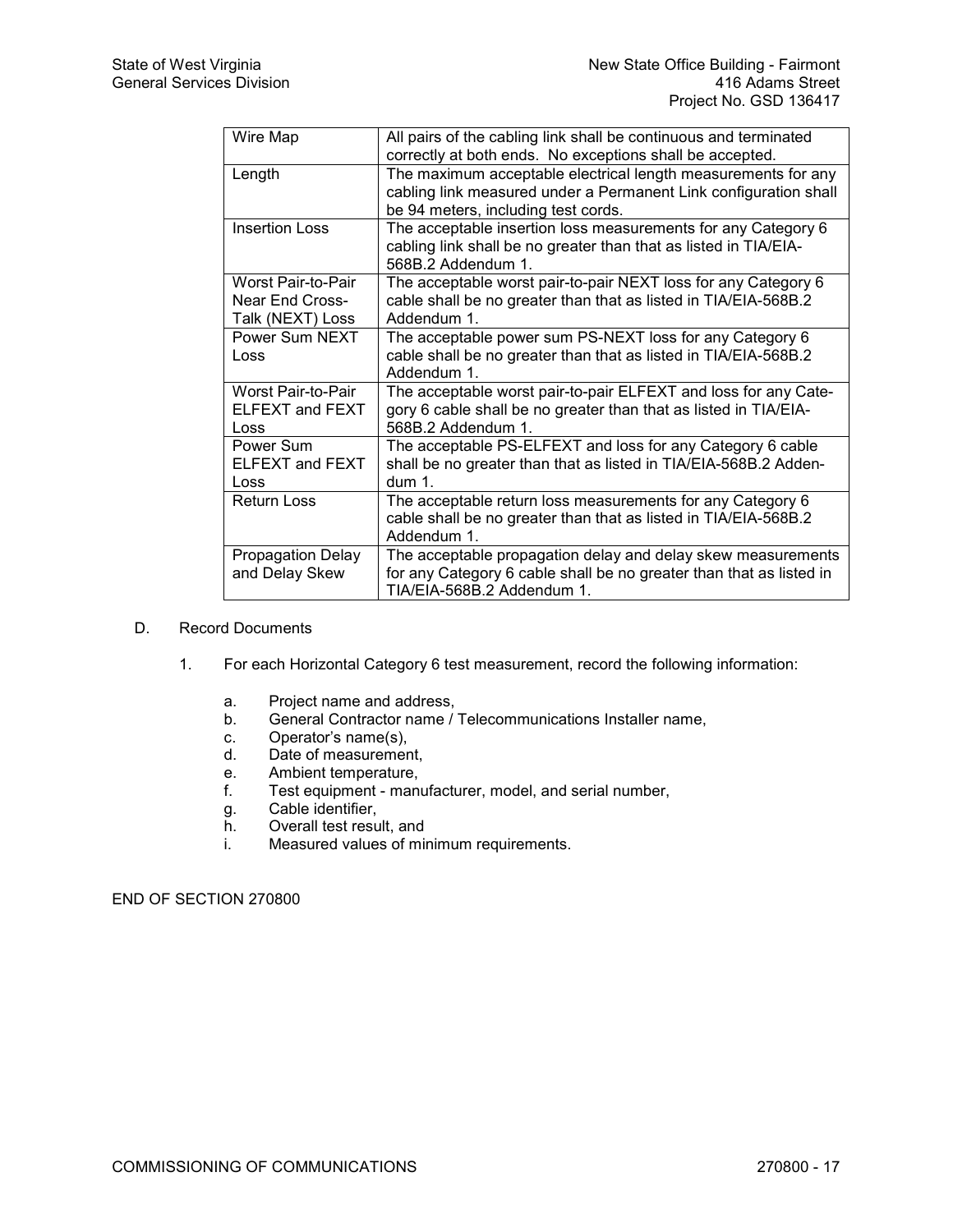This page left blank intentionally.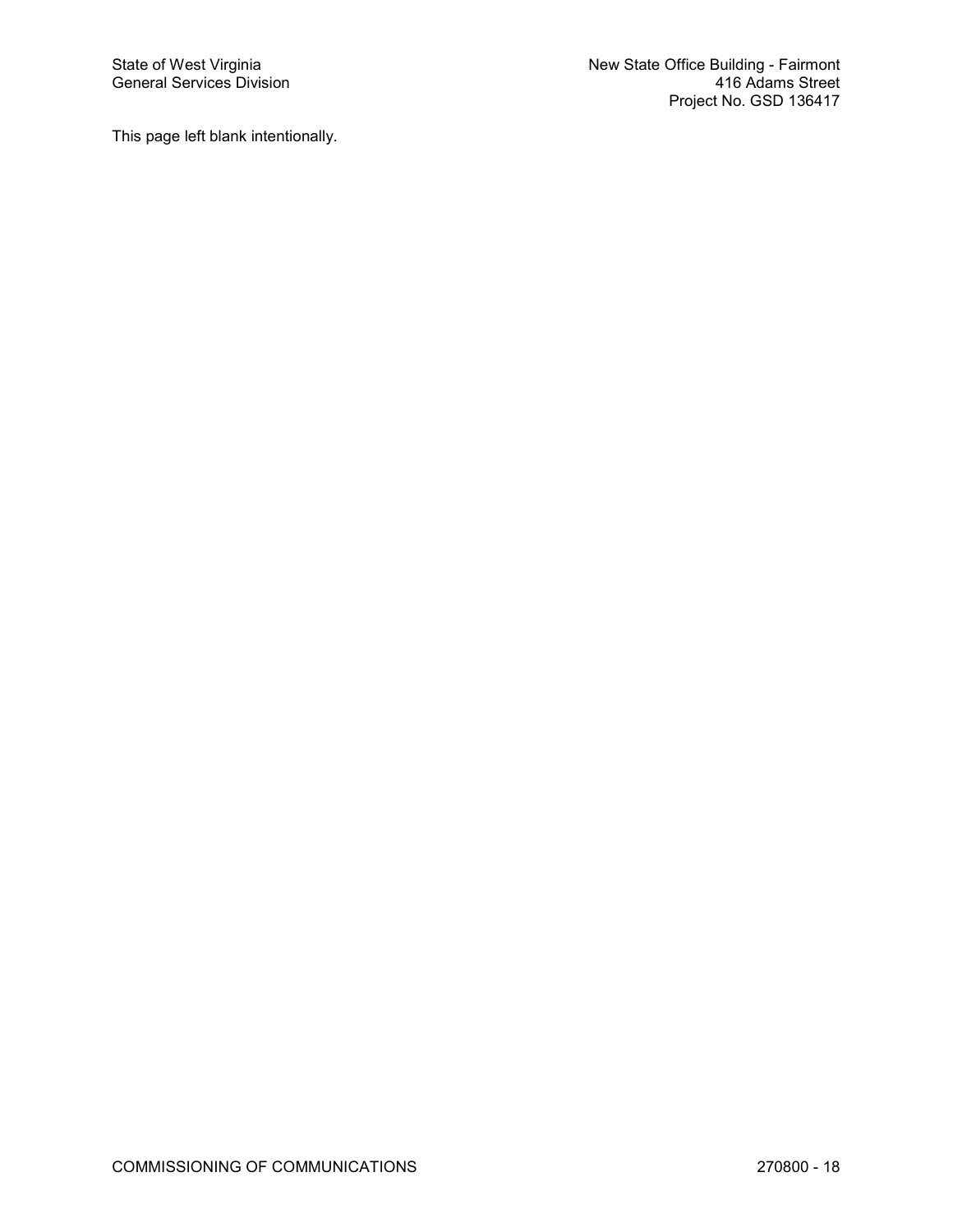# SECTION 271100 - COMMUNICATION EQUIPMENT ROOM FITTINGS AND GROUNDING

PART 1 GENERAL

# 1.1 RELATED DOCUMENTS

- A. Drawings and general provisions of Contract, including General and Supplementary Conditions and Division-01 Specification sections, apply to work of this section.
- B. Requirements of the following Division 27 Sections apply to this section:
	- 1. Division 27 Section 270100 "Basic Communication System Requirements".
	- 2. Division 27 Section 270500 "Common Work Results for Communications".

#### 1.2 SUMMARY

- A. This section includes the following:
	- 1. Racks<br>2 Cabine
	- **Cabinets**
- B. This Section includes solid grounding of communications systems and equipment. It includes basic requirements for grounding for protection of life, equipment, circuits, and systems. Grounding requirements specified in this Section may be supplemented in other sections of these Specifications.
- C. The Contractor shall be responsible for proper grounding of all racks, cabinets, and active components as shown on the Drawings and as specified herein.

## 1.3 SUBMITTALS

- A. General: Submit the following in accordance with Conditions of Contract and Division 01 Specification Sections.
- B. Product data for connectors and connection materials, and grounding fittings.
- C. Field-testing organization certificate, signed by the Contractor, certifying that the organization performing field tests complies with the requirements specified in Quality Assurance below.
- D. Report of field tests and observations certified by the testing organization.

# 1.4 QUALITY ASSURANCE

A. Manufacturers: Firms regularly engaged in manufacture of electrical connectors, terminals and fittings of types and ratings required, and ancillary grounding materials, including stranded cable, copper braid and bus, whose products have been in satisfactory use in similar service for not less than 3 years.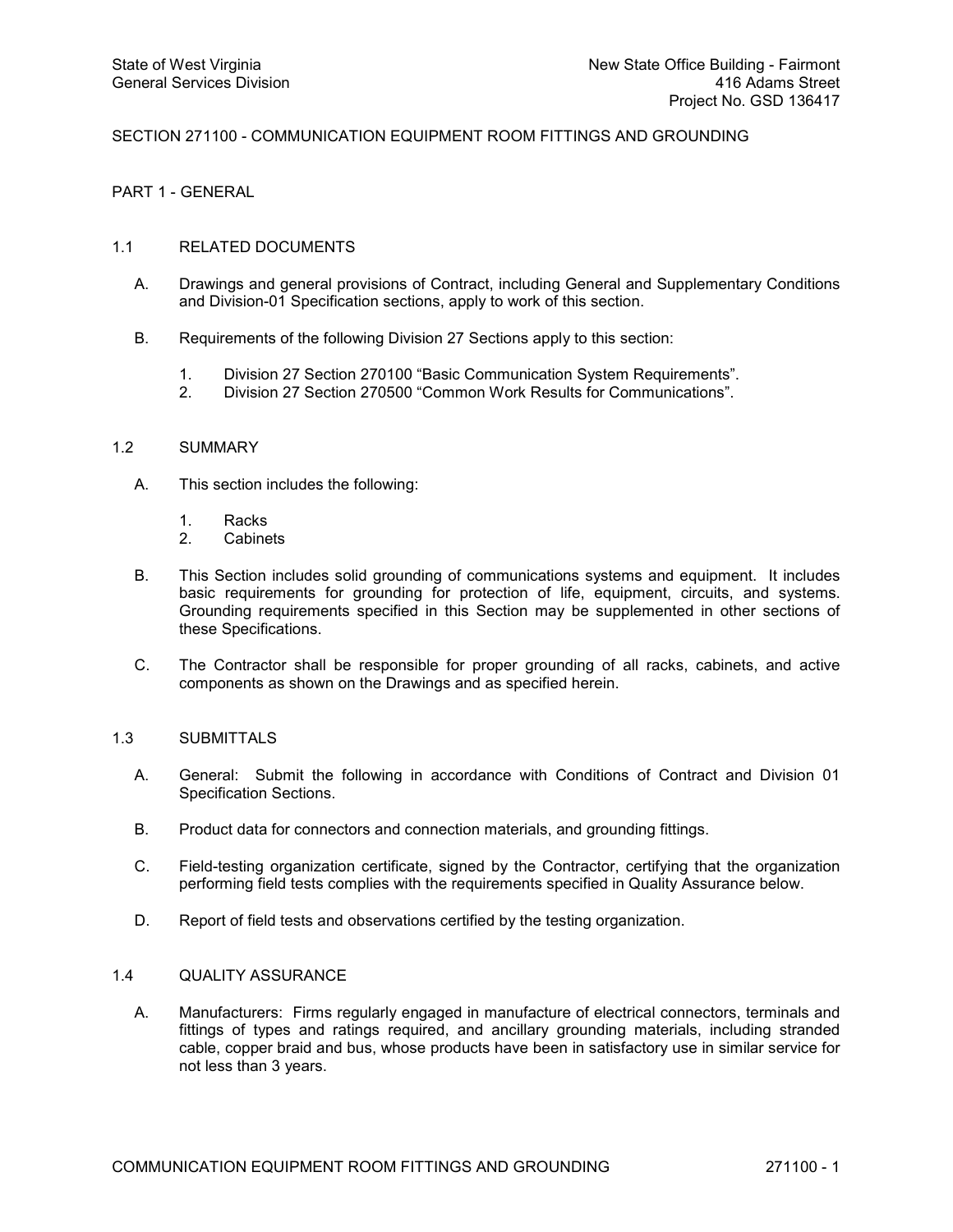- B. Installer: Qualified with at least 3 years of successful installation experience on projects with communications grounding work similar to that required for project.
- C. Listing and Labeling: Provide products specified in this Section that are listed and labeled. The terms "listed" and "labeled" shall be defined as they are in the National Electrical Code, Article 100.
	- 1. Listing and Labeling Agency Qualifications: A "Nationally Recognized Testing Laboratory" (NRTL) as defined in OSHA Regulation 1910.7.
- D. Field-Testing Organization Qualifications: To qualify for acceptance, the independent testing organization must demonstrate, based on evaluation of organization-submitted criteria conforming to ASTM E 699, that it has the experience and capability to conduct satisfactorily the testing indicated.
- E. Electrical Component Standard: Components and installation shall comply with NFPA 70, "National Electrical Code" (NEC).
- F. UL Compliance: Comply with applicable requirements of UL Standards Nos. 467 and 869 pertaining to grounding and bonding.
- G. IEEE Compliance: Comply with applicable requirements of IEEE Standard 142 and 241 pertaining to grounding.

# 1.5 DESCRIPTION OF WORK

- A. The Contractor shall furnish and supply all equipment, including but not limited to, equipment racks, cabinets, mounting hardware, and all associated equipment necessary to provide a complete and operating system.
- B. All bids shall be based on equipment as specified herein. All alternate equipment must be approved ten (10) days prior to bid date. Adequate information must be made available for a evaluation and approval of alternate equipment.
- C. Contractor shall furnish a manufacturer's manual of the completed system including individual specification sheets, schematics, inter-panel and intra-panel wiring diagrams. In addition, all information necessary for the proper maintenance and operation of the system must be included. Any bidder using other than the specified equipment must provide this information prior to bidding. All published specifications of the manufacturers of equipment specified shall be considered as being a part of this specification, even though they have not been included in detail.
- D. As-built drawings that include any changes to wiring, wiring designations, junction box labeling and any other pertinent information shall be supplied upon completion of project.
- E. Wire management shall be in accordance with the recommended practices as established by BISCI.
- F. All equipment installation and wiring shall meet all requirements of manufacturer.

PART 2 - PRODUCTS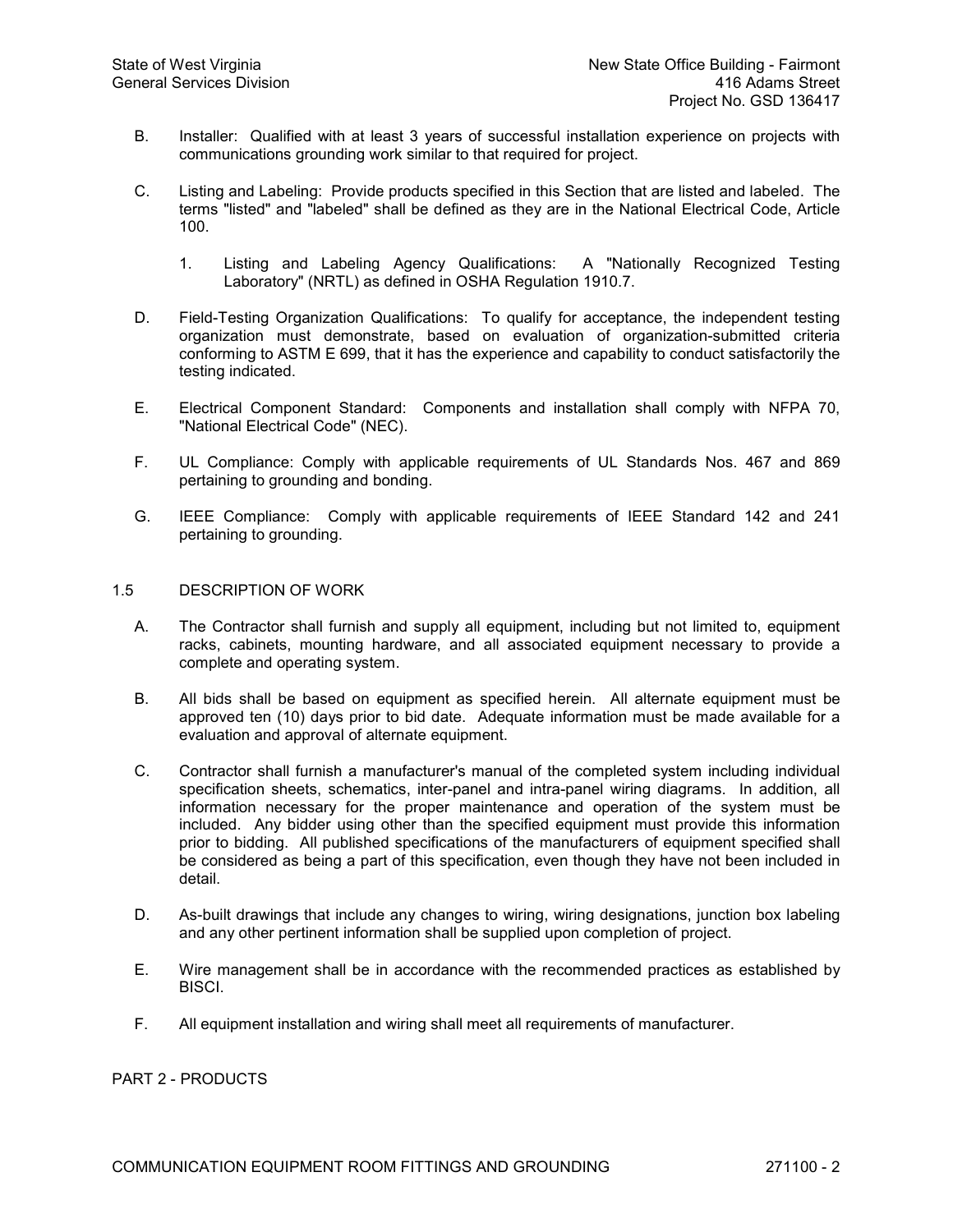# 2.1 GROUNDING AND BONDING PRODUCTS

- A. Manufacturers: Subject to compliance with requirements, provide products by the following:
	- 1. BLine Systems Inc.
	- 2. Burndy Corporation
	- 3. Crouse-Hinds Company
	- 4. Electrical Components Division Gould Inc.
	- 5. General Electric Supply Company
	- 6. Ideal Industries, Inc.<br>7. Thomas and Betts C
	- 7. Thomas and Betts Corporation
- B. Products: Of types indicated and of sizes and ratings to comply with NEC. Where types, sizes, ratings, and quantities indicated are in excess of NEC requirements, the more stringent requirements and the greater size, rating, and quantity indications govern.
- C. Conductor Materials: Copper with 98% conductivity.

# 2.2 WIRE AND CABLE CONDUCTORS

- A. General: Comply with Division 26 Section "Low Voltage Electrical Power Cables".
- B. Equipment Grounding Conductor: Green insulated.
- C. Grounding Electrode Conductor: Stranded cable.
- D. Bare Copper Conductors: Conform to the following:
	- 1. Solid Conductors: ASTM B-3.
	- 2. Assembly of Stranded Conductors: ASTM B-8.
- E. Tinned Conductors: ASTM B-33.

# 2.3 MISCELLANEOUS CONDUCTORS

- A. Ground Bus: Bare annealed copper bars of rectangular cross section.
- B. Braided Bonding Jumpers: Copper tape, braided No. 30 gage bare copper wire, terminated with copper ferrules.
- C. Bonding Strap Conductor/Connectors: Soft copper, 0.05 inch thick and 2 inches wide, except as indicated.
- D. Flexible Jumper Strap: Flexible flat conductor, 480 strands of 30-gage bare copper wire; 3/4" wide, 9-1/2" long; 48,250 cm. Protect braid with copper bolt hole ends with holes sized for 3/8" diameter bolts.

# 2.4 CONNECTOR PRODUCTS

A. General: Listed and labeled as grounding connectors for the materials used.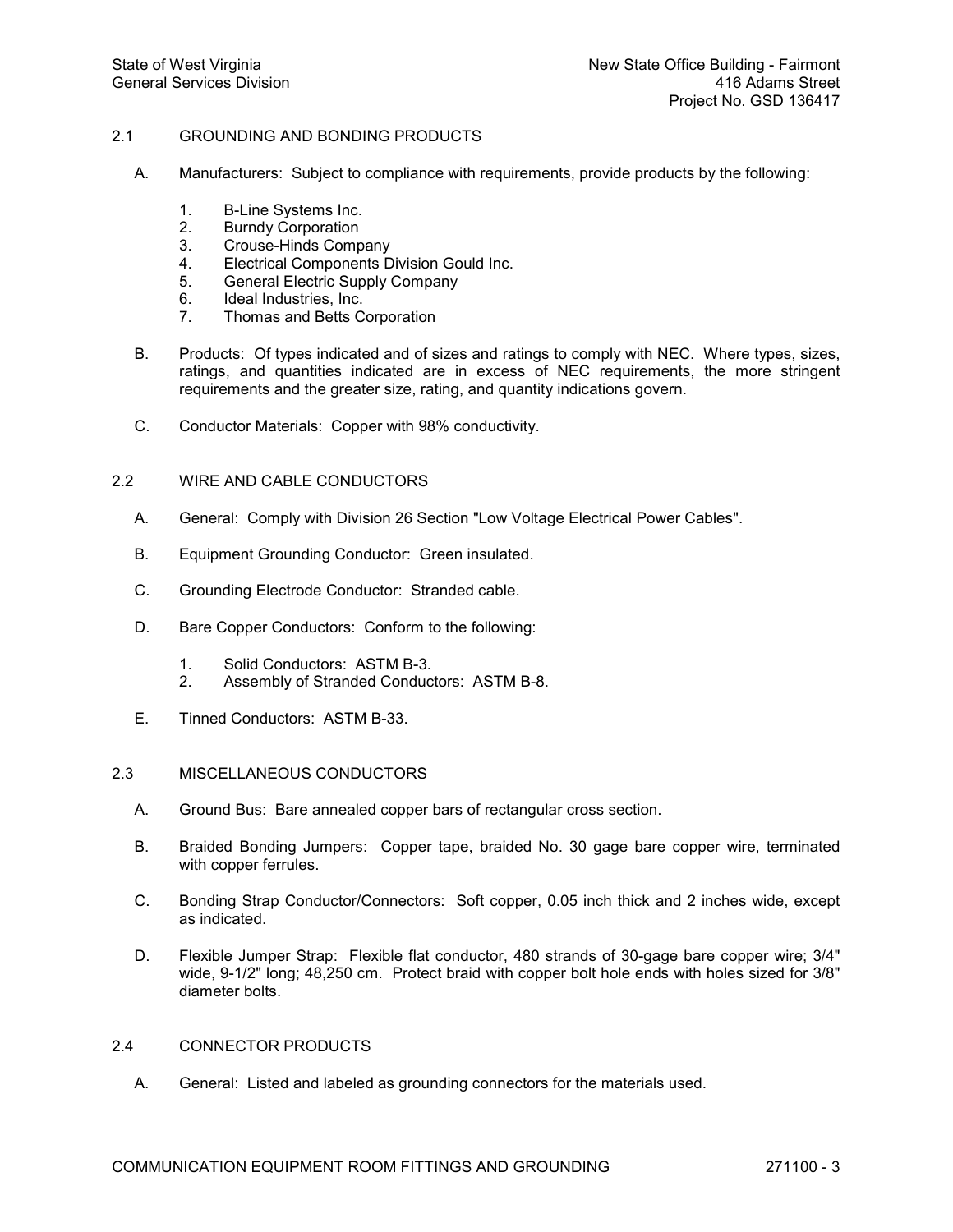- B. Pressure Connectors: High-conductivity-plated units.
- C. Bolted Clamps: Heavy-duty units listed for the application.

# 2.5 GROUNDING ELECTRODES

- A. Signal and Communications: For communication systems, provide a #6 AWG minimum green insulated copper conductor in raceway from the grounding electrode system to each rack, cabinet or central equipment location.
- B. Bonding Plates, Connectors, Terminals, and Clamps: Provide electrical bonding plates, connectors, terminals, lugs and clamps as recommended by bonding plate, connector, terminal and clamp manufacturers for indicated applications.
- C. Electrical Grounding Connection Accessories: Provide electrical insulating tape, heat shrinkable insulating tubing, welding materials, bonding straps, as recommended by accessories manufacturers for type services indicated.

# 2.6 COMMUNICATION ROOM EQUIPMENT

- A. Provide the following equipment, including but not limited to, the purchase, delivery, unpacking, installation, connection, testing, and operation of the same.
- B. The quantities of items required shall be as shown on the drawings, or as stated below. Where a conflict exists between the quantities shown on the drawings, and the quantities stated hereinafter, the greater of the two quantities shall be used. All Item Tags listed below are referenced to the Item Tags shown and listed on Drawing T-503.
- C. 19" Floor Rack Item Tag A01:
	- 1. Description: 19" distribution rack
	- 2. Manufacturer/Model No.: Cooper B-Line SB7703084UFB or approved equal.
	- 3. Requirements:
		- a. Unit shall be standard 19" width by 84" high
		- b. Unit shall be painted black
	- 4. Accessories:
		- a. Hardware
			- 1) Provide vertical cable management racks on both side of rack, full height.
			- 2) Provide one horizontal cable management for each 24-port patch panel and two horizontal cable management for each 48-port patch panel installed on the rack, Cooper BLine SB8701952FB or approved equivalent.
			- 3) Provide one stationary shelf per MDF and IDF Closet, SB745V1919AFB or approved equivalent.
			- 4) Provide one rack mounted, 6 position power strip per rack, Cooper B-line No. SB300051020LFB or approved equivalent.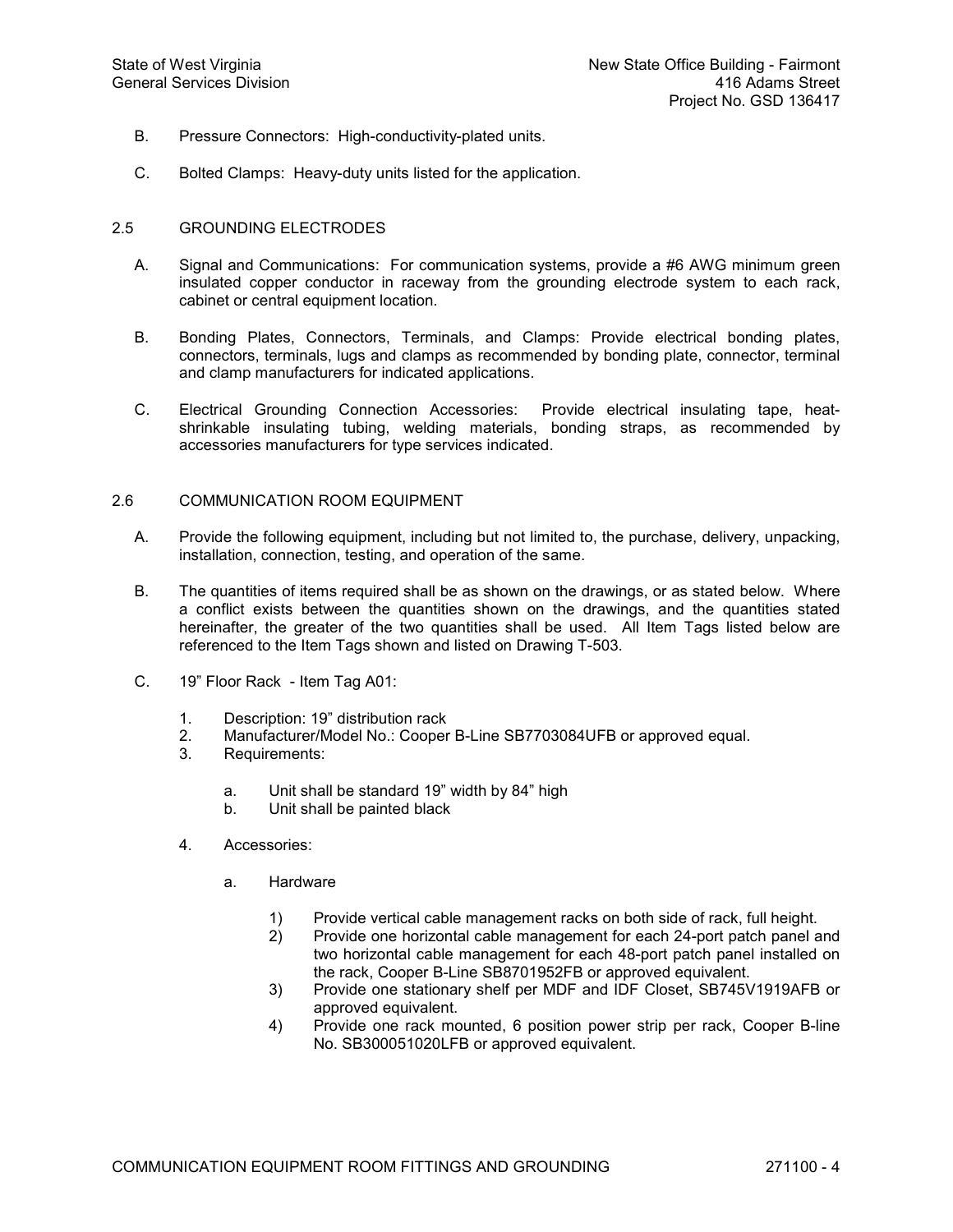- b. Software
	- 1) None required
- 5. Quantity: as shown on the Drawings.
- 6. Remarks: provide engraved label at top center of rack indicating rack number.
- D. 19" Wall Rack Item Tag A02:
	- 1. Description: 19" distribution rack<br>2. Manufacturer/Model No.: Cooper
	- 2. Manufacturer/Model No.: Cooper B-Line SB708195418FB or approved equal.<br>3. Requirements:
	- Requirements:
		- a. Unit shall be standard 19" width by 54" high
		- b. Unit shall be painted black
	- 4. Accessories:
		- a. Hardware
			- 1) Provide vertical cable management racks on both side of rack, full height.
			- 2) Provide one horizontal cable management for each 24-port patch panel and two horizontal cable management for each 48-port patch panel installed on the rack, Cooper BLine SB8701952FB or approved equivalent.
			- 3) Provide one rack mounted, 6 position power strips per wall rack, Cooper B line No. SB3005615FB or approved equivalent.
		- b. Software
			- 1) None required
	- 5. Quantity: as shown on the Drawings.<br>6. Remarks: provide engraved label at to
	- Remarks: provide engraved label at top center of rack indicating rack number.
- E. Electrostatic Discharge Kit:
	- 1. Description: One-hole barrel lug, angled at 45-degrees, permanently marked with protective earth (ground) symbol, designated to accommodate a 4mm ESD wrist strap plug. Kit shall include an antioxidant compound, and one  $#12-24x \frac{1}{2}$ " threaded-forming screw.
	- 2. Manufacturer/Model No.: Panduit Corporation, part no. RGESD-1 approved equal.
	- 3. Requirements:
		- a. Provide one kit for each floor rack or wall cabinet.
	- 4. Accessories:
		- a. Hardware
			- 1) Accessories for a complete and neat installation.
		- b. Software
			- 1) None required.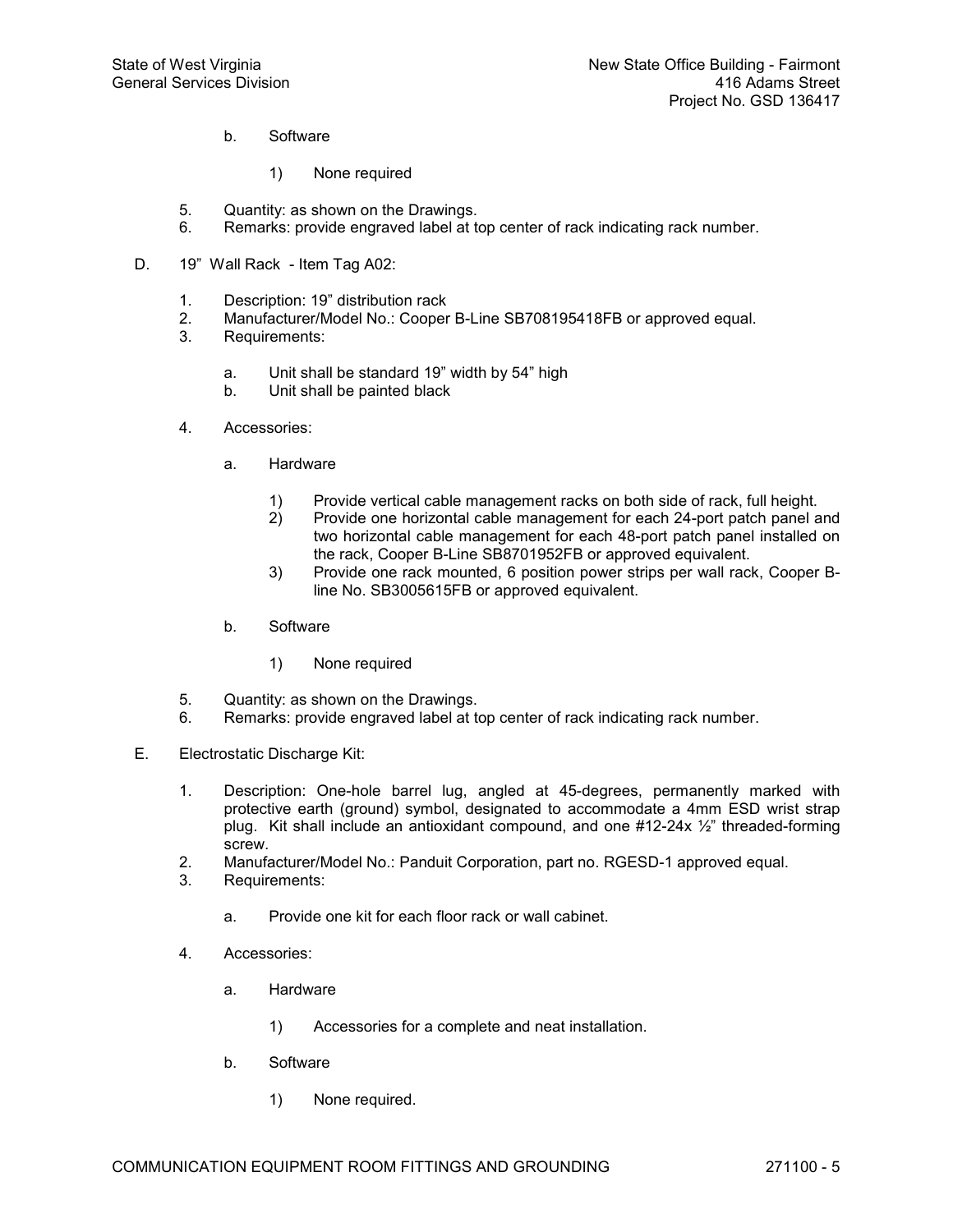- 5. Quantity: one (1) per rack and/or freestanding cabinet.
- Remarks: none
- F. Ladder Rack:
	- 1. Description: 12" wide ladder rack.
	- 2. Manufacturer/Model No.: B-Line, SB17T12B or approved equal.<br>3. Requirements:
	- Requirements:
		- a. Provide ladder rack extending from cable tray to each equipment rack or wall cabinet.
		- b. Provide ladder rack extending from cable tray to each free standing rack.
		- c. Ladder Rack shall have 9" rung spacing. Secure ladder rack to rack and cable tray.
		- d. Ladder rack shall be painted black.
	- 4. Accessories:
		- a. Hardware
			- 1) Provide mounting and wire management accessories for a complete and neat installation.
		- b. Software
			- 1) None required.
	- 5. Quantity: one (1) per rack and freestanding cabinet.
	- 6. Remarks: none

# PART 3 - EXECUTION

# 3.1 GENERAL

A. Except as otherwise indicated, provide electrical grounding systems indicated; with assembly of materials, including, but not limited to, cables/wires, connectors, terminals (solderless lugs), bonding jumper braid, surge arresters, and additional accessories needed for complete installation. Where more than one type unit meets indicated requirements selection is Installer's option. Where materials or components are not indicated, provide products complying with NEC, UL, IEEE, and established industry standards for applications indicated.

# 3.2 INSPECTION

A. Installer must examine areas and conditions under which grounding connections are to be made and notify the Architect in writing of conditions detrimental to proper completion of work. Do not proceed with work until unsatisfactory conditions have been corrected in an acceptable manner.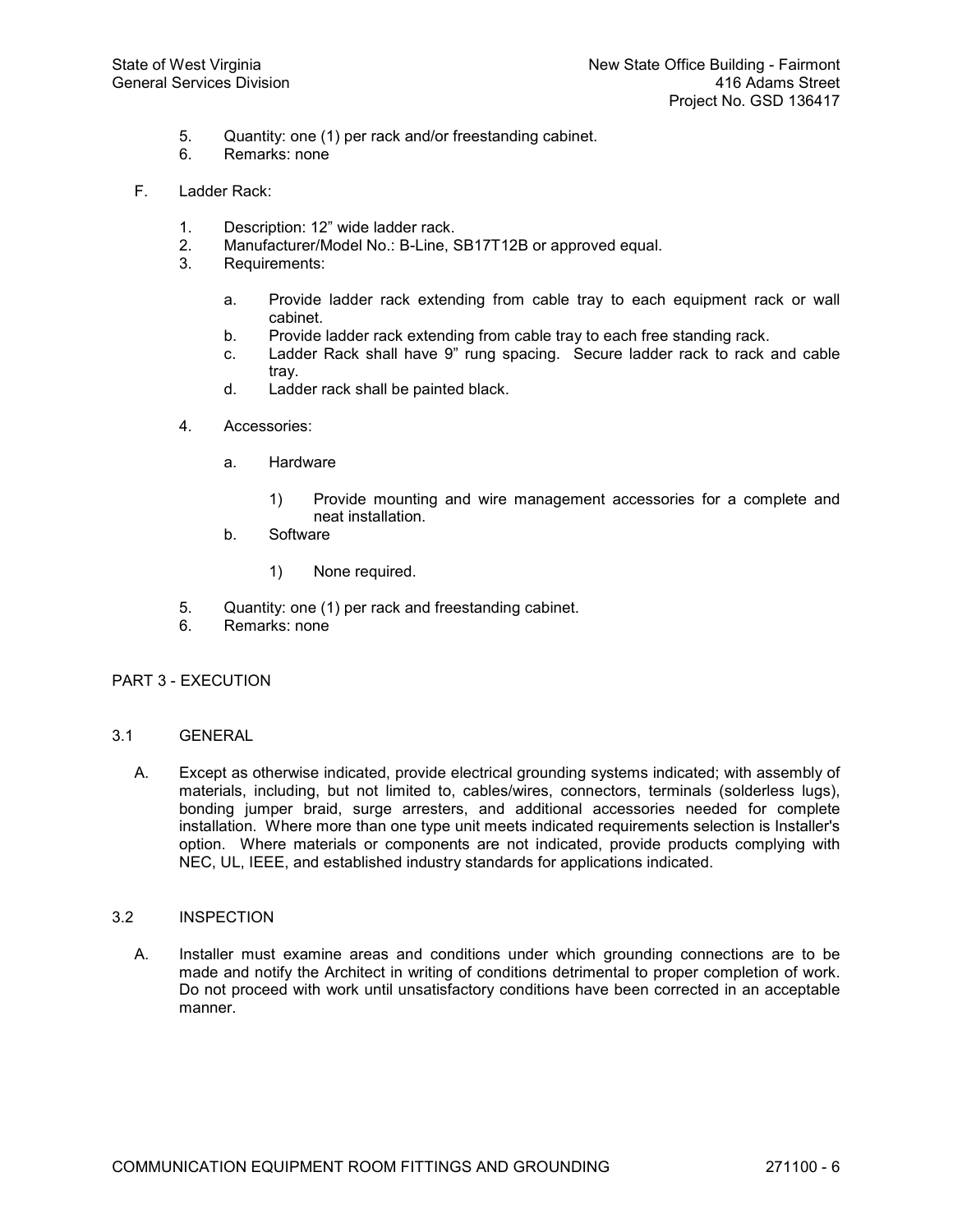# 3.3 APPLICATION

A. Provide grounding systems where shown, in accordance with applicable portions of NEC, with NECA's "Standard of Installation" and in accordance with recognized industry practices to ensure that products comply with requirements and serve intended functions.

# 3.4 INSTALLATION

- A. General: Ground communications systems and equipment in accordance with NEC requirements except where the Drawings or Specifications exceed NEC requirements.
- B. Coordinate with other electrical work as necessary to interface installation of communication system grounding system with other work.
- C. Route grounding conductors along the shortest and straightest paths possible without obstructing access or placing conductors where they may be subjected to strain, impact, or damage, except as indicated.

# 3.5 CONNECTIONS

- A. General: Make connections in such a manner as to minimize possibility of galvanic action or electrolysis. Select connectors, connection hardware, conductors, and connection methods so metals in direct contact will be galvanically compatible.
	- 1. Use electroplated or hot-tin-coated materials to assure high conductivity and make contact points closer in order of galvanic series.
	- 2. Make connections with clean bare metal at points of contact.
	- 3. Coat and seal connections involving dissimilar metals with inert material such as red lead paint to prevent future penetration of moisture to contact surfaces.
- B. Tighten grounding and bonding connectors and terminals, including screws and bolts, in accordance with manufacturer's published torque tightening values for connectors and bolts. Where manufacturer's torquing requirements are not indicated, tighten connections to comply with torque tightening values specified in UL 486A and UL 486B.

# 3.6 FIELD QUALITY CONTROL

- A. Upon Completion of installation of communications grounding systems, test ground resistance with ground resistance tester. Where tests show resistance to ground is over 3 ohms, take appropriate action to reduce resistance to 3 ohms, or less, by driving additional ground rods and/or by chemically treating soil encircling ground rod; then retest to demonstrate compliance.
- B. Independent Testing Organization: Arrange and pay for the services of a qualified independent electrical testing organization to perform tests described below.
- C. Tests: Subject the completed grounding system to a megger test at each location where a maximum ground resistance level is specified, at service disconnect enclosure ground terminal.
- D. Ground/resistance maximum values shall be as follows:
	- 1. Equipment rated 500 kVA and less: 10 Ohms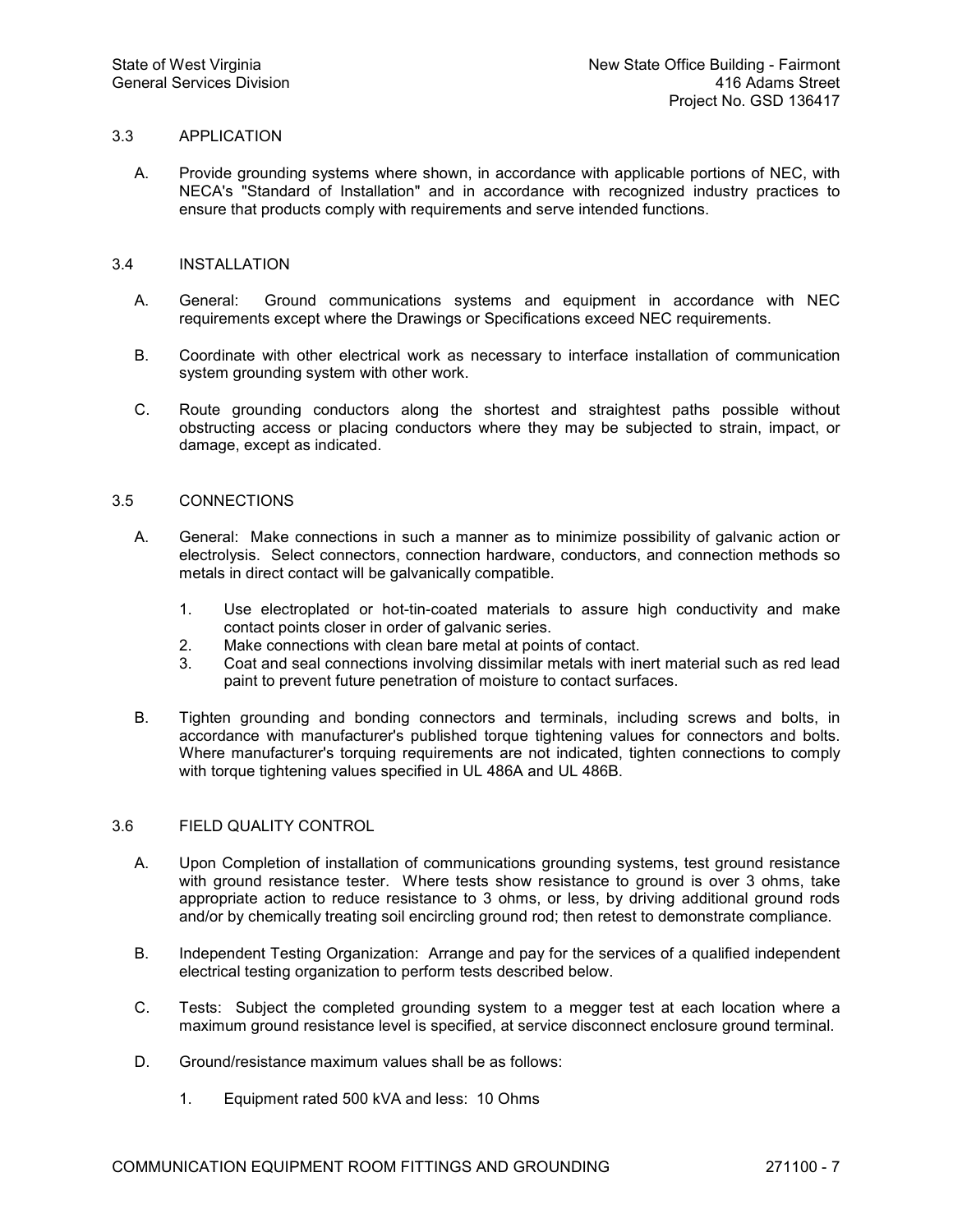- E. Deficiencies: Where ground resistances exceed specified values, and if directed, modify the grounding system to reduce resistance values. Where measures are directed that exceed those indicated the provisions of the Contract, covering changes will apply.
- F. Report: Prepare test reports, certified by the testing organization, of the ground resistance at each test location. Include observations of weather and other phenomena that may affect test results. Describe measures taken to improve test results.

# 3.7 COMMUNICATION ROOM EQUIPMENT TESTING

- A. Before final acceptance of the installation, the contractor shall test in the presence of the Architect/Engineer/Owner or their representative's the complete installation and show that the system is completely operational and free from unwanted grounds, shorts, breaks, etc. The Contractor shall obtain all equipment required to test the final installation. The testing of the system shall be made under the direct supervision of the equipment manufacturer's or their designated representative.
- B. The Contractor shall provide a one-year guarantee of the installed system against defects in material and workmanship. All labor and materials shall be provided at no expense to the Owner. Guarantee period shall begin on the date of acceptance by the Architect/Engineer/Owner.

END OF SECTION 271100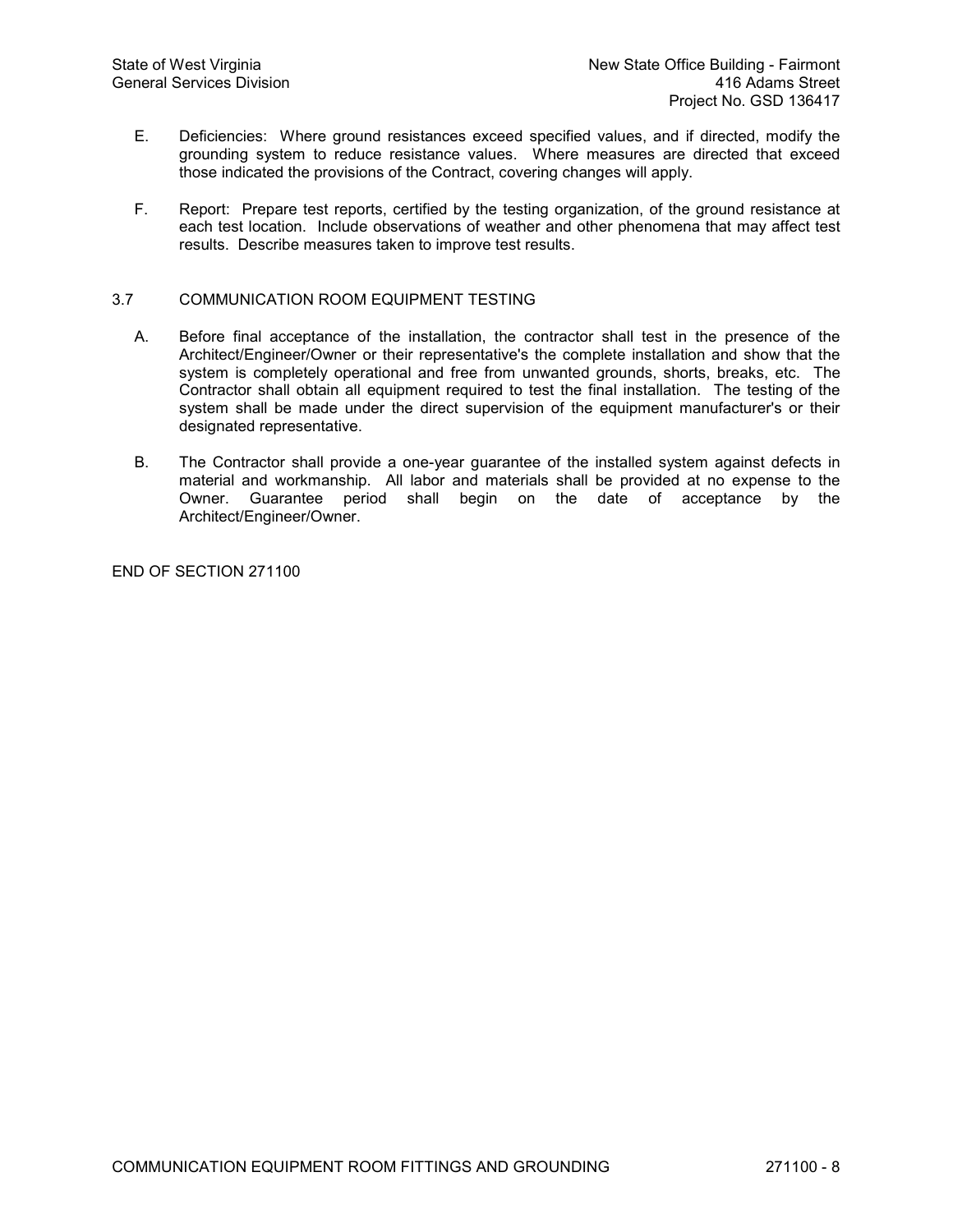# SECTION 271300 - COMMUNICATIONS BACKBONE CABLING

# PART 1 GENERAL

# 1.1 SCOPE

- A. This section includes the copper and fiber backbone cable and the termination requirements from a Switch Room/MDF to a BDF or ER or TR and from a BDF to a ER or TR and from a ER to TR and from a TR to another TR.
- B. This section includes minimum requirements for the following:
	- 1. Outside Plant (OSP)
	- 2. Outdoor Rated Optical Fiber Cables<br>3. Heavy Wall Innerducts
	- Heavy Wall Innerducts
	- 4. Optical Fiber Connectors ST<br>5. Optical Fiber Splicing Trays for
	- 5. Optical Fiber Splicing Trays for Exterior Enclosures
	- 6. Optical Fiber Splice Enclosures
	- 7. 24 AWG Underground Rated Copper Cables
	- 8. (PE89)
	- 9. Vault Closures
	- 10. End Caps
	-
	- 11. Plugs<br>12. Bushii **Bushings**
	- 13. Lubricants
	- 14. Sealing Kits
	- 15. Clamps
	- 16. Bonding Harnesses
	- 17. Dome Enclosures
	- 18. Encapsulated Enclosures
	- 19. Encapsulants
	- 20. Splicing Tapes<br>21. Splicing Module
	- Splicing Modules Filled
	- 22. De-Gel Stripper
	- 23. Installation, Termination, and Splicing Methods<br>24. Inside Plant (ISP)
	- Inside Plant (ISP)
	- 25. Plenum and Riser Rated Optical Fiber Cables
	- 26. Riser and Plenum Rated Innerducts<br>27. Optical Fiber Connectors ST
	- Optical Fiber Connectors ST
	- 28. ARMM/CMR Copper Cables
	- 29. Splicing Modules
	- 30. Splicing Tapes
	- 31. Clamps<br>32. Split Ris
	- Split Riser Splice Cases
	- 33. Bonding Connectors
	- 34. Grounding Braid

# 1.2 QUALITY ASSURANCE AND REFERENCES

A. All cable shall be installed in a neat and workmanlike manner. All methods of construction that are not specifically described or indicated in the contract documents shall be subject to the control and approval of the Network & Telecommunication Department. Equipment and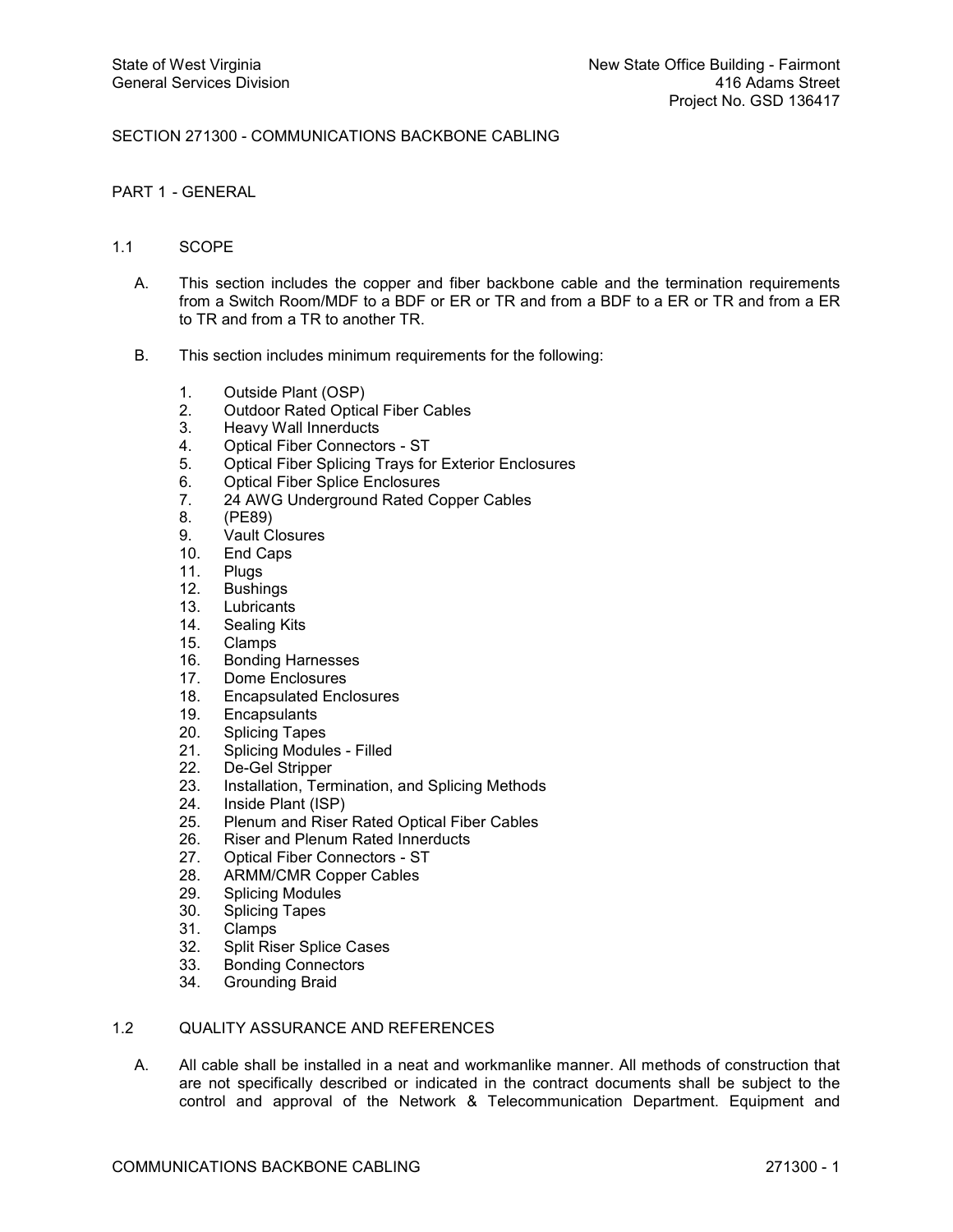materials shall be of the quality and manufacture indicated. The equipment specified is based upon the acceptable manufacturers listed. Where "approved equal" is stated, equipment shall be equivalent in every way to that of the equipment specified and subject to approval.

- B. Materials and work specified herein shall comply with the applicable requirements of:
	- 1. ANSI/TIA/EIA 568-B Commercial Building Telecommunications Cabling Standard
	- 2. ANSI/TIA/EIA 569-A Commercial Building Standard for Telecommunications Pathway and Spaces
	- 3. EIA/TIA606A Administration Standard for the Telecommunications Infrastructure of Commercial Buildings
	- 4. EIA/TIA-607 Commercial Building Grounding and Bonding requirements for **Telecommunications**
	- 5. NFPA 70 2002, including:
		- a. NEC Article 770
		- b. NEC Article 800
	- 6. Underwriters Laboratory
	- 7. NEMA 250
	-
	- 8. Federal Communications Commission 47 CFR 68.<br>9. BICSI Telecommunications Distribution Design Ma 9. BICSI Telecommunications Distribution Design Manual (10th edition)
	- 10. BICSI Customer Owned Outside Plant Design Manual (2nd edition)
	- 11. BICSI Telecommunications Cabling Installation Manual (2nd edition)
	- 12. ANSI/NECA/BICSI 5682001 Standard for Installing Commercial Building Telecommunications Cabling
	- 13. ISO/IEC 11801
	- 14. Bellcore GR-20
- C. The fiber optic cable specified in this project may be used to support an ATM or Gigabit Ethernet network. At the time of installation all fiber optic products shall support the latest draft or formal specification released by the IEEE 802.Z (for Gigabit Ethernet).

# 1.3 SUBMITTALS

- A. Manufacturers catalog sheets, specifications, and installation instructions for all products to be installed within the scope of work included under this contract.
- B. Test Results and Documentation as per Section 270800.

# 1.4 RELATED DOCUMENTS

- A. Drawings and general provisions of Contract, including General and Supplementary Conditions and Division 01 Specification sections, apply to work of this section.
- B. Requirements of the following Division 27 Sections apply to this section:
	- 1. Division 27 Section 270100 "Basic Communication Systems Requirements".
	- 2. Division 27 Section 270500 "Common Work Results for Communications".

# PART 2 - PRODUCTS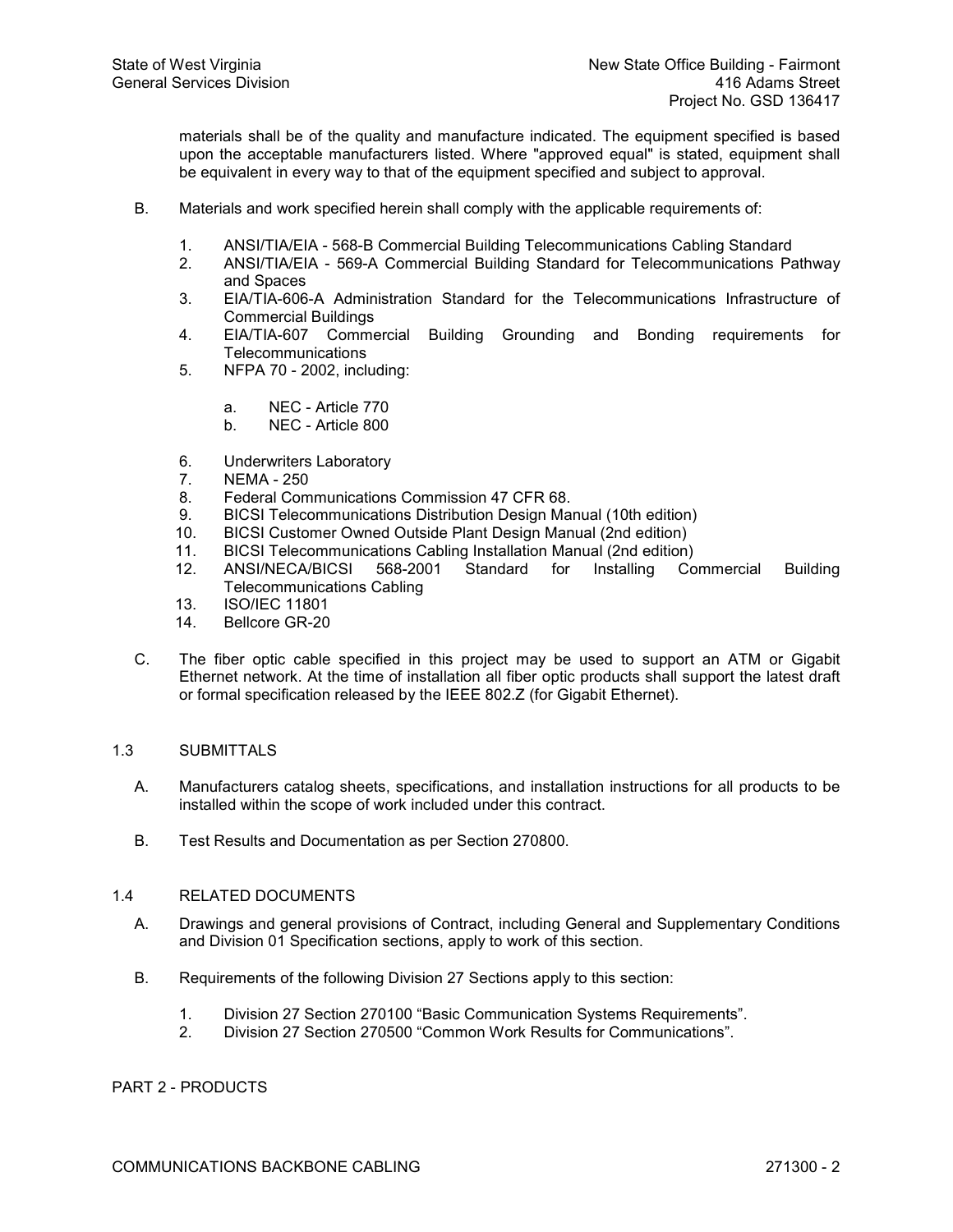# 2.1 PLENUM AND RISER RATED OPTICAL FIBER CABLES

- A. Multimode Fiber:
	- 1. Shall be graded-index optical fiber wavequide with nominal 50um Multi-modecore/cladding diameter. The primary coating diameter of 900um UV cured acrylate buffer material.
	- 2. The fiber shall comply with ANSI/EIA/TIA-492AAAA
	- 3. Transmission Characteristics for Multimode Fiber Optic Cable:
		- a. Each cabled fiber shall meet the graded performance specifications below. Attenuation shall be measured in accordance with ANSI/EIA/TIA-455-46, 53 or 61. Information transmission capacity shall be measured in accordance with ANSI/EIA/TIA-455-51 or 30. The measurements shall be performed at 23 degrees  $C +$  - 5 degrees.
			- 1) Maximum attenuation dB/Km @ 850/1300 nm: 3.25/1.0
			- 2) Bandwidth 200 Mhz-km  $@$  850nm
			- 3) Bandwidth 500 Mhz-km  $@$  1300nm
			- 4) Distance vs. bandwidth using a LED transmitter operating at a 1300nm Wave length
			- 5) 10Gig 50/125um (OM3) multimode plenum rated.
- B. Single Mode:
	- 1. Class IVa dispersion unshifted single mode optical fibers complying with ANSI/EIA/TIA 492BAAA. Primary coating diameter of 250um UV cured acrylate buffer material.
	- 2. The zero dispersion wavelength shall be between 1300 nm and 1324 nm. The ANSI/EIA/TIA-455-168 maximum value of the dispersion slope shall be no greater than 0.093 ps/km-nm2. Dispersion measurements shall be made in accordance with ANSI/EIA/TIA-455-169 or ANSI/EIA/TIA-455-175.
	- 3. The nominal mode field diameter shall be 8.7 um to 10.0 um with a tolerance of +/ 0.5 um at 1300 nm when measured in accordance with ANSI/EIA/TIA-455-164 or ANSI/EIA/TIA-455-167.
	- 4. Transmission Characteristics:
		- a. Maximum attenuation dB/Km @ 1310/1550 nm: 1.0/1.0
		- b. The cutoff wavelength shall <1279 nm when measured in accordance with ANSI/EIA/TIA-455-170
		- c. Distance vs. bandwidth using a Laser transmitter operating at a 1310 nm wavelength:
- C. Physical Characteristics:
	- 1. 900 um tight buffer.
	- 2. 2.0 mm sub-unit diameter.
	- 3. OFNR/OFN Flame Rated meeting U.L. 1666.
	- 4. Suitable for indoor installations.
	- 5. Strength members shall be FGE/Aramid yarn with extruded PVC sub-cable jacket.
	- 6. Secondary thermoplastic type buffer over each fiber.
	- 7. Suitable for underground or aboveground conduits.
	- 8. Shall have individual fiber tube colors per TIA/EIA-598 and overall orange jacket.
	- 9. Provide stiff central member with cables stranded around center.
	- 10. Provide ripcord for overall jacket.
	- 11. Suitable for -40o to 80o C.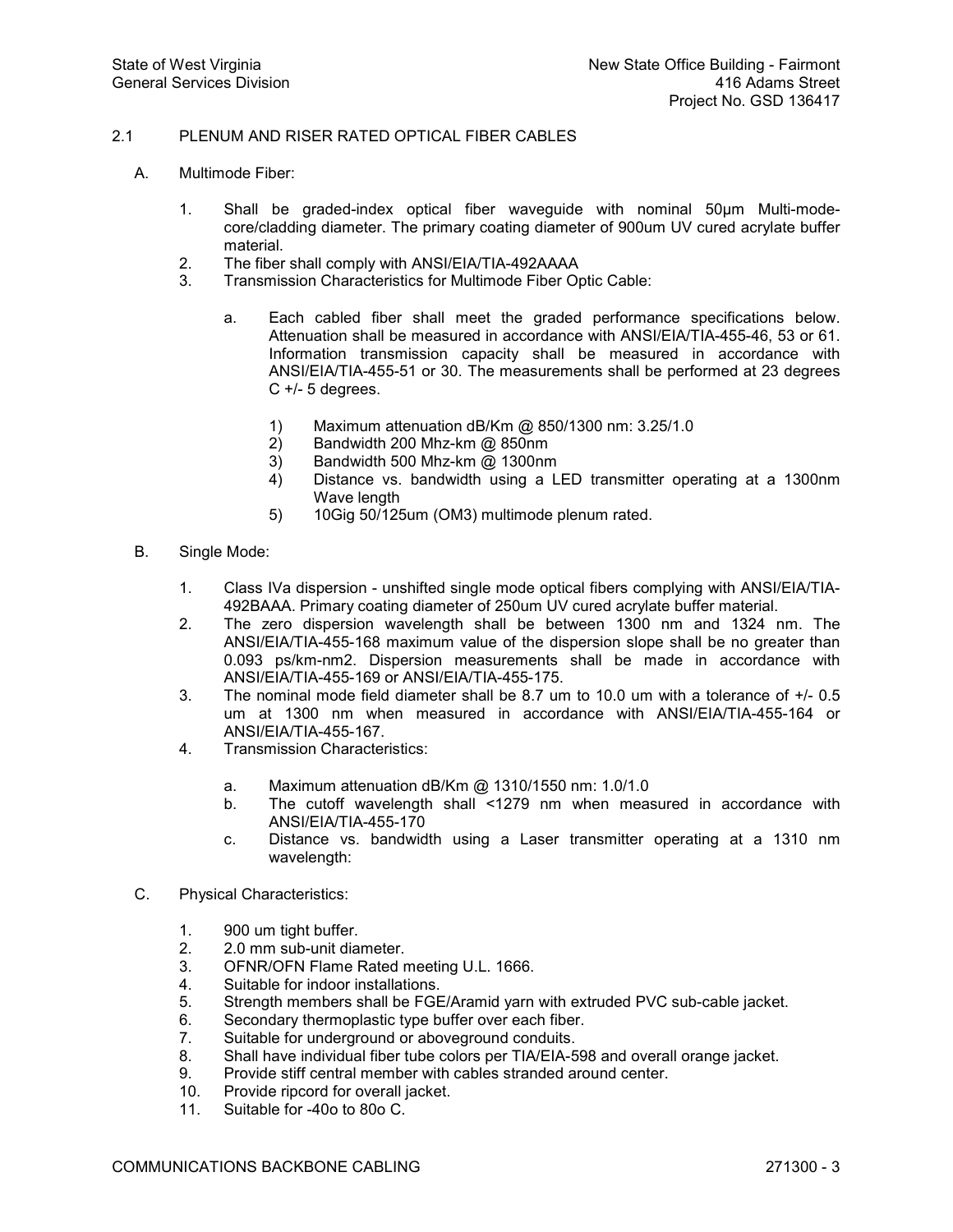- 12. Suitable for lashing.
- 13. Must be UV rated for exterior installation. [100 % Corning fiber]

# 2.2 OPTICAL FIBER CONNECTORS - ST

- A. Physical Characteristics:
	- 1. All fiber connectors shall meet ANSI/EIA/TIA-604-2 standards.<br>2. Multimode connectors shall be orange colored. Single Mode
	- 2. Multimode connectors shall be orange colored, Single Mode connectors shall be yellow colored.
	- 3. The connector shall have an optical axial pull strength of 33 N at 0 degree angle and an optical off axial pull strength of 2.2 N at a 90 degree angle, with a maximum 0.5 dB increase in attenuation for both tests when tested in accordance with ANSI/EIA/TIA-455-6B.
	- 4. Connectors must be fusion-spliced, factory polished pigtails (see Network & Telecommunications management for part numbers).
- B. Transmission Characteristics:
	- 1. The maximum optical attenuation per each mated field installed fiber connector pair shall not exceed 0.5 dB.
	- 2. The total optical attenuation through the cross-connect from any terminated optical fiber to any other terminated fiber shall not exceed 1.0 dB.
	- 3. Shall have a return loss greater than or equal to 20 dB for multimode fiber and greater than or equal to 26 dB for single mode fiber.
	- 4. The connectors shall sustain a minimum of 500 mating cycles without degrading this performance.

# 2.3 CMP COPPER CABLES

- A. Backbone UTP cables shall consist of 24 AWG, groups of 50/100 pair thermoplastic insulated copper conductors following the ANSI/ICEA S-80-576 color code. The 50/100 pair groups shall be bound together and covered by a protective sheath consisting of an overall thermoplastic jacket an underlying metallic shield and one layer of dielectric material applied over the core.
- B. Provide plenum rated cable.
- C. Transmission Characteristics:
	- 1. The resistance of any conductor, measured in accordance with ASTM D 4566 shall not exceed 9.38 ohms per 100m at 20 degrees C.
	- 2. The resistance unbalance between the two conductors of any pair shall not exceed 5%.
	- 3. The mutual capacitance of any pair shall not exceed 6.6 nF per 100m.
	- 4. The capacitance unbalance to ground at 1 kHz of any pair shall not exceed 330 pF per 100m.
	- 5. The characteristic impedance shall be 100 ohm  $+/-$  15% from 1 kHz to 16 MHz.
	- 6. The attenuation shall meet the requirements of the horizontal cable specified in section 271500.
	- 7. The insulation between each conductor and the core shield shall be capable of withstanding a minimum dc potential of 5 kV for 3 seconds.
	- 8. The propagation delay of any pair at 10 MHz should not exceed 5.7 ns/m.
	- 9. The Power Sum NEXT loss shall meet the following: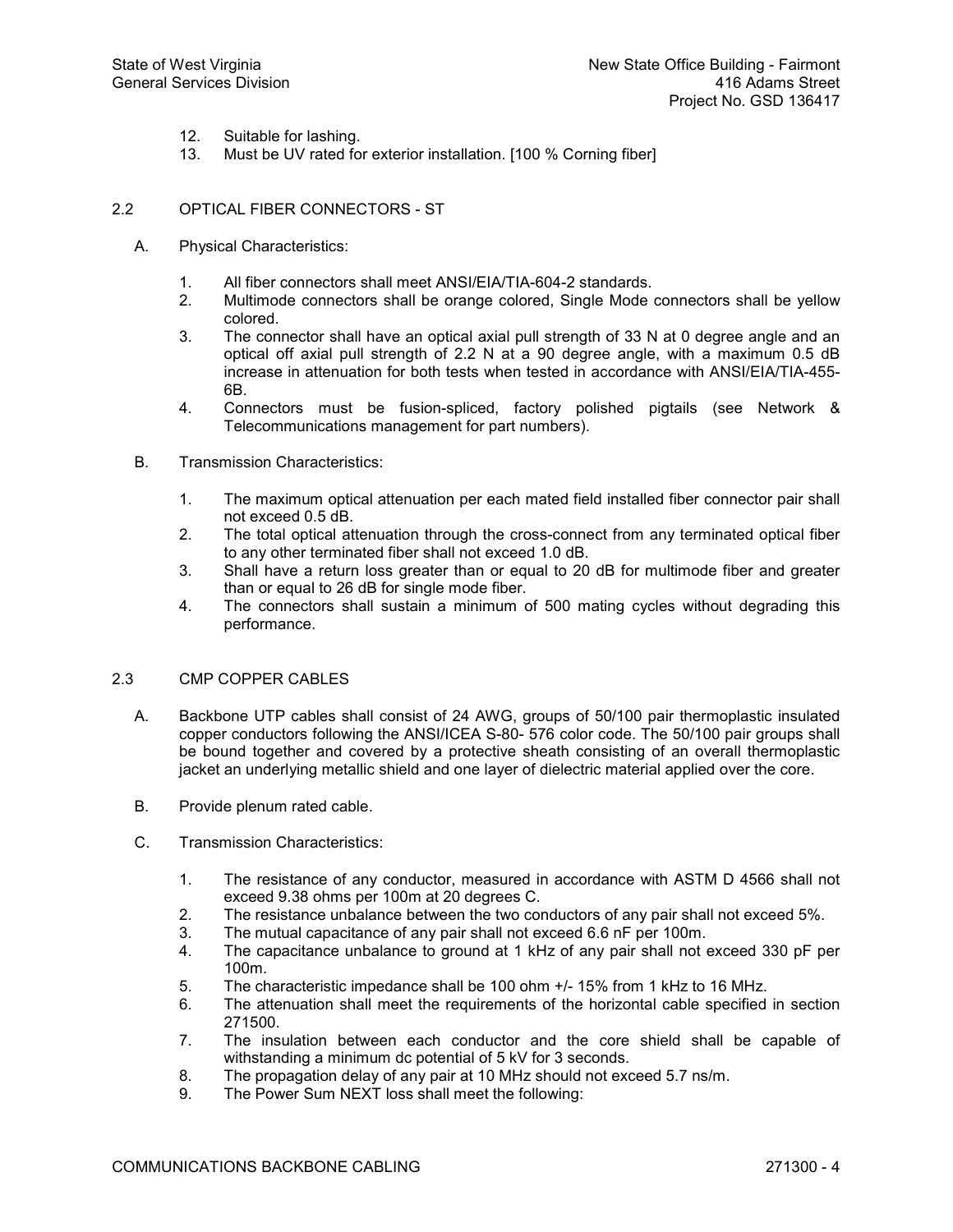- 10. Frequency (MHz) NEXT loss (dB)
	- a. 0.150 53
	- b. 0.772 43
	- c. 1.0 41
	- d.  $4.032$
	- e. 8.0 27
	- f. 10.0 26 g. 16.0 23

# 2.4 ARMM COPPER CABLES

- A. Shall be of size indicated on the drawings.
- B. Shall consist of a core of 24 AWG solid annealed copper conductors, color-coded in accordance with telephone industry standards.
- C. Transmission Characteristics:
	- 1. The nominal resistance of any conductor shall not exceed 27.3 ohms per 1000 feet at 20 degrees C.
	- 2. The mutual capacitance of any pair shall not exceed 15.7 nF per 1000 feet at 1 kHz.
	- 3. The maximum attenuation at 1.0 MHz shall not exceed 6.8 dB per 1000 feet.
- D. Conductors shall be twisted to form pairs. Cable having more that 25 pairs shall be assembled in units, each individually identified by color-coded unit binders.
- E. The core shall be covered with a plastic tape.
- F. The core and tape shall be overlaid with a corrugated shield applied longitudinally with overlap using the following materials:
	- 1. .008 inch coated aluminum
	- 2. .005 inch copper
	- 3. Shall be bonded to outer jacket to form an ALVYN sheath.
- G. The outer jacket shall consist of a fire retardant sheath that meets NEC low flame requirements.
- H. Cable shall be suitable, listed and marked for use in a riser application. (CMR)
- I. Manufacturer's cable code, pair size, manufacturing plant location, month and year or manufacture shall be marked on cable every two feet.

# 2.5 VAULT AND RISER CLOSURES

- A. Closure shall consist of a black solid or split PVC sleeve as indicated on the drawings.
- B. Minimum inside diameter shall be 5" (127mm).
- C. Minimum inside length shall be 26" (660mm).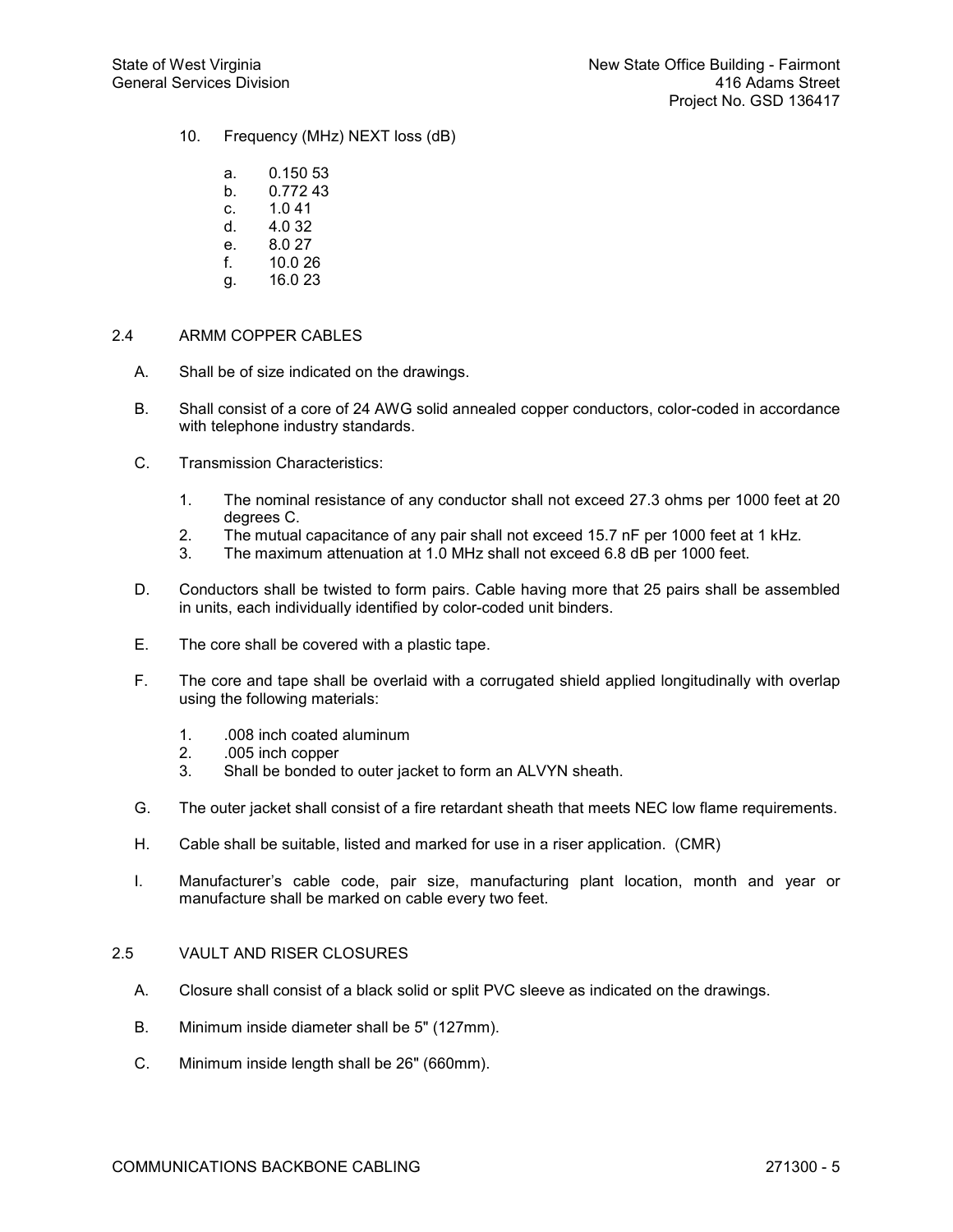- D. Actual sizes shall be indicated on the drawings. Otherwise, closure to be sized to accommodate the maximum number of cable pairs to be spliced and the type of connector to be used for splicing.
- E. Closure shall be flame retardant.
- F. Closure shall be re-enterable.
- G. When assembled with properly sized end caps, bushing, plugs and clamps, the closure shall be air and watertight.

# 2.6 VAULT CLOSURE END CAPS

- A. At MDF and BDF locations, multiple End caps shall be sized precisely to fit the diameter of the tip cables entering the closure.
- B. Number of openings in the multiple end caps shall be determined by dividing the number pairs in the feed cable by 100 and doubling that number. (i.e. 1200 pair cable would have 24 openings for tip cables.
- C. Collared Cap opening can be up to 6.35mm (1/4") larger than the feed cable diameter.
- D. Actual end cap to be provided shall be based on the diameter of the feed cable to be spliced.

#### 2.7 PLUGS

- A. Use tapered or collared plugs as required to fill extra opening in end caps.
- B. Use sealant to seal if inside diameter of hole is less than 6.35mm (.25").

# 2.8 BUSHINGS

- A. Use rubber or variable bushing as required to reduce standard opening in end caps to accommodate custom diameters.
- B. Use KBS-1 to seal if inside diameter of hole is less than 6.35mm (.25").

# 2.9 LUBRICANTS

A. Lubricant shall evaporate are use and shall not damage closure elements in any way.

# 2.10 SEALING KITS

A. Shall consist of a urethane adhesive designed for sealing split vault sleeves and split end caps.

#### 2.11 CLAMPS

A. Provide Sleeve and Collared clamps as required to complete work.

#### COMMUNICATIONS BACKBONE CABLING 271300 6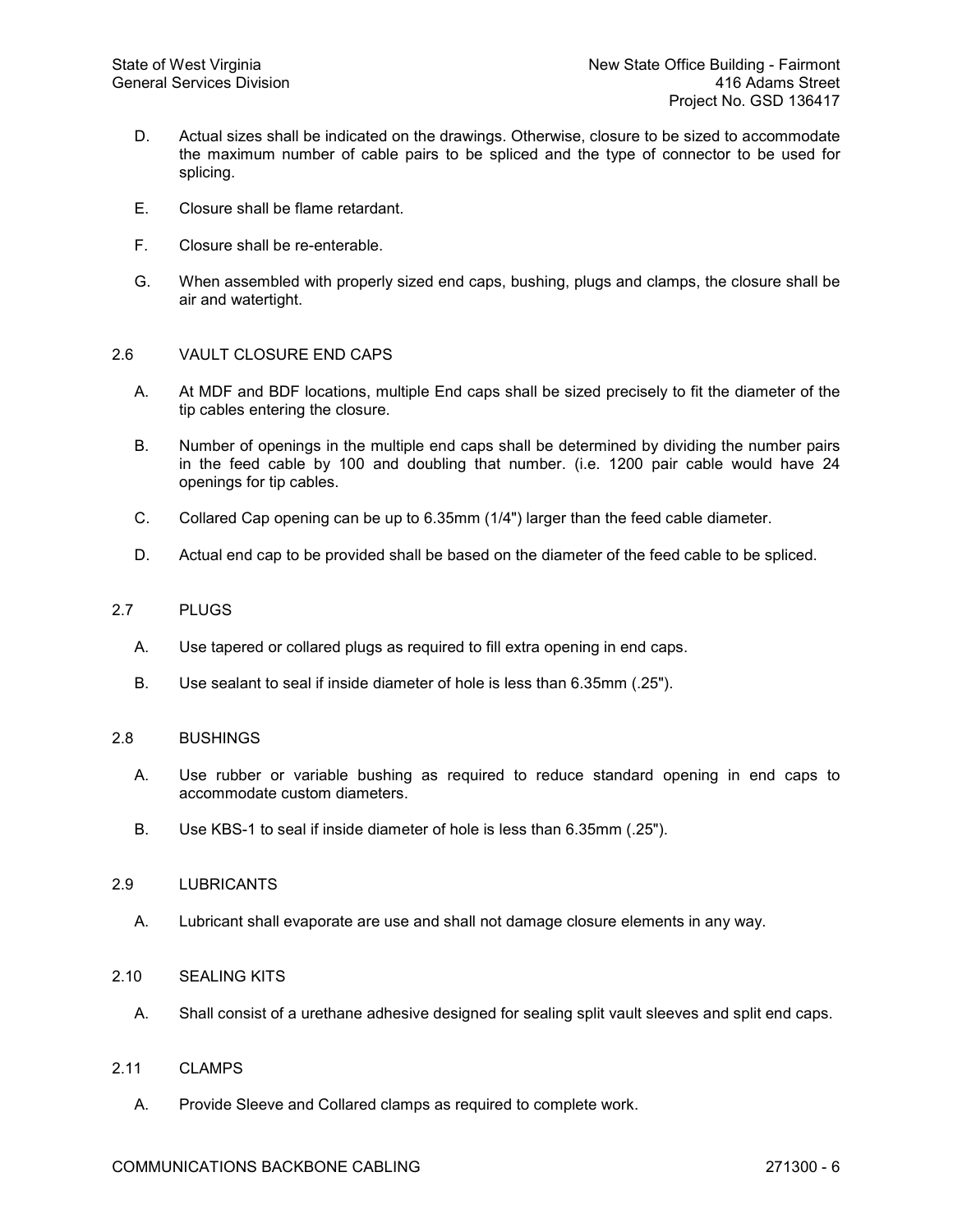B. Adhere to all manufacturer installation guidelines.

# 2.12 BONDING HARNESSES

- A. Shall be used to ground the shields of the spliced cables.
- B. Bonding harness shall be 14 AWG and sized according to closure.
- C. Adhere to all manufacturer installation guidelines.

#### 2.13 SPLICING MODULES

- A. All splicing modules shall have an integrated encapsulate in all environments. (ISP and OSP).
- B. Crimping process shall strip the installation from the wire and trim the excess wire.
- C. The module shall create a gas tight connection.
- D. All modules shall have test entry ports on the front side of the module.
- E. Straight splicing modules shall have a yellow cover and body top and the base and body bottom shall be dark gold.
- F. Pluggable/Bridge splicing modules shall have a transparent cover, the body top and bottom shall be blue and the insulator shall be red.
- G. Design Make:
	- 1. Straight Splicing Modules
		- a. Pluggable/Bridge Splicing Modules
		- b. Wire connectors may be used for small pair count splices, pending Network Telecommunication Department approval.

#### 2.14 SPLICING TAPES

- A. Shall be an all-weather, Vinyl Plastic material.
- B. Shall resist:
	- 1. Water
	- 2. Acids<br>3. Alkalie
	- **Alkalies**
- C. Shall be flame retardant
- D. Shall not be affected by sunlight.
- E. Shall release smoothly in zero weather and will not ooze adhesive in hot climates.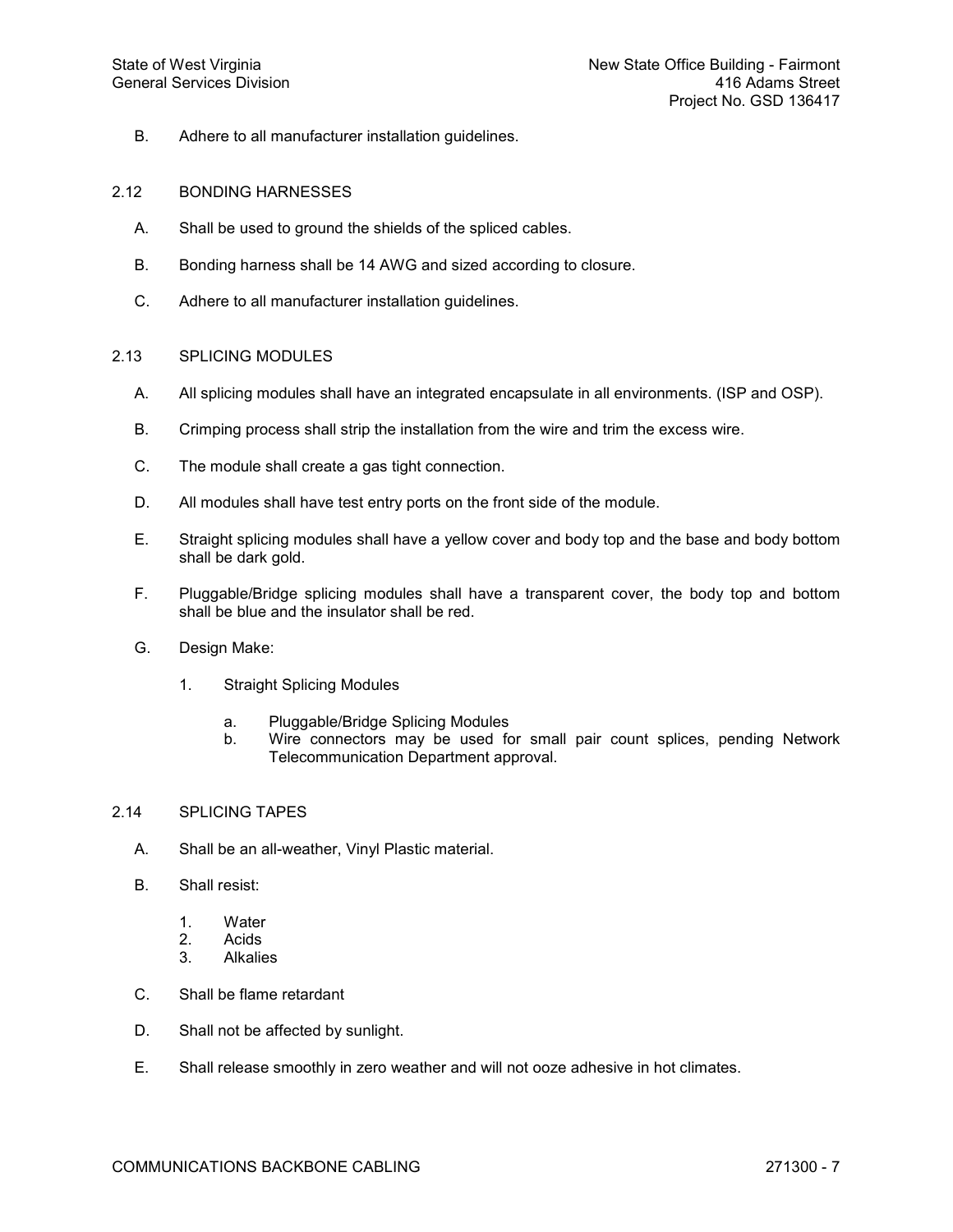# 2.15 BONDING CONNECTORS

- A. Shall consist of a base and upper member, two securing nuts and a plastic shoe to aid connector installation and protect the conductors.
- B. Base and upper members shall be made of tin plated tempered brass, slightly curved so as to exert a continuous spring form on sheath and shield after clamping.

#### 2.16 GROUNDING BRAID

- A. Shall be a flat tin plated copper braid conductor.
- B. Shall have eyelets at regular intervals.
- C. Eyelets shall fit shield connector studs up to 6 mm (1/4") in diameter.

# 2.17 HEAVY WALL INNERDUCT

- A. Shall be 1" heavy wall construction.
- 2.18 OPTICAL FIBER CONNECTORS
	- A. See inside plant category for same, this section.
- 2.19 UNDERGROUND RATED BACKBONE COPPER CABLES
	- A. Shall be of size indicated on the drawings.
	- B. Shall consist of a core of 24 AWG solid annealed copper conductors, color coded in accordance with telephone industry standards.
	- C. Transmission Characteristics:
		- 1. The nominal resistance of any conductor shall not exceed 135.5 ohms per mile at 20 degrees C.
		- 2. The resistance unbalance between the two conductors of any pair shall not exceed 4%.
		- 3. The mutual capacitance of any pair shall not exceed 83 +/ 4 nF per mile at 1000 Hz.
		- 4. The capacitance unbalance pair to ground at 1000 Hz of any pair shall not exceed 800 pF per 1000 feet.
		- 5. The capacitance unbalance pair to pair at 1000 Hz of any pair shall not exceed 80 pF per 1000 feet.
		- 6. The dielectric strength of the insulation shall be capable of withstanding a conductor to conductor minimum dc potential of:
			- a. 3 kV for 3 seconds for PE-89.
			- b. 4 kV for 3 seconds for PE-39.
		- 7. The dielectric strength of the insulation shall be capable of withstanding a conductor to shield, minimum dc potential of: 15 kV for 3 seconds (single jacket) and 20 kV for 3 seconds (double jacket).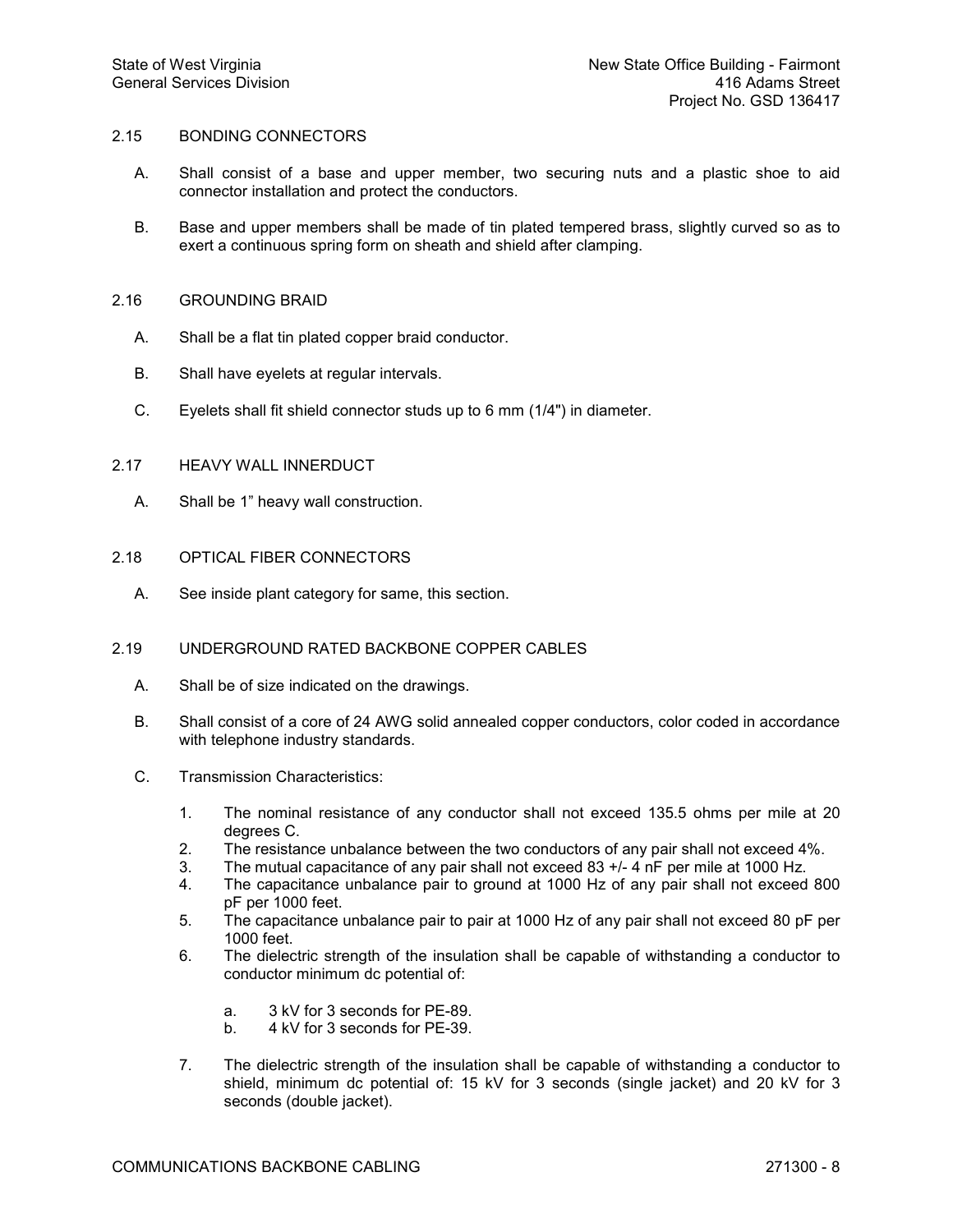- 8. The maximum attenuation at 772 kHz at 20 degrees C shall not exceed:
	- a. 5.6 dB per 1000 feet for PE-89
	- b. 4.9 dB per 1000 feet for PE-39
- D. Conductors shall be twisted to form pairs. Cable having more that 25 pairs shall be assemble in units, each individually identified by color-coded unit binders.
- E. The core shall be covered with a non-hygroscopic tape.
- F. The cable shall be filled with a filling material that seals air spaces in the cable core, meeting of exceeding REA compound flow tests.
- G. The core and tape shall be overlaid with a corrugated shield applied longitudinally with overlap using the following materials:
	- 1. .008 inch coated aluminum<br>2. .005 inch copper
	- 2. .005 inch copper
	- 3. Gopher resistant types shall use 0.10 inch copper, .006 inch bimetallic alloy 194 (copper/stainless or steel/copper) or .008 inch coated aluminum/.006inch coated steel (CACSP).
	- 4. Shall be bonded to outer jacket to form an ALVYN sheath.
- H. The outer jacket shall consist of a high molecular weight polyethylene.
- I. Cable shall be suitable, listed, and marked for use in a duct application.
- J. Manufacturer's cable code, pair size, manufacturing plant location, month and year or manufacture shall be marked on cable every two feet.

#### 2.20 ENCAPSULATED CLOSURE.

- A. Minimum inside diameter shall be 5" (127mm).
- B. Minimum inside length shall be 26" (660mm).
- C. Actual sizes shall be indicated on the drawings. Otherwise, closure to be sized to accommodate the maximum number of cable pairs to be spliced and the type of connector to be used for splicing.
- D. Closure shall be re-enterable.
- E. When assembled the closure shall be air and watertight.

#### 2.21 END CAPS AND CLOSURE EXTENSION SLEEVES FOR ECAPSULATED CLOSURE

A. Actual end caps and closure extension sleeves to be provided shall be based on the quantity and diameter of the feed cables to be spliced.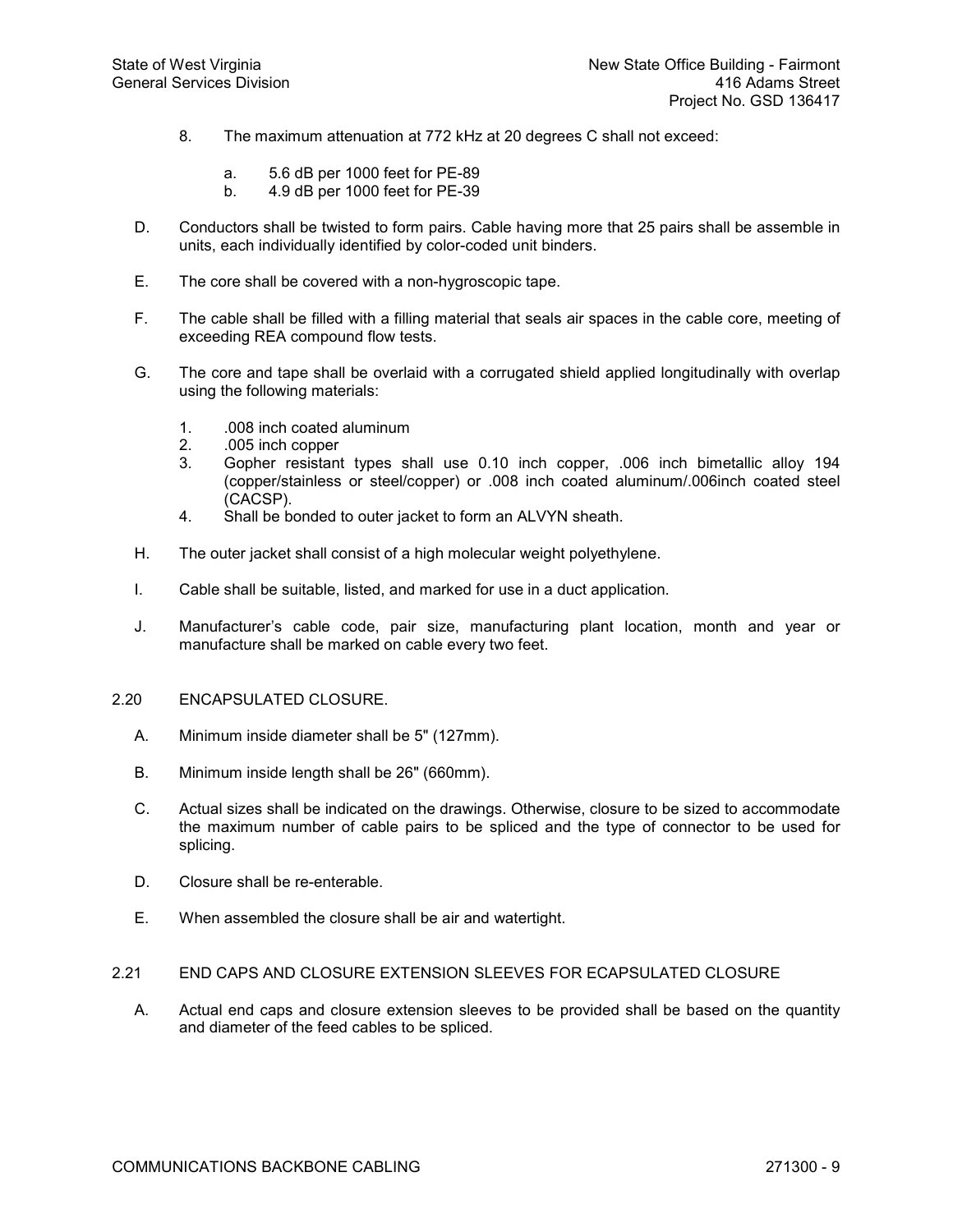# 2.22 SPLICING TAPES

- A. See inside plant category for same, this section.
- 2.23 BONDING HARNESSES
	- A. See inside plant category for same, this section.

# 2.24 ENCAPSULANTS

- A. Encapsulant shall be transparent.
- B. Encapsulant shall be on low viscosity to allow it to penetrate around connectors and wires.
- C. When splice is re-entered, the encapsulant must easily come off hands.
- D. Must possess sufficient tack to adhere well to the splice components during expansion and contraction caused by temperature changes.
- E. When new gel is poured, it must bond thoroughly to existing gel in the closure.
- F. Shall be compatible with the cable insulation.
- G. Shall not be corrosive to copper and must not support fungi or mold growth.
- H. Shall cure quickly. (20-30 minutes)

# 2.25 SPLICING MODULES FILLED

A. See inside plant category for same, this section.

# 2.26 DE-GEL STRIPPER

- A. Shall be non-toxic.
- B. Shall be compatible with the cable insulation.
- C. Shall not be corrosive to copper.

# 2.27 OUTDOOR RATED OPTICAL FIBER CABLES

- A. Shall be composite fiber optic cable for all ER to TR connections.
- B. Install cable inside of an inner duct.
- C. Adhere to all manufacturer installation guidelines.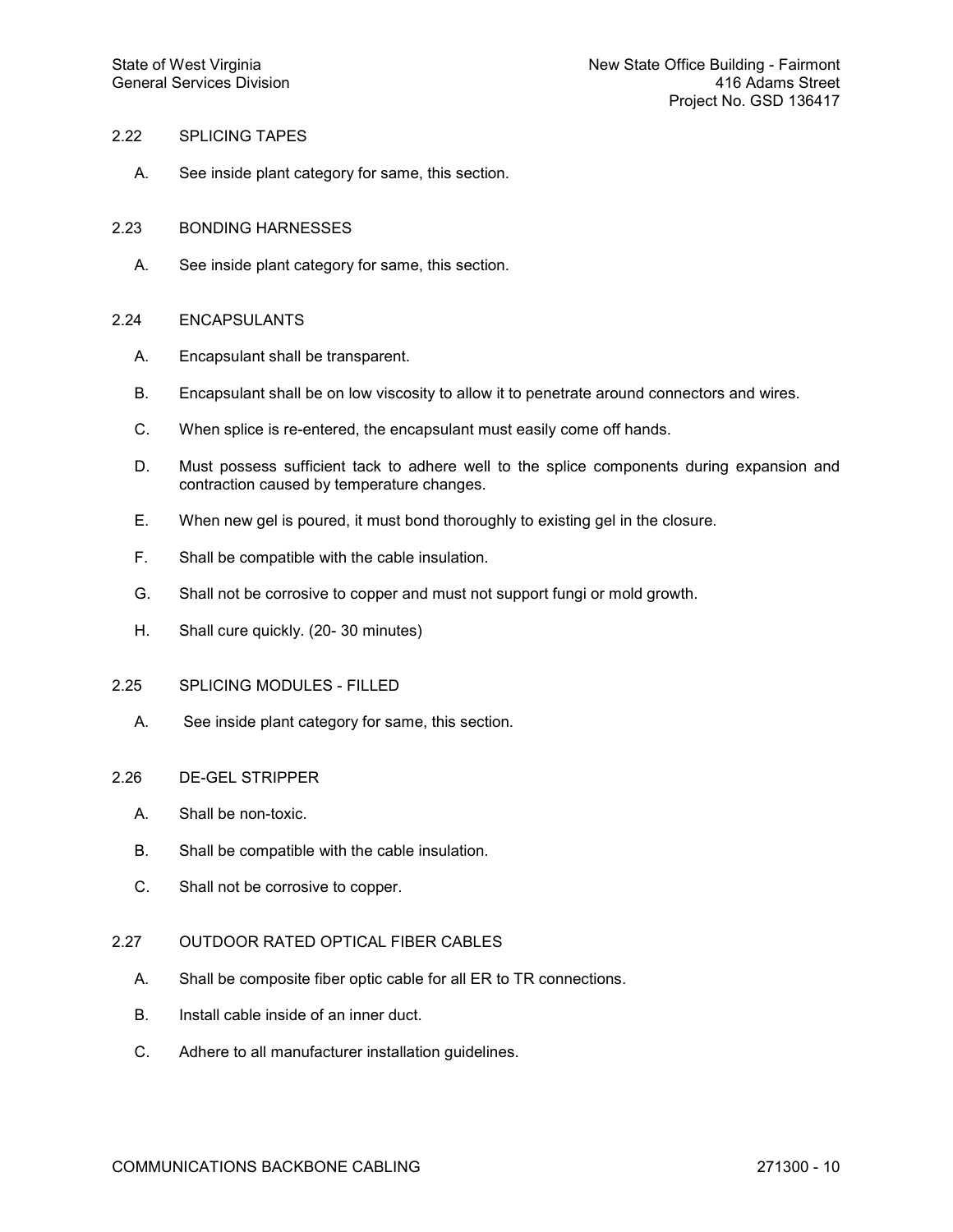- D. A service loop of 15 feet shall be maintained at all points of termination. Service loops shall not exceed manufacturer's recommended bend radius and shall be neatly dressed and shall not interfere with other cables and termination equipment.
- E. Pulling tensions shall not exceed those recommended by the fiber optic cable manufacturer.
- F. Manufacturer's minimum specified bend radius shall not be exceeded.
- G. In the event that cabling is totally dielectric (nonmetallic) and installed in a nonmetallic duct, a #6 copper wire shall be placed in the conduit with the cable to be used as tracer for cable locating purposes.

# 2.28 HEAVY WALL INNERDUCT

A. Install 1/8" polypropylene monofilament utility rope with a minimum pull tensile strength of 200 pounds. This rope shall have footage marked printed on it.

#### 2.29 OPTICAL FIBER CONNECTORS

A. See inside plant category for same, this section.

# 2.30 UNDERGROUND RATED COPPER CABLES

- A. All underground cable shall have been manufactured within 6 months of purchase date.
- B. All open ends of the cable shall have sealing caps installed at the factory prior to shipping so that infiltration of moisture between shipment and installation is prevented.
- C. Contractor shall provide notice 2 days advance notice prior to pulling any cable greater that 400 pairs in size or when a winch is planned for use.
	- 1. Network and Telecommunications Engineer shall be present to observe all pulling activities of cable greater than 400 pair or when a winch is planned for use.
- D. Cable bend radius shall be at least 10 times the diameter of the cable.
- E. Contractor shall be responsible for verifying that ducts are ready for occupancy prior to cable placement.
- F. Contractor shall assume responsibility for any difficulties or damage to the cable during placement.
- G. Cable feeder guides shall be used between the cable reel and the face of the duct.
- H. Cable shall be watched and inspected for sheath defects, as it is played off the reel. Pulling operation shall be stopped and Network & Telecommunication Engineer shall be notified if a defect or any other irregularity is found.
- I. Cable shall be paid off from the top of the reel.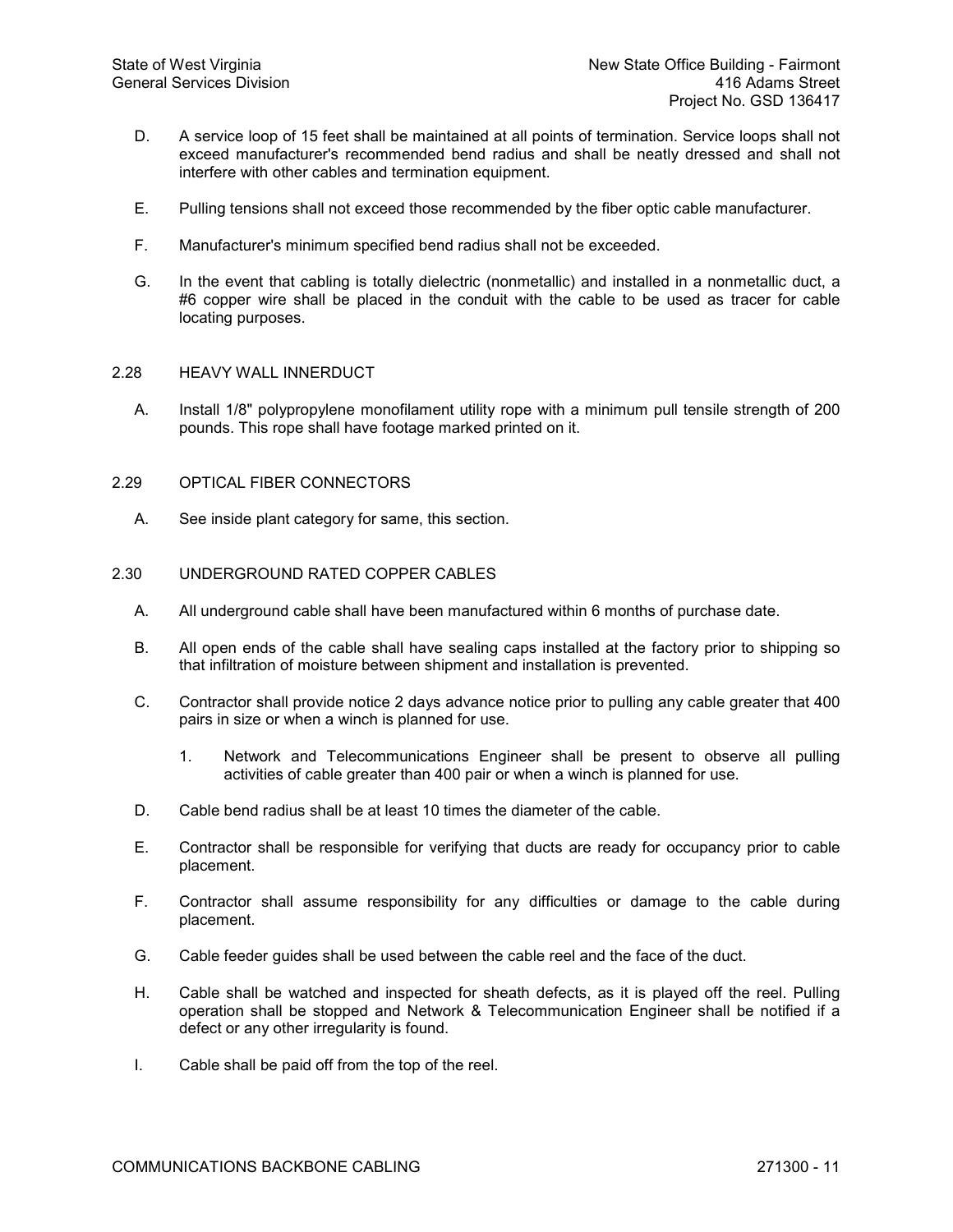- J. Adhere to all manufacturers requirements regarding pulling tension allowable lubricants and bending radius.
- K. Use Line Tension meter during cable pull to provide accurate measurement of the force exerted on a cable as it is installed. The meter shall have a programmable overload set point with an audible and visual indication of an overload condition. The meter shall have controls to disengage the cable puller if an overload condition occurs.
- L. Secure all cables and splice cases as required with heavy duty tie-wraps to T-slot cable racking and steps. See section for 270543 for additional exterior pathway requirements.
- M. Cable shield shall be continuous from end to end.
- N. Ground and bond all cable at the lightning protection. Also, see section 271100.
	- 1. All cables to be grounded at the MDF end with a minimum #6 solid soft copper ground wire as required by code.
- O. All cable pairs shall be terminated.
- P. Cables shall be tested and the results documented on Network and Telecommunication Department provided or approved test sheets as specified in section 270800.
- Q. Cables shall be labeled as specified in section 270800.
- 2.31 ENCAPSULATED CLOSURES
	- A. Adhere to all manufacturer installation guidelines.
	- B. Support closure at both end via racks and steps.
- 2.32 END CAPS AND CLOSURE EXTENSION SLEEVES
	- A. Adhere to all manufacturer installation guidelines.
- 2.33 ENCAPSULANTS
	- A. Adhere to all manufacturer installation guidelines.
- 2.34 SPLICING TAPES
	- A. Adhere to all manufacturer usage guidelines.
- 2.35 DE-GEL STRIPPER
	- A. Adhere to all manufacturer usage guidelines.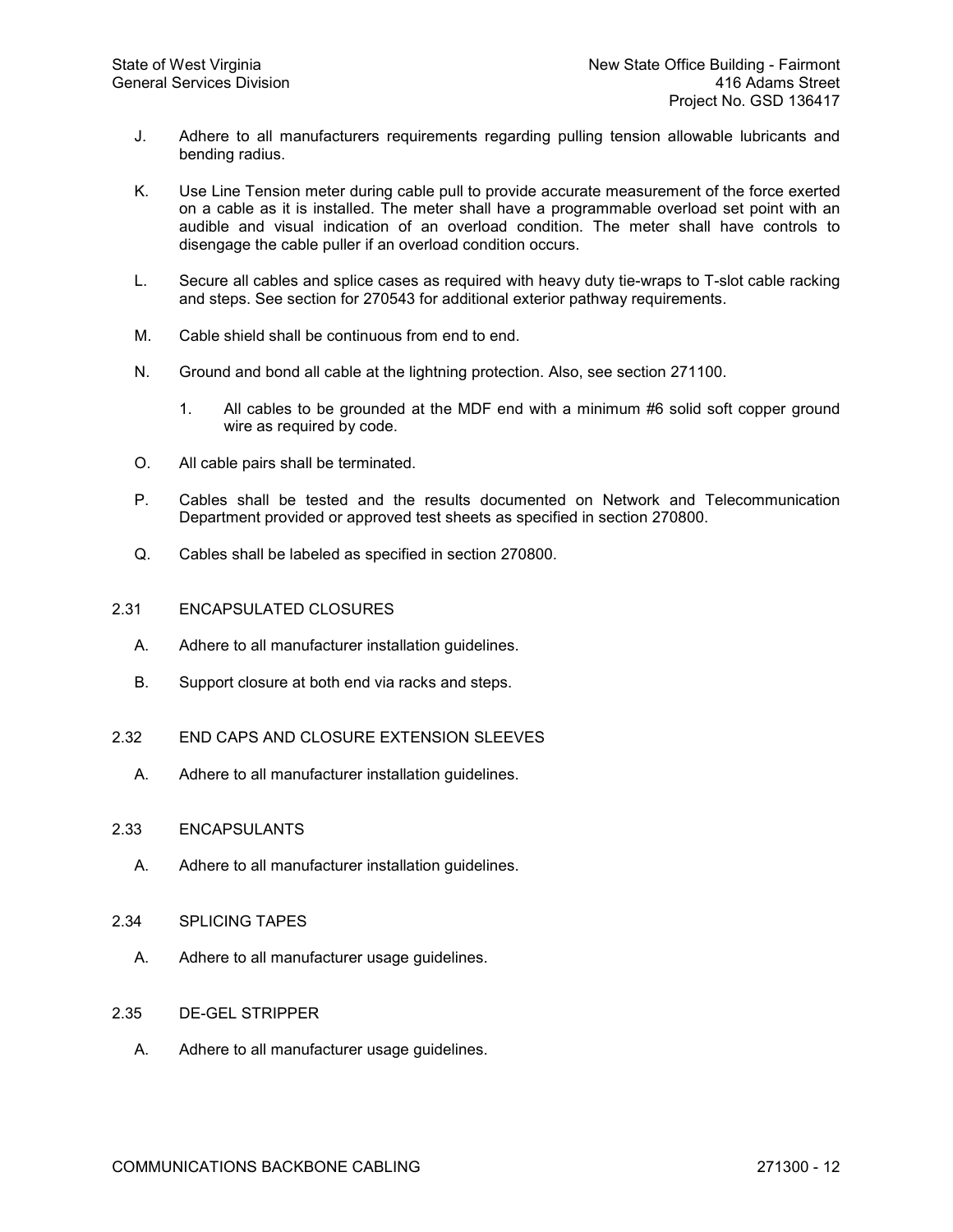# 2.36 PLENUM AND RISER RATED OPTICAL FIBER CABLES

- A. Shall be MM/SM composite fiber optic cable for all ER to TR connections. (See riser diagram)
- B. All fiber optic cable shall be installed in conduit, cable tray or supported from building structure at 3-foot centers.
- C. Maintain polarization for entire system as described in ANSI/EIA/TIA-568-B.1
- D. Cable shall be continuous from the ER to the ER's and TR's.
- E. For ER to TR fiber runs, leave a 15' service loop at the ER end and at the TR end leave a 15' service loop.
- F. For ER to ER fiber runs leave a 25' service loop at each end.
- G. Adhere to all manufacturers' requirements regarding pulling tension and allowable lubricants.
- H. The contractor shall be responsible for verifying the actual footage's and distances identified on the attached prints (i.e. wall-to-wall, pullbox-to pullbox and ER to TR).
- I. The contractor shall be responsible for verifying that conduits and raceways are "ready for occupancy" before cable placement.
- J. The contractor shall assume the responsibility for any difficulties or damage to the cable during placement.
- K. Where fiber optic cable passes through a vertical riser closet or TR secure fiber to wall vertically every 48". Review fasteners, strain relief, and routing with customer.
- L. Test, label, and document as per Section 270800.

#### 2.37 RISER AND PLENUM RATED INNERDUCT

- A. Adhere to all manufacturer installation guidelines.
- B. Support inner duct every 36" on center.
- 2.38 OPTICAL FIBER CONNECTORS ST
	- A. Adhere to all manufacturer installation guidelines.
	- B. Connector shall be installed with less than .50 dB of attenuation.
	- C. Connectors must be fusion-spliced, factory polished pigtails

PART 3 - EXECUTION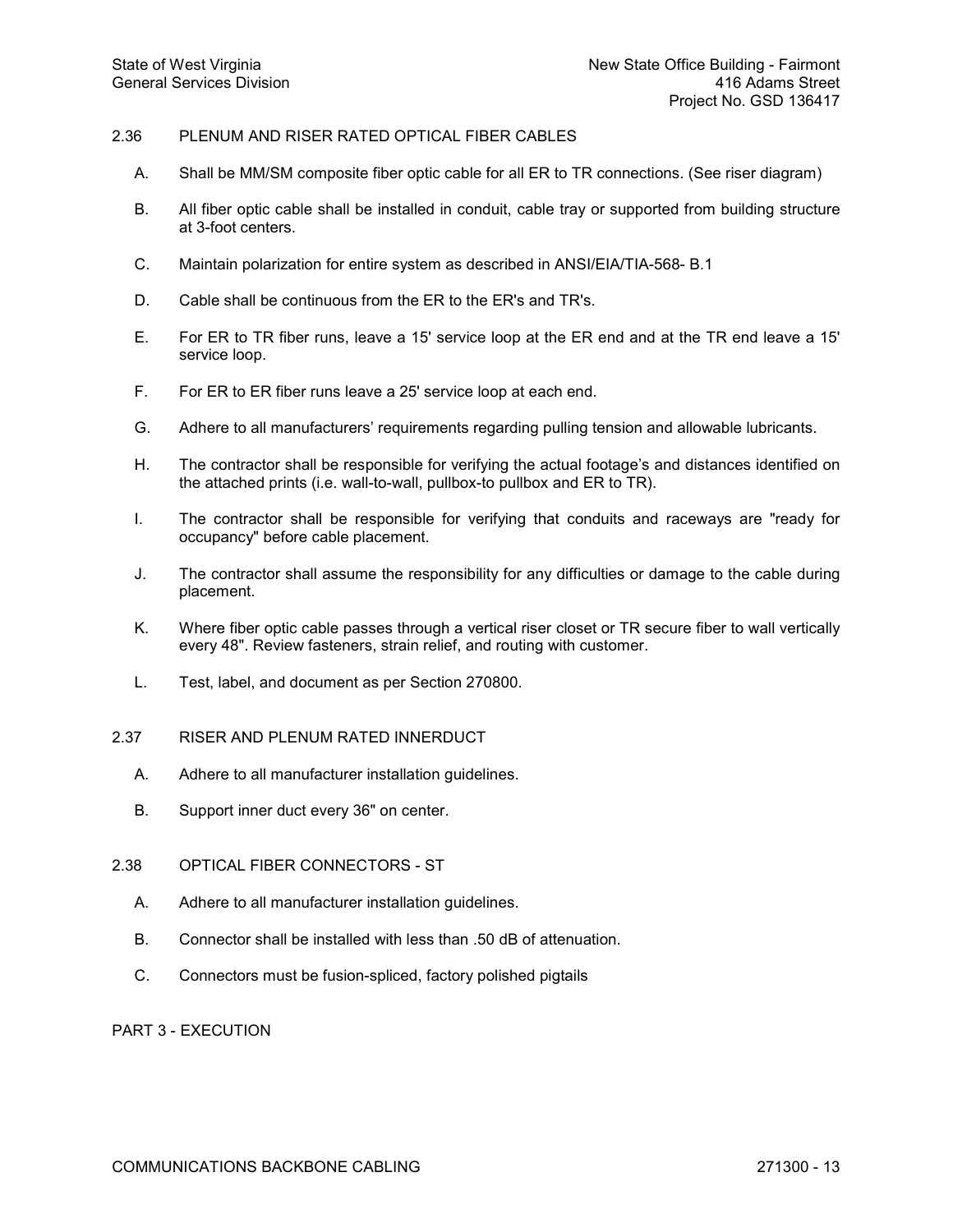# 3.1 GENERAL REQUIREMENTS

- A. All placements shall conform to industry standards with regard to anchoring, cable support and separation from other facilities.
- B. All placements shall conform to industry standards with regard to anchoring, support, etc.
- C. Cables and Inner duct shall not sag or droop but should be installed to maintain a flat plane with smooth transitions from one level or direction to another.
- D. All cables entering and leaving a splice as well as the splice itself shall be appropriately racked to eliminate stress on the cables and/or connections.
- E. All cables shall be sufficiently racked and supported in order to eliminate stress on the cable or splice.

#### 3.2 CMR/CMP COPPER CABLES

- A. UTP backbone cables may be installed in conduit, cable tray, or in cat 6 cable hangers 4' on center.
- B. Cables above drywall ceilings shall be installed in conduit. Cables in exposed areas other than communications equipment rooms shall be installed in conduit or surface raceway.
- C. Cables shall not be allowed to lay on ceiling or ceiling support structure. They must be anchored in such a way as to not interfere with other services or space access.
- D. Unless otherwise specified, noted UTP backbone cables shall be sized based on two pairs/connected voice jack. Round up to the next audible pair sizing when doing calculations.
- E. Where UTP backbone cable incorporates a campus system (i.e., multiple buildings connected to the backbone), all cable shall be installed with gas tube or solid-state protection devices at both ends.
- F. Test, label, and document as per Section 270800.

# 3.3 ARMM COPPER CABLES

- A. Secure all ARMM cables to wall within 12" of all splice enclosures
- B. UTP backbone cables may be installed in conduit, cable tray, or in cat 6 cable hangers 4' on center.
- C. Cables above drywall ceilings shall be installed in conduit. Cables in exposed areas other than communications equipment rooms shall be installed in conduit or surface raceway.
- D. Cables shall not be allowed to lay on ceiling or ceiling support structure. They must be anchored in such a way as to not interfere with other services or space access.
- E. Unless otherwise specified, noted UTP backbone cables shall be sized based on two pairs/connected voice jack. Round up to the next audible pair sizing when doing calculations.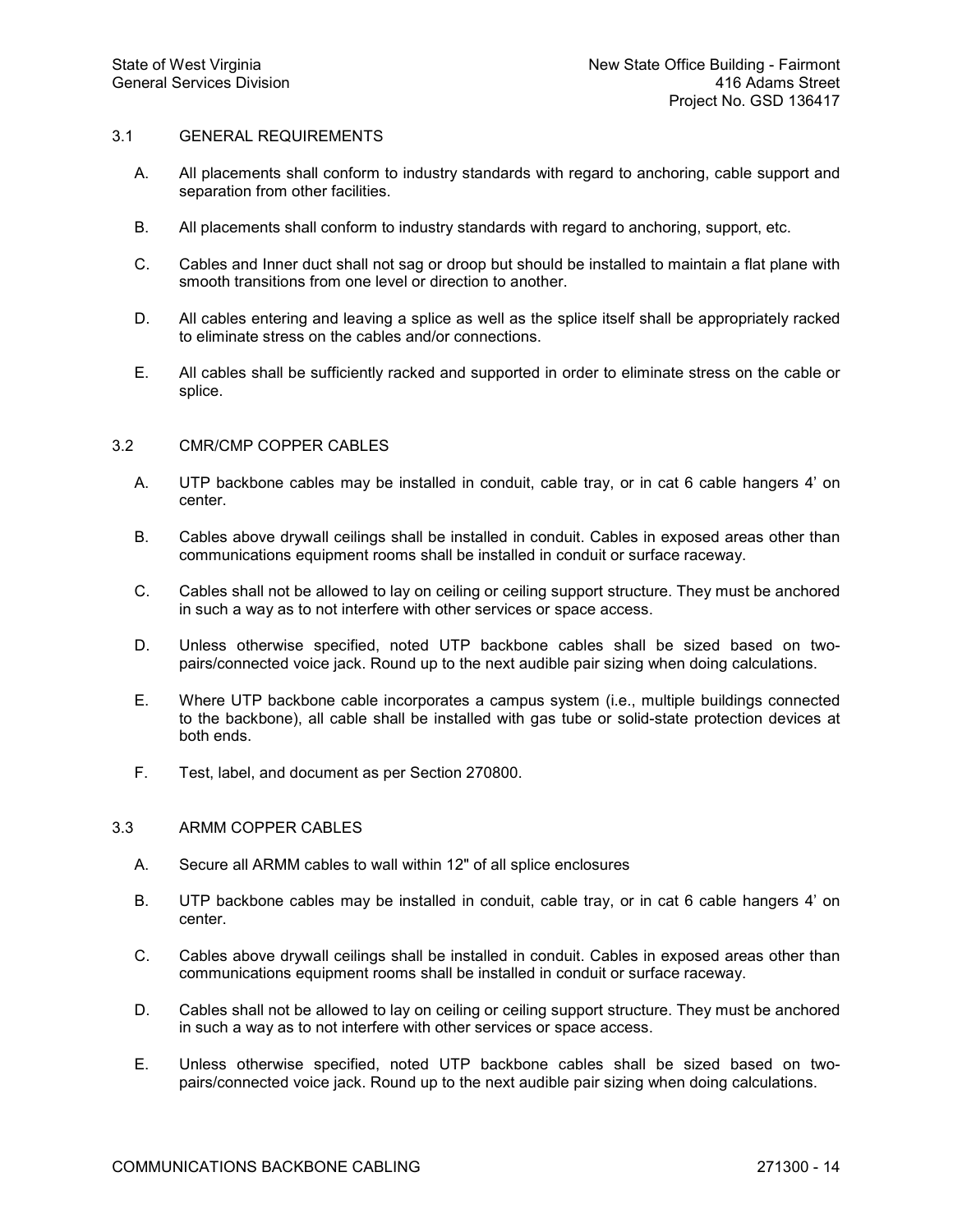- F. Where UTP backbone cable incorporates a campus system (i.e., multiple buildings connected to the backbone), all cable shall be installed with gas tube or solid state protection devices at both ends.
- G. Test, label, and document as per section 270800.

# 3.4 VAULT AND RISER CLOSURES

- A. In vault environment or other horizontally installations support splice closure at both end via racks and steps.
- B. Secure Riser closures to wall with heavy-duty Panduit tie-wraps.

# 3.5 SPLICING

- A. Fold back method of splicing is required for all new splices.
- B. Ends of unused binder groups shall be staggered, cleared, and encapsulated with capping kits.
- C. Terminal counts shall be installed as per the drawings and may not be split or multiplied.
- D. Binder group and color code integrity shall be maintained.
- E. Striped nylon cable ties shall be used to identify binder groups on both sides of the splices and at all other sheath openings.
- F. The quantity of bad pairs per sheath of 100 pairs or more shall not exceed 1% of the total pair count.
- G. Use Cover Removal Tool to remove bases and covers.
- H. Use Separation Tool to separate modules from any other module.
- I. All cable pairs shall be free of electrical opens, shorts (within and between pairs), polarity reversals, transpositions, and the presence of AC voltage, from the Communication Equipment Room to the termination hardware at the main cross connect frame. All defects must be corrected.

# 3.6 SPLICING TAPES

A. Tape all entries to vault and riser closures to prevent water, insects, or rodents from entering enclosure.

# 3.7 BONDING CONNECTORS

A. Install Bonding Connectors so as not to damage the conductors in the cable.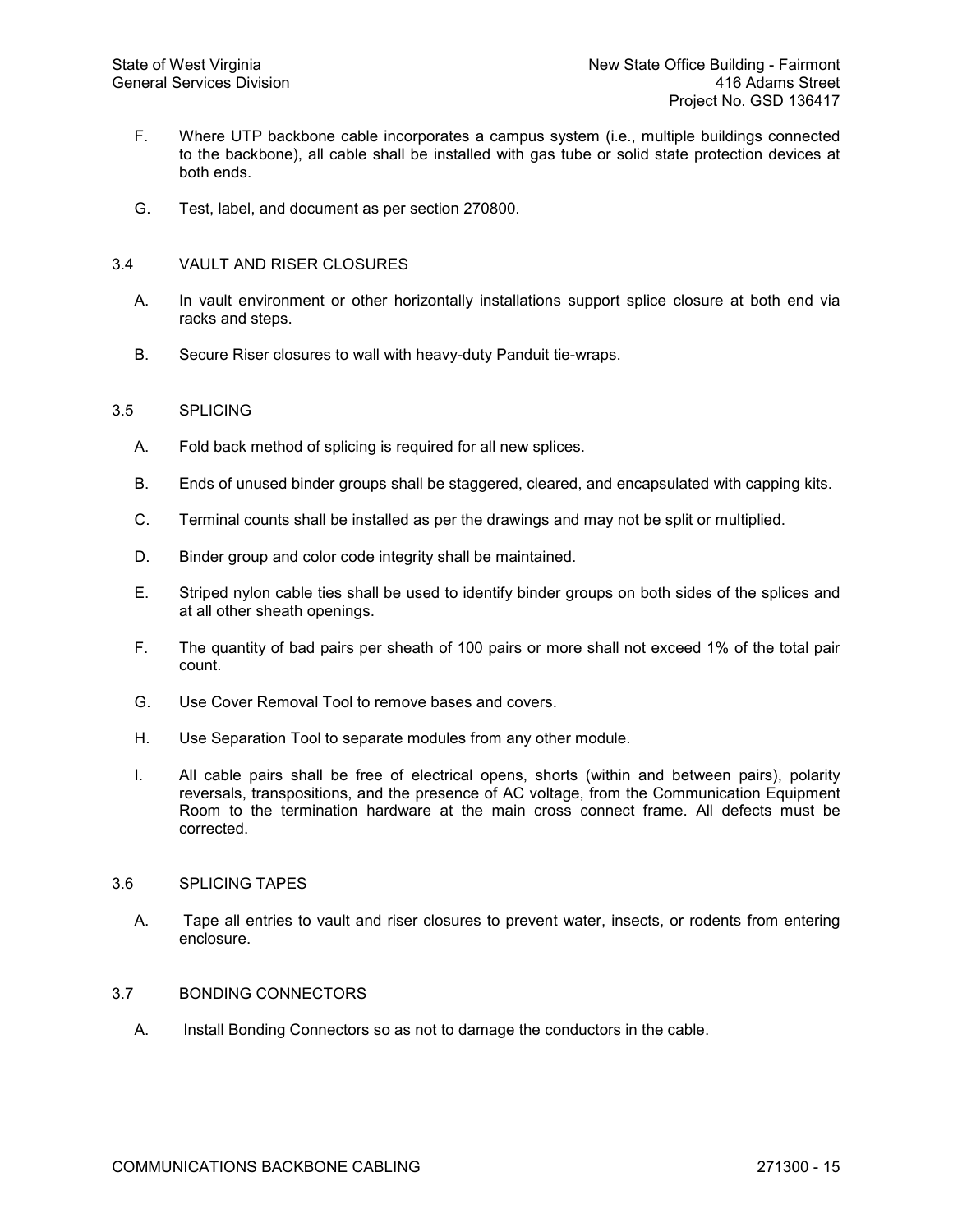# 3.8 GROUNDING BRAID

A. Adhere to all manufacturer installation guidelines.

END OF SECTION 271300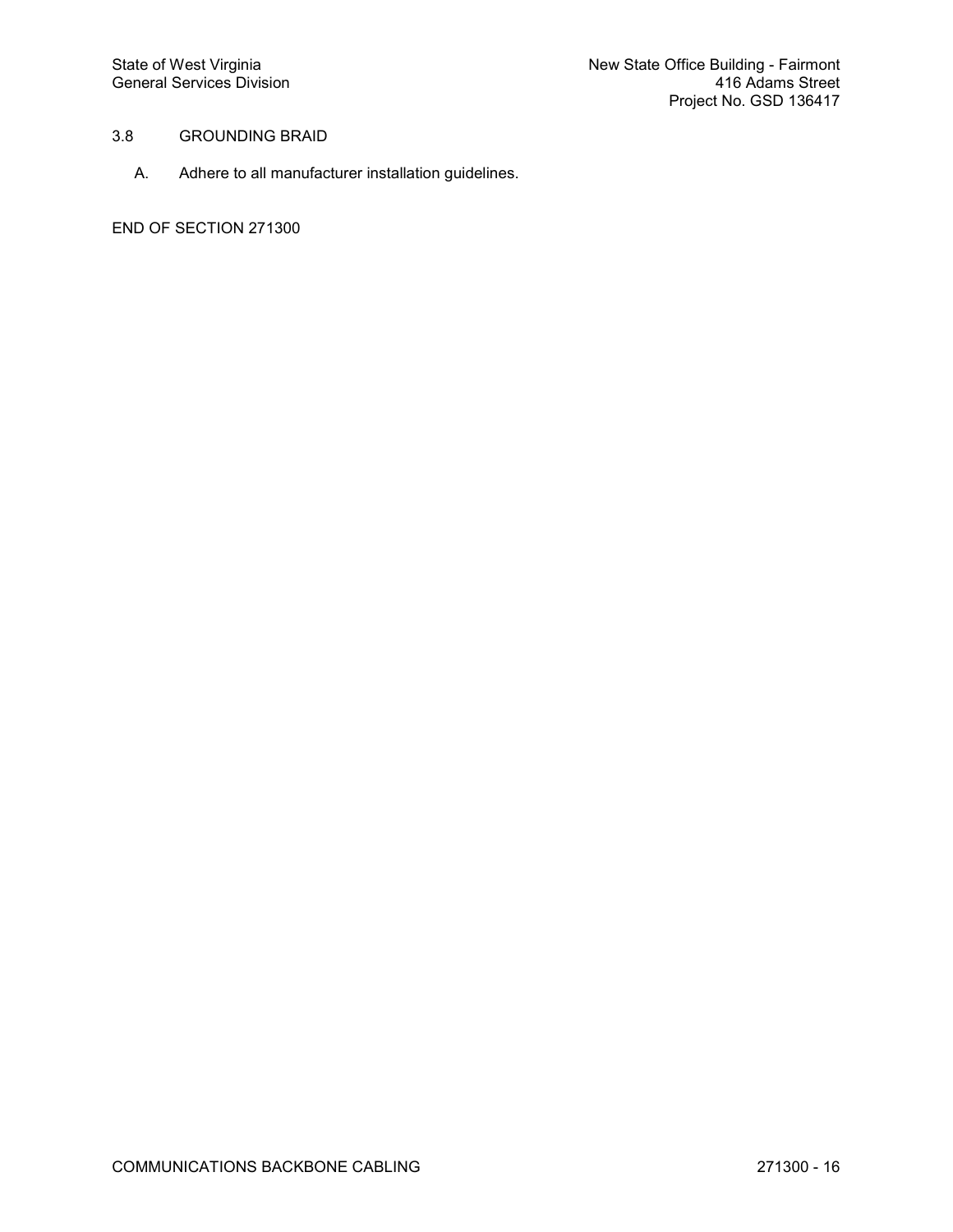# SECTION 271500 - COPPER CABLING SYSTEMS

# PART 1 GENERAL

# 1.1 RELATED DOCUMENTS

- A. Drawings and general provisions of Contract, including General and Supplementary Conditions and Division 01 Specification sections, apply to this section.
- B. Requirements of the following Division 27 Sections apply to this section:
	- 1. Division 27 Section 270100 "Basic Communication System Requirements".<br>2. Division 27 Section 270500 "Common Work Results for Communications".
	- 2. Division 27 Section 270500 "Common Work Results for Communications".

# 1.2 SUMMARY

A. This Section includes copper cables and jacks designed and used for voice/data networks.

# 1.3 SUBMITTALS

- A. General: Submit the following in accordance with Conditions of Contract and Division 01 Specification Sections.
- B. Submittals shall be made as complete systems including all required accessories and special installation tools (i.e. termination hardware).
- C. Product information including the following cable transmission characteristics:
	- 1. Insertion Loss
	- 2. Near-end Crosstalk (NEXT)
	- 3. Power Sum Near-end Crosstalk (PS NEXT)
	- 4. Attention-to-Cross Talk Ratio (ACR)
	- 5. Power Sum Attention-to-Cross Talk Ratio (PS ACR)
	- 6. ELFEXT
	- 7. Power Sum ELFEXT (PS ELFEXT)
	- 8. Return Loss
	- 9. Skew
	- 10. LCL
- D. Manufacturers complete installation instructions including, but not limited to, the following information:
	- 1. Minimum bend radius
	- 2. Maximum pulling tension
	- 3. Recommended installation of pulling points (i.e. every 270 degrees of bends in the conduit, or every 150 feet of raceway)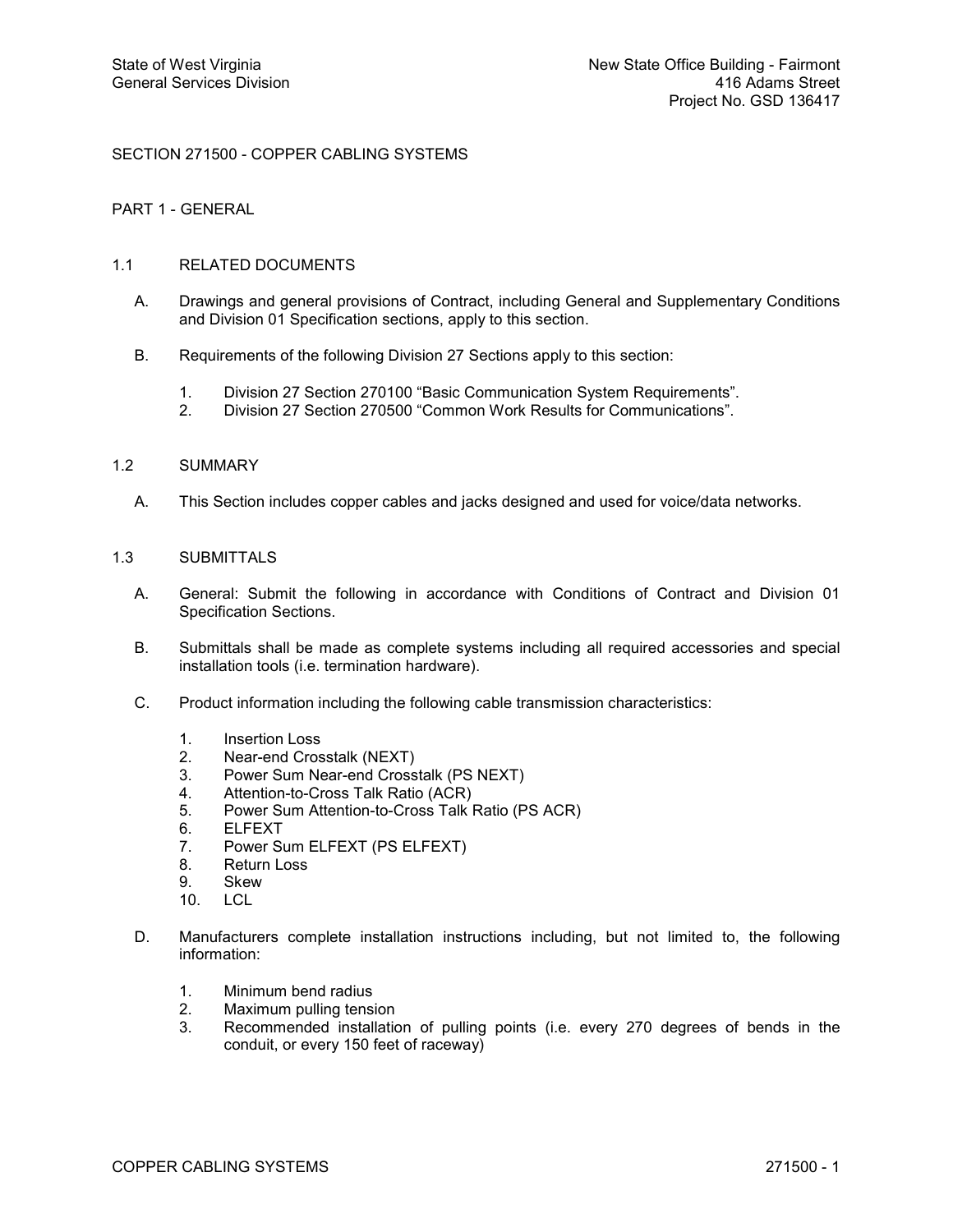E. Provide information regarding all terminations that will be required to complete this installation. This information shall include complete specifications and installation instructions.

# 1.4 QUALITY ASSURANCE

- A. Electrical Component Standard: Provide work complying with applicable requirements of NFPA 70 "National Electrical Code."
- B. Toxicity: Comply with applicable codes and regulations regarding toxicity of combustion products of materials used in voice/data cables.
- C. UL Compliance: Comply with applicable requirements of UL Standard 910 "Test Method for Fire and Smoke Characteristics of Cables Used in Air Handling Spaces." Provide products that are UL-listed and labeled for such use.
- D. Comply with the following Electronic Industries Association (EIA) and Telecommunications Industry Association (TIA) Standards:
	- 1. TIA/EIA-568-B, "Commercial Building Telecommunications Wiring Standard"
	- 2. TIA/EIA-569-A, "Commercial Building Standard for Telecommunications: Pathways and Spaces"
	- 3. TIA/EIA-570, "Residential and Light Commercial Telecommunications Wiring Standard"
	- 4. TIA/EIA-606-A, "The Administration Standard of the Telecommunications Infrastructure of Commercial Building"
	- 5. EIA Standards EIA-230, "Color Marking of Thermoplastic Wire" and
	- 6. EIA258, "SemiFlexible Air Dielectric Coaxial Cables and Connectors, 50 Ohms."
- E. MIL-SPEC Compliance: Comply with " MIL-C-55021, "Twisted-Pair and Triplet Cables;

#### 1.5 DELIVERY, STORAGE, AND HANDLING

A. Deliver cable factory-packaged in containers or reels. Store in clean dry space and protect products from damaging fumes and traffic. Handle wire and cable carefully to avoid damage.

# PART 2 - PRODUCTS

# 2.1 UNSHIELDED TWISTED PAIR (UTP) VOICE/DATA CABLE AND JACKS

- A. General: Provide unshielded twisted pair cable of manufacturer's standard materials as indicated on the drawings. All cables shall be designed and constructed as recommended by the system/equipment manufacturer, for a complete installation and for applications indicated.
- B. Manufacturers: All cable and connectors for the voice/data system shall be provided in compliance with the warranty requirements of section 27 01 00.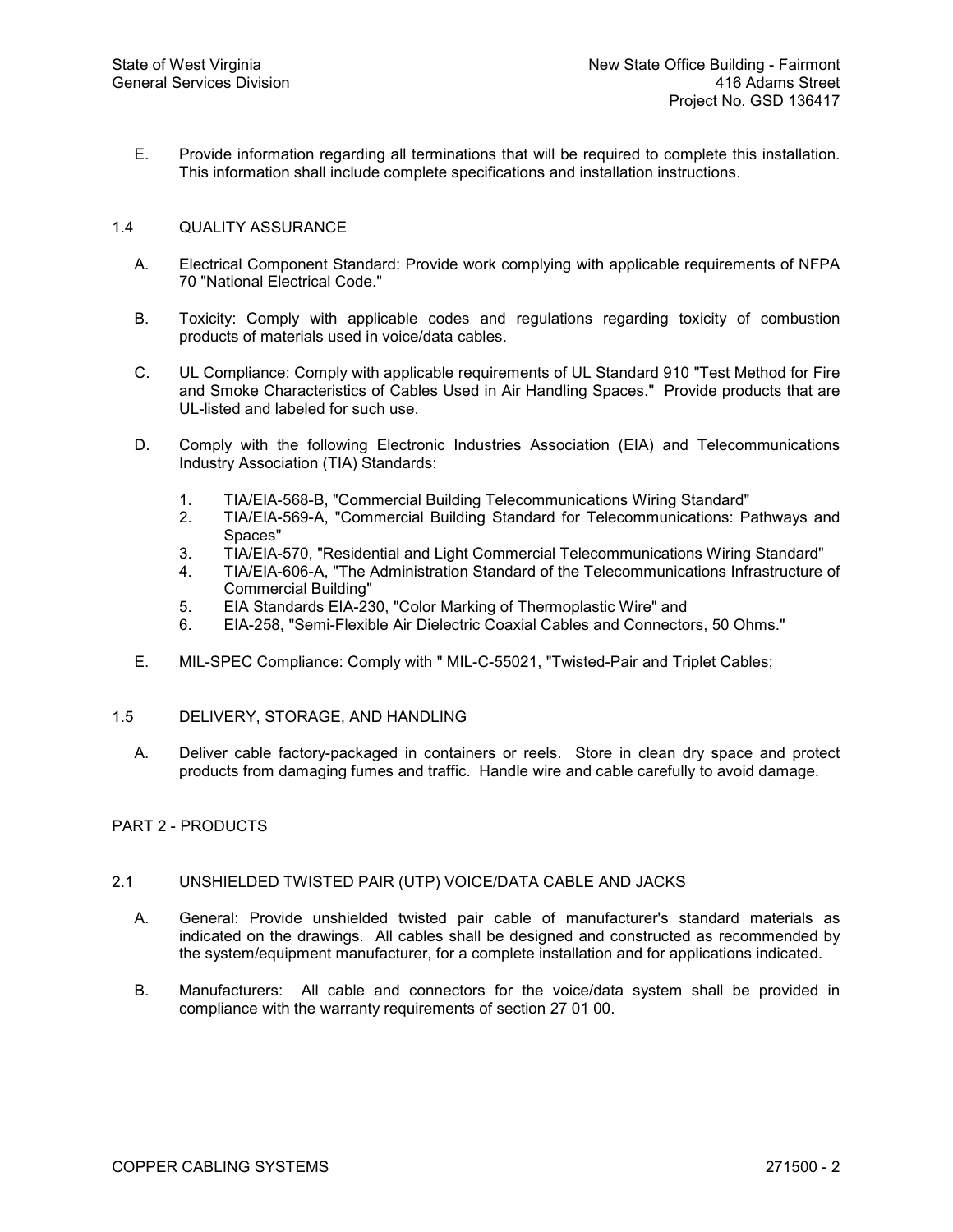- C. Manufacturers: Subject to compliance with requirements, provide unshielded twisted-pair cabling products and connectivity products of one of the following:
	- 1. Connectivity/Cable:
		- a. ADC/Krone.
		- b. Hubbell Premise Wiring, Hubbell Incorporated connectivity with General Cable Corporation cable, or cable as warranted by Hubbell Premise Wiring.
		- c. Ortronics with Berk-Tek cable.
		- d. Siemons connectivity with Belden Cable, General Cable, Berk-Tek Cable, or Mohawk Cable.
		- e. SYSTIMAX SCS connectivity with SYSTIMAX SCS cable.
		- f. Tyco Electronics, AMP Netconnect connectivity with Tyco Electronics, AMP Netconnect cabling.
		- g. Leviton connectivity with Belden Cable, General Cable, BerkTek Cable, or Mohawk Cable.
		- h. Panduit connectivity with General Cable.
- D. Category 3 Voice UTP Cable and Jacks
	- 1. Provide where indicated on the Drawings or where required by the Specifications, standard TIA/EIA Category 3 unshielded twisted pair cable complete with jacks.
	- 2. Provide plenum rated cable in all areas having plenum rated ceiling. All areas of the building shall be considered as having plenum rated ceiling unless noted otherwise on the Drawings.
	- 3. Category 3 UTP cable shall meet the following requirements:
		- a. Provide the 50 pair cables as indicated on the drawings.
		- b. Manufacturer/Model Number: Provide cable manufactured by one of the following companies:

| Manufacturer                           | Plenum (CMP)  | Riser (CMR)   |
|----------------------------------------|---------------|---------------|
| ADC/Krone                              | YXV0024-19xx  | D024D0-GYxx   |
| Belden                                 | 12xxA2 series | 12xxA1 series |
| Berk-Tek                               |               |               |
| <b>General Cable Corporation</b>       | 2131 series   | 2133 series   |
| <b>SYSTIMAX SCS</b>                    | 2010 series   | 1010 series   |
| <b>Tyco Electronics/AMP NetConnect</b> | 219560-X      | 219567-X      |

- 4. Provide 110 connector blocks to accommodate 50 pair cabling at the IDF closets and the MDF closet. Provide Field Termination Kit for 50 pair with 5 pair per block, Hubbell Model No. 110BLK50FTK5 and Wiring Blocks with Stand-Off Legs, Hubbell Model No. 110BLK50BWL. Equivalent manufacturers shall be ADC/Krone, Ortronics, Siemons, Tyco Electronics. Provide all accessories for a complete system of terminations for 50 pair, Cat. 3 telephone cabling.
- 5. Jacks and Patch Panels:
	- a. All jacks shall be RJ-45, 568B configuration.
	- b. Patch Panel shall be in 24 or 48-port configuration as required by the number of workstation cables (plus 10%).
	- c. Manufacturer/Model Number: Provide jacks manufactured by one of the following companies: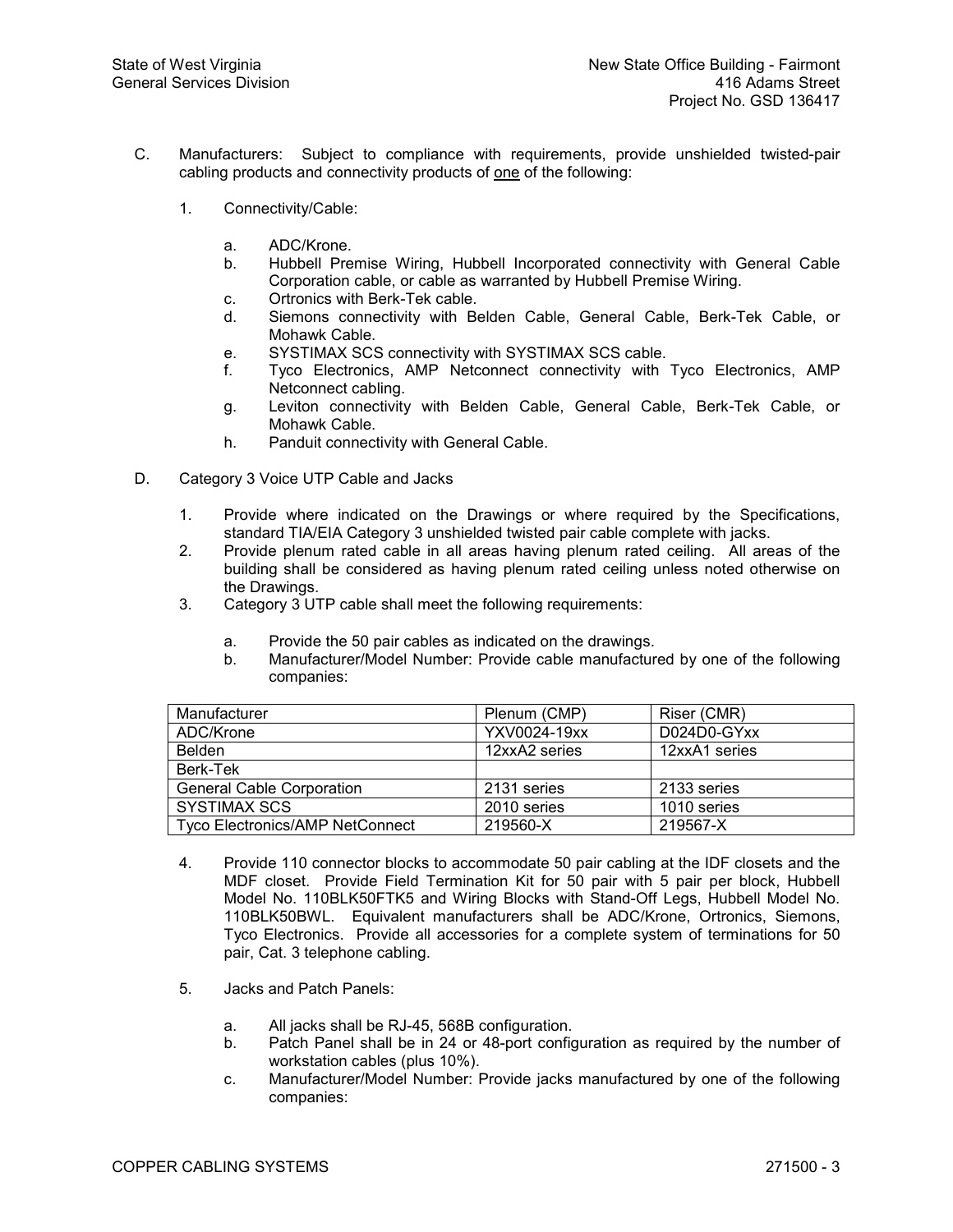| Manufacturer                           | Jacks                 |
|----------------------------------------|-----------------------|
| ADC/Krone                              | 6467-1-095-xx         |
| Hubbell                                | HXJ3 series           |
| Ortronics                              |                       |
| Siemons                                | MX3 series            |
| <b>SYSTIMAX SCS</b>                    | M <sub>1</sub> series |
| <b>Tyco Electronics/AMP NetConnect</b> | 406373-X              |
| Panduit                                | NetKey                |
| Leviton                                | $extreme 6 +$         |

- E. Category 6e Voice/Data UTP Cable:
	- 1. Provide where indicated on the Drawings or where required by the Specifications, enhanced TIA/EIA Category 6e unshielded twisted pair cable.
	- 2. Provide plenum rated cable in all areas having plenum rated ceiling. All areas of the building shall be considered as having plenum rated ceiling unless noted otherwise on the Drawings.
	- 3. Cable/connectivity system shall be certified by Graybar Electric Company, Inc., as compliant the VIP 2000 program and/or Anixter Inc., as compliant with the Levels XP7 program.
	- 4. Category 6e UTP cable shall meet the following requirements:
		- a. Structured cabling system shall support 1GB Ethernet.
		- b. All cables shall have 4-pairs with a pair separator built into the cable.
		- c. All Category 6e cables shall meet the minimum requirements of the TIA/EIA-568B as adopted in June 2002 and all addenda ratified thereafter.
		- d. All cables shall be tested by ETL, UL, or an equal third-party testing organization as approved by the Engineer. All cables shall be third-party tested using a standard TIA/EIA 4connector channel test. Provide printed test reports from the third-party testing organization with the Submittals indicating the following minimum performance requirements:

| Test $^{\text{\tiny{(1)}}}$ | Statistics <sup>(2)</sup> | $F$ requency <sup>(3)</sup> | Channel <sup>(4)</sup> | Link $(5)$ |
|-----------------------------|---------------------------|-----------------------------|------------------------|------------|
| <b>ACR</b>                  | Minimum                   | 250 MHz                     | 20.2 <sub>db</sub>     | (6)        |
| <b>ACR</b>                  | Typical                   | 250 MHz                     | 24.7db                 | (6)        |
| <b>PS ACR</b>               | Minimum                   | 100 MHz                     | 30.9db                 | (6)        |
| <b>PS ACR</b>               | Typical                   | 100 MHz                     | 33.0db                 | (6)        |
| <b>PS ACR</b>               | Minimum                   | 250 MHz                     | 17.7db                 | (6)        |
| PS ACR                      | Typical                   | 250 MHz                     | 19.4db                 | (6)        |

- 1) TIA/EIA standard test<br>2) minimum means worst
- minimum means worst-case value, typical means average value
- 3) test frequency
- 4) 100 meter channel test results, plenum (CMP) cable
- 5) 90 meter link test results
- 6) submit values for Link test
- 5. Manufacturer/Model Number: Provide cable manufactured by one of the following companies:

| Manufacturer | Series   | (CMP)<br>Plenum | CMR,<br>Riser |
|--------------|----------|-----------------|---------------|
| ADC/Krone    | rueNet 6 | 6TP-xxvv        | . -XXVV<br>-  |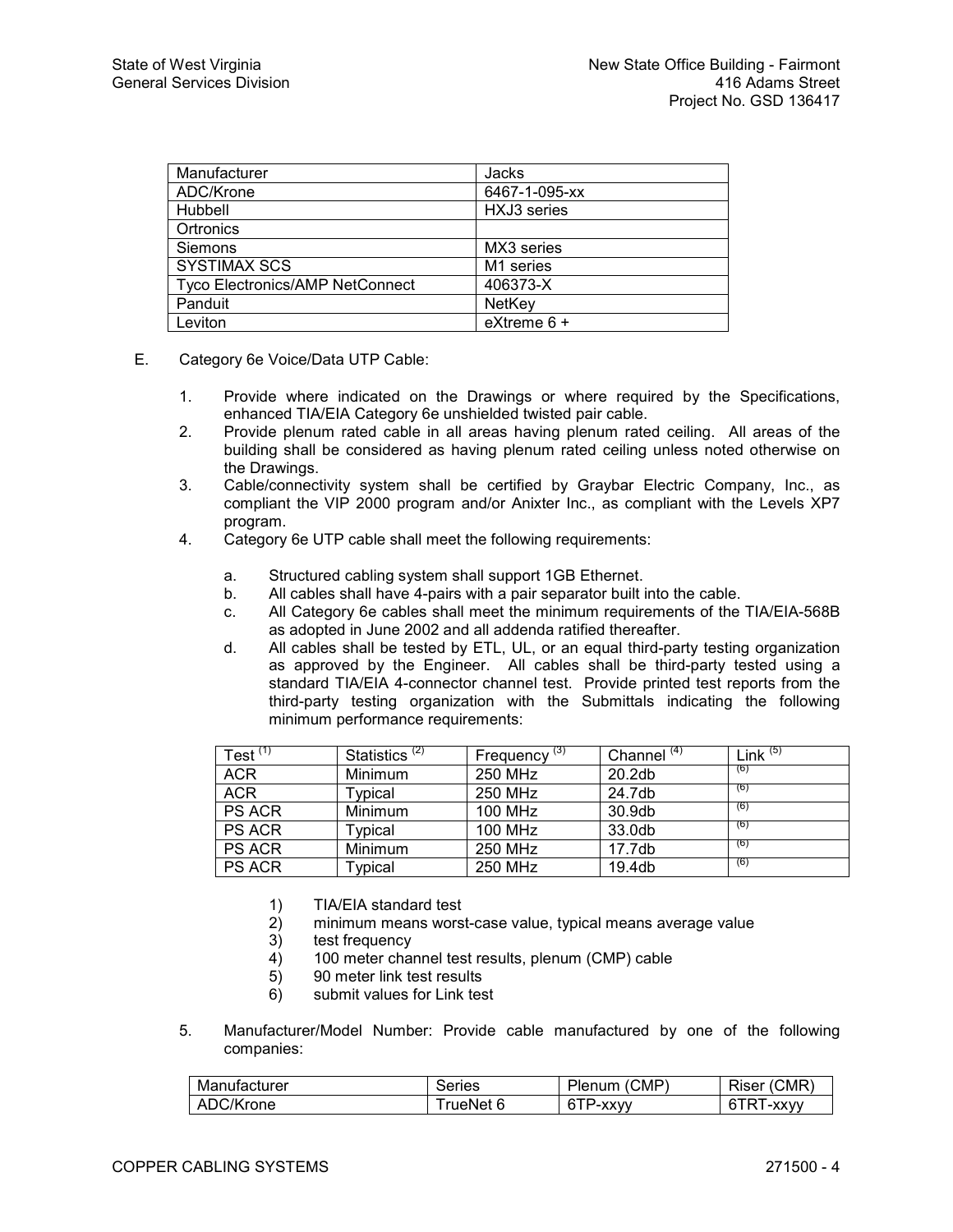| Belden                              | Media Twist   | 1874A series | 1872A series |
|-------------------------------------|---------------|--------------|--------------|
| Berk-Tek                            |               |              |              |
| <b>General Cable Corporation</b>    | GenSpeed 6500 | 7131431 (*)  | 7133374 (*)  |
| <b>SYSTIMAX SCS</b>                 | GigaSPEED XL  | 2071 series  | 1071 series  |
| <b>Tyco Electronics/AMP NetCon-</b> |               | 1499033-X    | 1499038-X    |
| nect                                |               |              |              |

(\*) MODEL NUMBER IF FOR BLUE CABLE, USE MODEL NUMBER FOR REQUIRED COLOR CABLE.

- 6. Jacks and Patch Panels:
	- a. All jacks shall be RJ-45, 568B configuration.
	- b. Patch Panel shall be in 24 or 48-port configuration as required by the number of workstation cables.
	- c. Manufacturer/Model Number: Provide jacks and patch panels manufactured by one of the following companies:

| Manufacturer                 | <b>Series</b> | Jacks          | <b>Patch Panels</b> |
|------------------------------|---------------|----------------|---------------------|
| ADC/Krone                    | TrueNet 6     | EC06-xx        | EC06-               |
|                              |               |                | <b>PANELXX</b>      |
| Hubbell                      |               | HXJ6 series    | P6xxUE series       |
| Ortronics                    |               |                |                     |
| Siemons                      | System 6      | MX6 series     | HD6 series          |
| <b>SYSTIMAX SCS</b>          |               | MGS-400 series | 1100GS3 se-         |
|                              |               |                | ries                |
| Tyco Electronics/AMP NetCon- |               | 1375055-X      | 137501X-1           |
| nect                         |               |                |                     |
| Pandiut                      | NetKey        |                |                     |
| Leviton                      | eXtreme +     |                |                     |

# PART 3 - EXECUTION

# 3.1 INSTALLATION OF VOICE/DATA CABLES

- A. Voice/data cables shall be installed with a minimum 18" clearance from light fixtures, electrically operated equipment and all wiring operating at 120 or more volts.
- B. Voice/data cables shall be installed in accordance with manufacturer's written instructions and in compliance with NEC.
- C. Coordinate installation with other Work.
- D. Install without damaging conductors or jacket.
- E. Do not, either in handling or installation, bend cable to smaller radii than minimum recommended by manufacturer.
- F. Ensure that minimum manufacturer's recommended pulling tensions are not exceeded.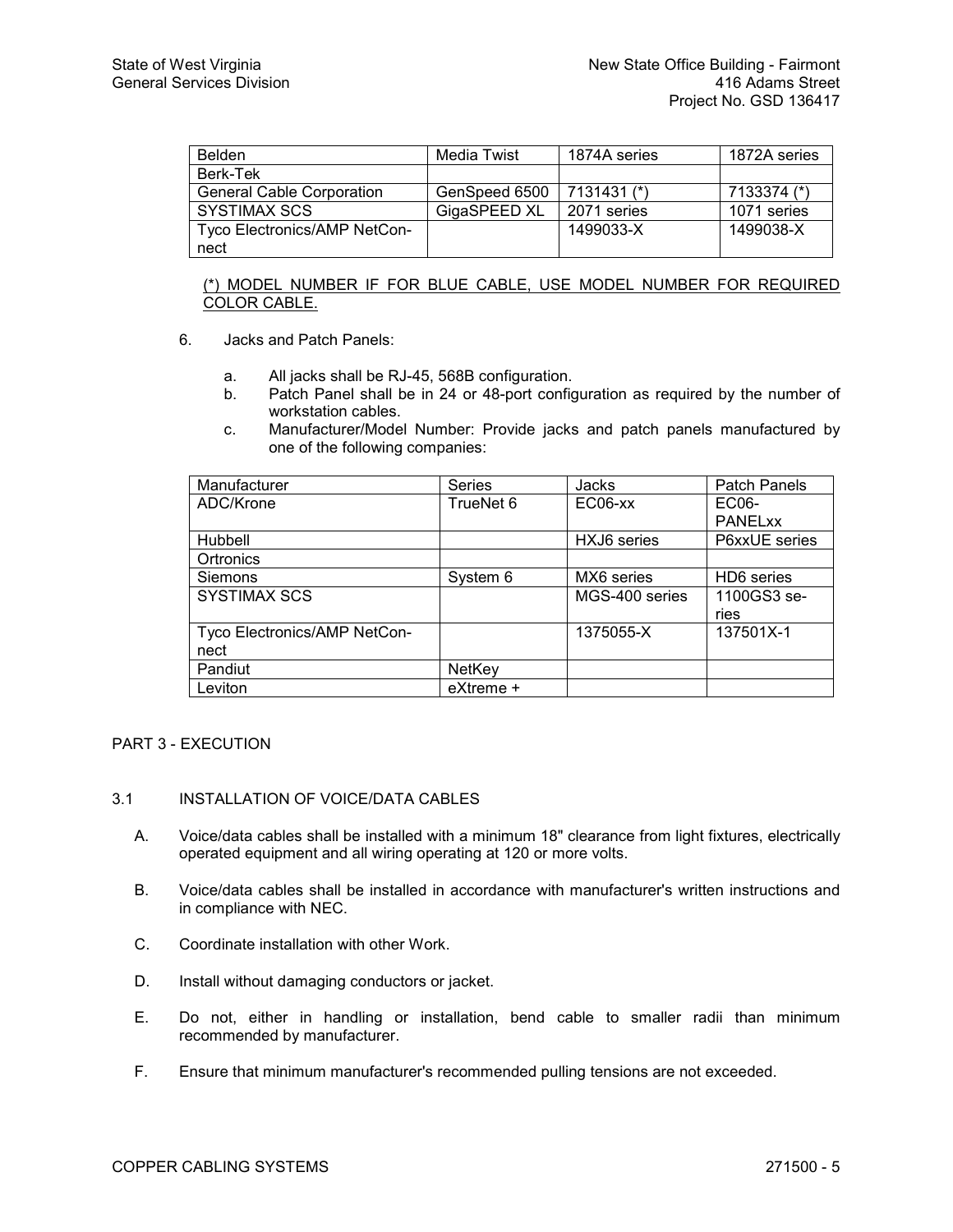- G. Pull conductors simultaneously where more than one is being installed in same raceway. Use pulling means, including fish tape, cable, rope, and basket weave wire/cable grips that will not damage media or raceway.
- H. Install all cable parallel and/or perpendicular to building surfaces or exposed structural members, and follow surface contours where possible. In ceiling cavities, install cables at bottom of trusses.
- I. Provide "J" hooks for all cables not installed in raceways. "J" hooks shall be spaced no greater than five feet (60") on center, with a maximum spacing of four feet (48") for bundles of 20 or more cables. Do not exceed manufacturer's capacity for "J" hooks.
- J. No cable splices are allowed.

# 3.2 TERMINATIONS

A. Terminations at the RJ-45 voice/data jacks shall be made in accordance with TIA/EIA Standard T568B.

# 3.3 COLOR CODING

A. The color of the outer jacket of all cables shall be the same, and shall as follows:

|                | Plenum | Non-Plenum               |
|----------------|--------|--------------------------|
| Fiber Optic    | orange | orange                   |
| Category 6e    |        | as indicated on drawings |
| CATV           | black  | black                    |
| Fire alarm     | red    | red                      |
| Intercom/clock | brown  | brown                    |

B. All voice/data wiring strands shall be color coded as follows:

|         | Tip          | <b>Ring</b>  |
|---------|--------------|--------------|
| Pair #1 | White/Blue   | <b>Blue</b>  |
| Pair #2 | White/Orange | Orange       |
| Pair #3 | White/Green  | Green        |
| Pair #4 | White/Brown  | <b>Brown</b> |

C. This color-coding shall be consistent and continuous throughout the system.

# 3.4 TRAINING

- A. Provide adequate length of conductors within boxes at workstation end. Leave sufficient cable length within box to allow for easy removal of faceplate and devices. At the workstation end, leave 24" of excess cable above finished ceiling, directly above voice/data outlet, coil excess cable in a 10" loop with four tie wraps.
- B. Provide adequate length of conductors at patch panels and at punch down blocks. Leave sufficient cable length so that cables can be trained vertically down ladder rack and vertical wire management accessories without cables being tight. All cables shall be secured with Velcro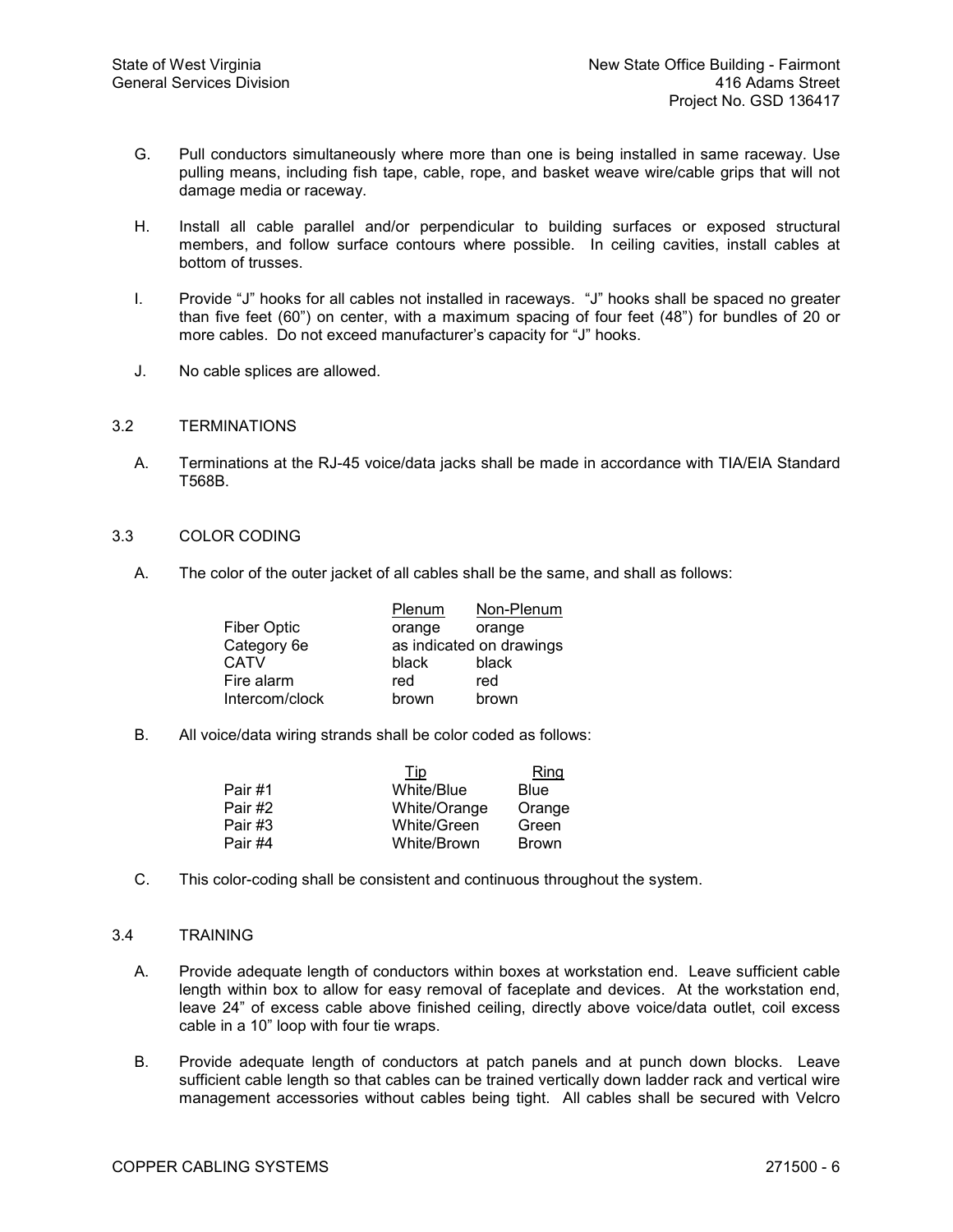straps every 12" on center on the rack/cabinet and the ladder racks. Tie wraps shall not be acceptable.

# 3.5 FIELD QUALITY CONTROL

- A. Prior to usage, test each cable for electrical continuity, short circuits, length, mapping and pairing, attenuation, return loss, NEXT, PSNEXT, ACR, PSACR, ELFEXT, and PSELFEXT.
- B. Test all cable segments for faulty connectors, terminations, and the integrity of the cable and its component parts.
- C. System Certification Testing
	- 1. Test the entire cabling system in accordance with the termination manufacturer's warranty program. Warranty programs are specified in section 27 01 00.
	- 2. Coordinate this testing with the Architect and Engineer. Notify both the Architect and Engineer at least seven days in advance of testing in order for the Architect and Engineer to make plans to witness this testing.
	- 3. After all punchdowns and cable terminations are complete test each cable from the workstation outlet to the patch panel. Perform both channel and link tests.
	- 4. This testing shall be conducted with a LAN Tester, as manufactured by Microtest, Wavetek, or as approved by the cable/termination manufacturer.
	- 5. Measure and record the following data: mapping and pairing, attenuation, return loss, NEXT, PSNEXT, ACR, PSACR, ELFEXT, and PSELFEXT.
	- 6. Document the test results in graphic plot/text format immediately following the testing. Documentation shall be in printed form, 8½" x 11" paper printed via a laser printer. Provide two copies of the recordings bound in two separate cable record books, indexed for easy reference and transmit these books to the Architect for review by the Engineer. Bind the original recordings in a cable record book indexed for easy reference during future maintenance operations and turn book over to the Owner's authorized representative.

# 3.6 COMMISSIONING

A. Subsequent to installation of voice/data cable and equipment demonstrate proper functioning. Replace malfunctioning components with new materials, and then retest until satisfactory performance is achieved.

END OF SECTION 271500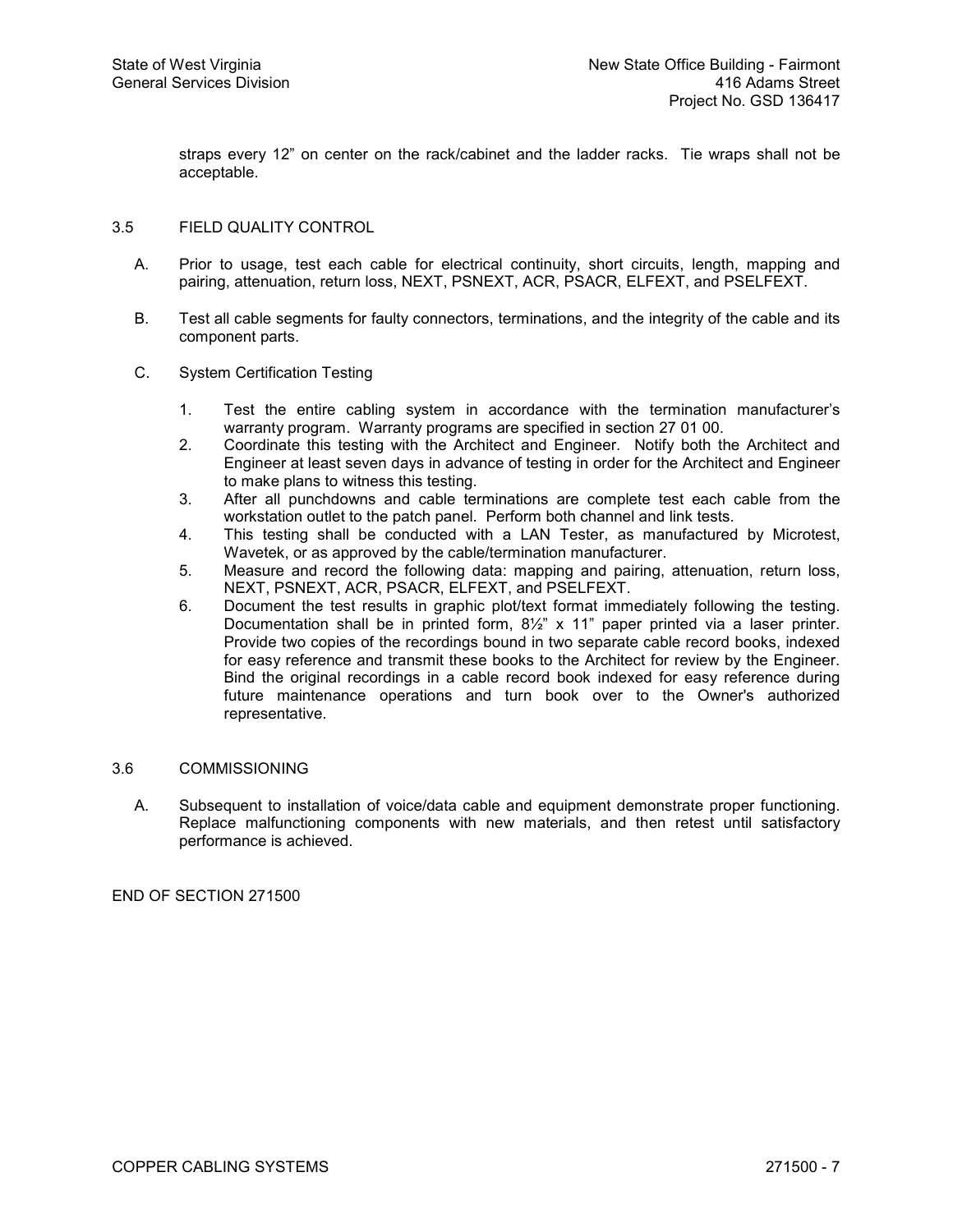This page left blank intentionally.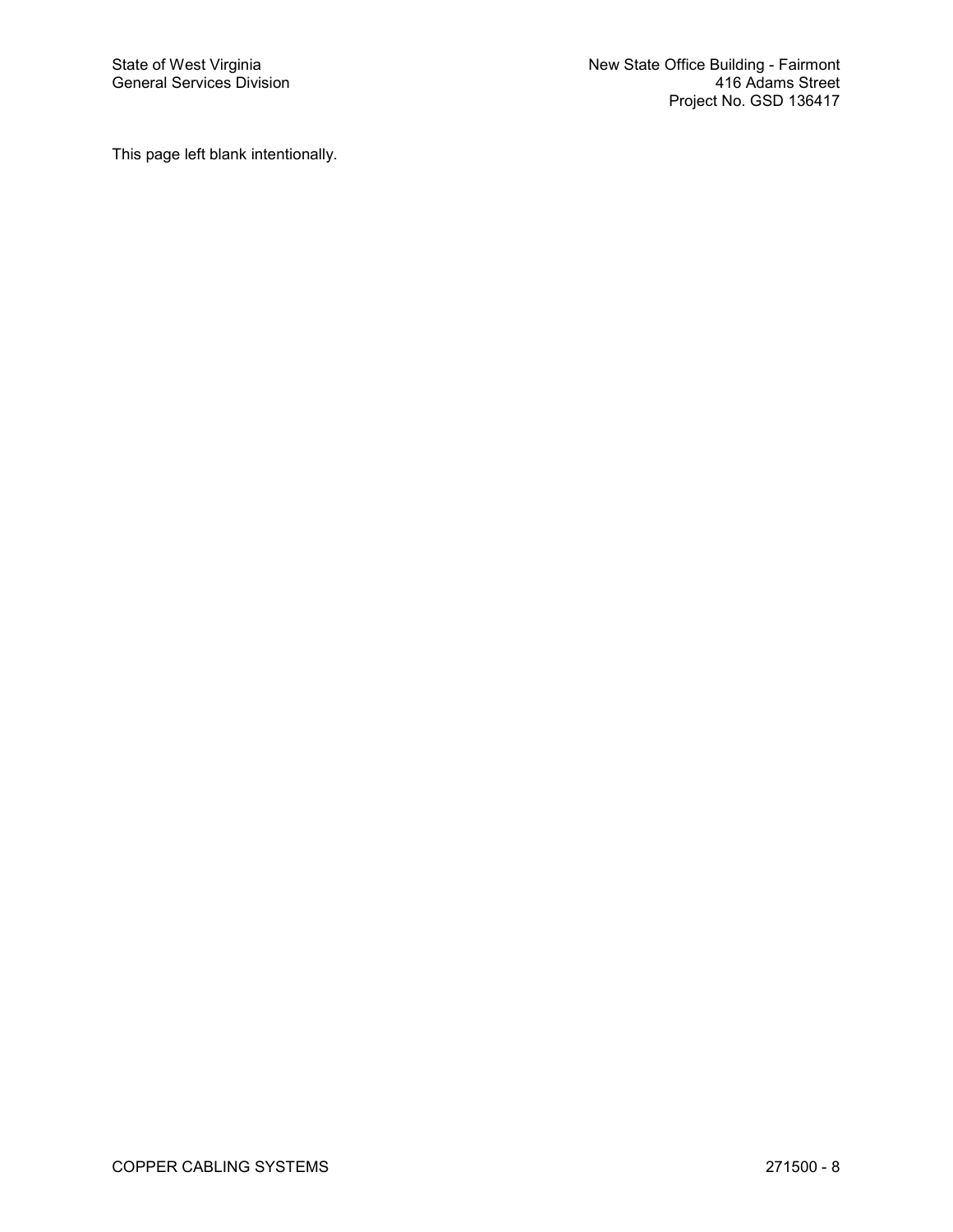# SECTION 271510 - STRUCTURED CABLING SYSTEM COMPONENTS

# PART 1 GENERAL

# 1.1 RELATED DOCUMENTS

- A. Drawings and general provisions of Contract, including General and Supplementary Conditions and Division 01 Specification sections, apply to work of this section.
- B. Related Sections include the following:
	-
	- 1. Division 26 Section 260500 "Common Work Results for Electrical". 2. Division 27 Section 270100 "Basic Communication System Requirements".<br>3. Division 27 Section 271300 "Communications Backbone Cabling".
	- Division 27 Section 271300 "Communications Backbone Cabling".
	- 4. Division 27 Section 271500 "Copper Cabling Systems".

# 1.2 GENERAL

- A. This Section includes the following:
	- 1. Individual structured cabling system components.

#### 1.3 DESCRIPTION OF WORK

- A. The Contractor shall furnish and supply all equipment, including but not limited to, UTP cabling, fiber optics cable, patch panels, and other equipment necessary to provide a complete and interconnected structured cabling system.
- B. Contractor shall furnish a manufacturer's manual of the completed system including individual specification sheets, schematics, inter-panel and intra-panel wiring diagrams. In addition, all information necessary for the proper maintenance and operation of the system must be included. All published specifications of the manufacturers of equipment specified shall be considered as being a part of this specification, even though they have not been included in detail. Any bidder using other than the specified equipment must provide this information prior to bidding.
- C. As-built drawings that include any changes to wiring, wiring designations, junction box labeling and any other pertinent information shall be supplied upon completion of project. Refer to Section 27 01 00 for additional requirements.
- D. Cabling system shall be in accordance with good engineering practices as established by the BISCI, TIA/EIA, and NEC, and any other applicable codes or regulations.
- E. All equipment installation and cabling shall meet all requirements of manufacturer.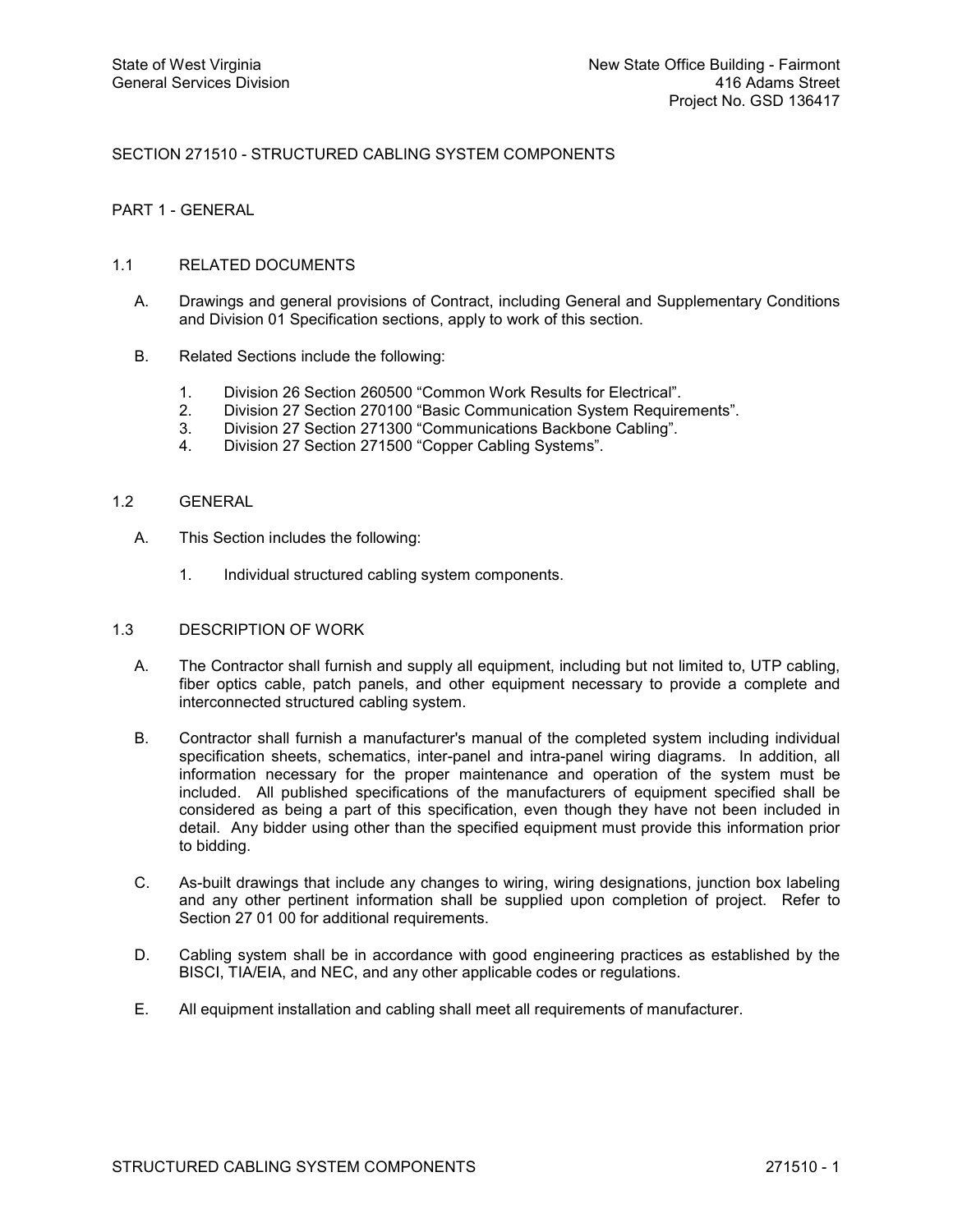PART 2 - PRODUCTS

# 2.1 REQUIRED EQUIPMENT

- A. Provide the following items, including but not limited to, the purchase, delivery, unpacking, installation, connection, testing, and operation of the same.
- B. The quantities of items required shall be as shown on the drawings, or as stated below. Where a conflict exists between the quantities shown on the drawings, and the quantities stated hereinafter, the greater of the two quantities shall be used. All Item Tags listed below are referenced to the Item Tags shown and listed on the Riser Diagram on the Drawings.
- C. Category 6e Workstation Cable Item Tag C01:
	- 1. Description: TIA/EIA standard Category 6e horizontal distribution cable.<br>2. Requirements:
	- Requirements:
		- a. Cable shall meet performance characteristics specified in Section 27 15 00 of the Specifications.
		- b. Cable shall be plenum rated for all cable routed through the ceiling.
	- 3. Accessories:
		- a. None
	- 4. Remarks: None
- D. Category 6e Patch Panel Item Tags C02, C17, C18, C19:
	- 1. Description: TIA/EIA standard Category 6e RJ-45 patch panel.<br>2. Requirements:
	- Requirements:
		- a. Patch panel shall meet performance characteristics specified in Section 27 15 00 of the Specifications.
		- b. Patch panel shall be rack mounted.
	- 3. Accessories:
		- a. Rack mount hardware.<br>b. Labeling hardware.
		- Labeling hardware.
	- 4. Remarks: None
- E. Category 6e Cross Connect Cable Item Tag C03:
	- 1. Description: factory fabricated TIA/EIA standard Category 6e cross connect cable.<br>2. Requirements:
	- Requirements:
		- a. Cable shall be used to cross connect patch panel to network switch.
		- b. Cable shall meet performance characteristics specified in Section 27 15 00 of the Specifications.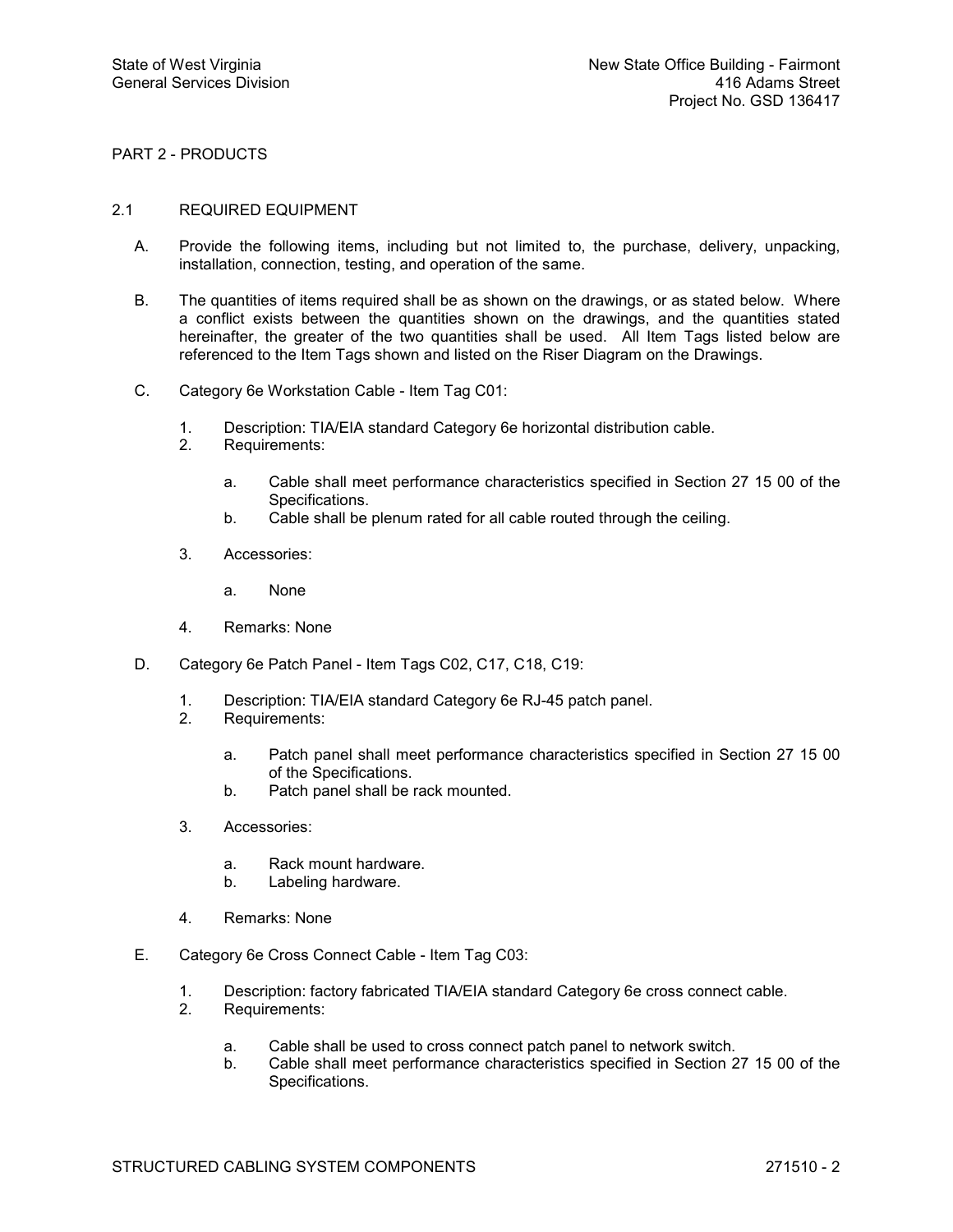- c. Cables shall average 7' in length. Quantities of different lengths will be required for this project. Coordinate actual lengths with Owner prior to ordering.
- d. Cables shall be colored. Coordinate color with Owner prior to ordering.
- 3. Accessories:
	- a. None
- 4. Remarks: None
- F. Category 3 Telephone Cable Item Tags C04, C05, C06:
	- 1. Description: 25-pair (C04), 50-pair (C05), 100-pair (C06) TIA/EIA standard Category 3 telephone cable
	- 2. Requirements:
		- a. Cable shall meet performance characteristics specified in Section 27 15 00 of the Specifications.
		- b. Cable shall be plenum rated.
		- c. Cables shall extend from wall mounted 110 cross connect blocks in each IDF to the wall-mounted 110 connector blocks in MDF.
		- d. Terminate all cables on 110 cross connect blocks.
	- 3. Accessories:
		- a. None
	- 4. Remarks: None
- G. Fiber Optic Distribution Cable Item Tags C07, C08:
	- 1. Description: Multi-mode and single-mode fiber optic cable
	- 2. Manufacturer/Model No.: Refer to Section 27 13 00 of the Specifications.<br>3. Requirements:
	- Requirements:
		- a. Cable shall extend from rack-mounted distribution shelf in IDF to rack mounted distribution shelf in MDF.
		- b. Cable shall meet performance characteristics specified in Section 27 13 00 of the Specifications.
		- c. Cable shall be plenum rated.
		- d. All strands of the cable shall be terminated at both ends.
		- e. Cable shall be suitable for 10 Gigabit Ethernet at 300 meters 50/125um (OM3) multimode plenum rated.
	- 4. Accessories:
		- a. None
	- 5. Remarks: None
- H. 12-Strand F.O. Distribution Shelf Item Tags C09, C10:
	- 1. Description: 6-port (C09) and 72-port (C10) fiber optic rack mounted distribution shelf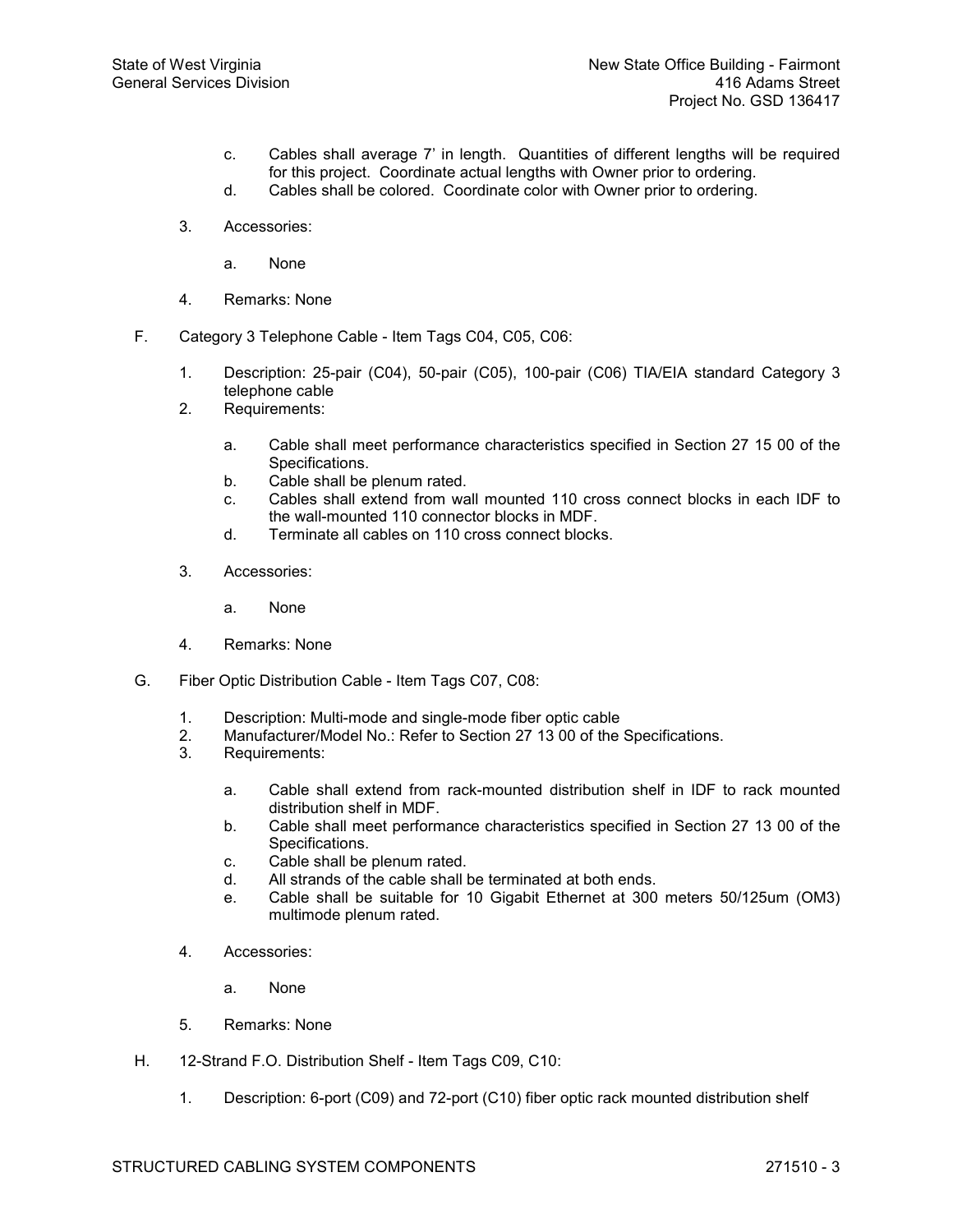- 2. Manufacturer/Model No.: Panduit Opticom QuickNet series.<br>3. Requirements:
- Requirements:
	- a. Cable shall meet performance characteristics specified in Section 27 13 00 of the Specifications.
	- b. Cable shall be plenum rated.
- 4. Accessories:
	- a. None
- 5. Remarks: none
- I. 2-Strand Fiber Optic Cross Connect Cable Item Tag C11:
	- 1. Description: 2-strand 50um multi-mode fiber optic cross connect cable<br>2. Manufacturer/Model No.: Refer to Section 27 13 00 of the Specification
	- 2. Manufacturer/Model No.: Refer to Section 27 13 00 of the Specifications.<br>3. Requirements:
	- Requirements:
		- a. Cable shall meet performance characteristics specified in Section 27 13 00 of the Specifications. Panduit Opti-core 10 Gig 50/125 um (OM3) fiber optic patch cords and pigtails. Part # FXE10-10M1Y.
		- b. Cables shall have LC (coordinate connector type with Owner prior to purchase) connectors at one end and connectors compatible with network switches at other end.
		- c. Cable shall be adequate length to cross connect distribution shelf to Gigabit modules and ports.
	- 4. Accessories:
		- a. None
	- 5. Remarks: None
- J. Wall-Mounted Category 6e Data Jack Item Tag C12:
	- 1. Description: wall mounted TIA/EIA standard Category 6e data jack(s)<br>2. Requirements:
	- Requirements:
		- a. Number of jacks per outlet as shown on the drawings.
	- 3. Accessories:
		- a. None
	- 4. Remarks: Panduit Mini-Com Stainless Steel Faceplates with Labels.
- K. Floor Box Category 6e Data Jack Item Tag C13
	- 1. Description: TIA/EIA standard Category 6e data jack(s) mounted in floor box.<br>2. Requirements:
	- Requirements:
		- a. Number of jacks per outlet as shown on the drawings.